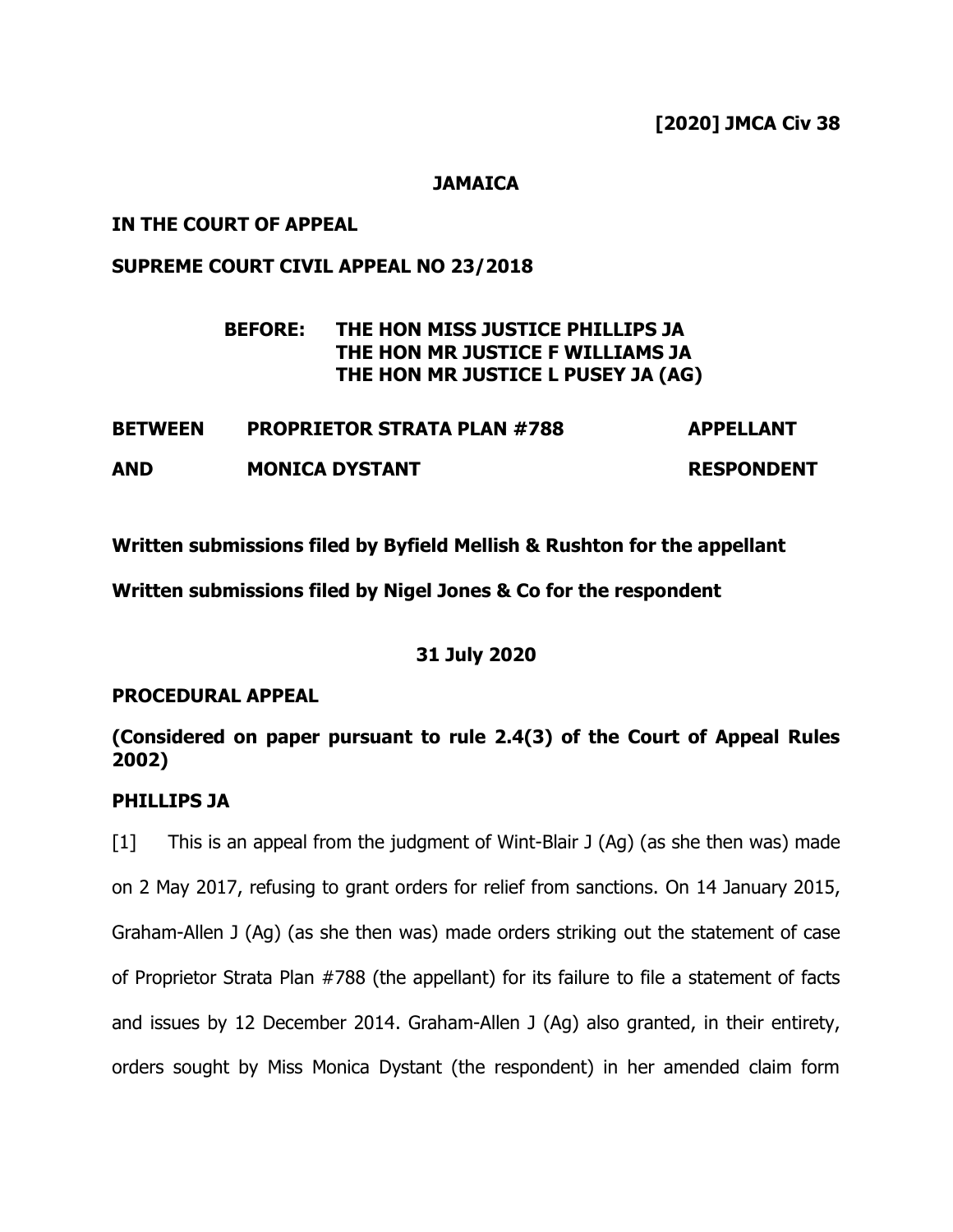against the appellant, and vacated trial dates that had been set previously. The appellant is now seeking to have those orders set aside, and to have the matter remitted to the Supreme Court for trial, with costs.

### **Background**

[2] This matter had a rather unusual history. I think for better comprehension of its journey through the courts, I will endeavour to briefly set out the background of the case as it unfolded.

[3] The respondent is the owner of Apartment #23, Sunbury Apartments, 10 Central Avenue, Kingston 10 in the parish of Saint Andrew. The appellant is registered under the Registration (Strata Titles) Act (the RSTA) as a body corporate. The respondent complained, *inter alia*, that she had suffered damage to her unit within the last eight years from hurricanes. She was unable to submit any claims as the appellant had not insured the building. She also stated that the appellant had failed to keep the property in good and serviceable repair. This, she said, forced her to obtain a loan, which attracted an interest rate of 18.5% per annum, to make repairs. These sums were not repaid to her by the appellant, nor had the appellant agreed to set off any sums due from her for maintenance against that amount. Being aggrieved, she filed a claim against the appellant, which was amended on 22 May 2012. She sought 20 orders (numbered (a)-(t)), as summarised below:

> 1. declaring that she ought not to pay maintenance for the period 2001-2011;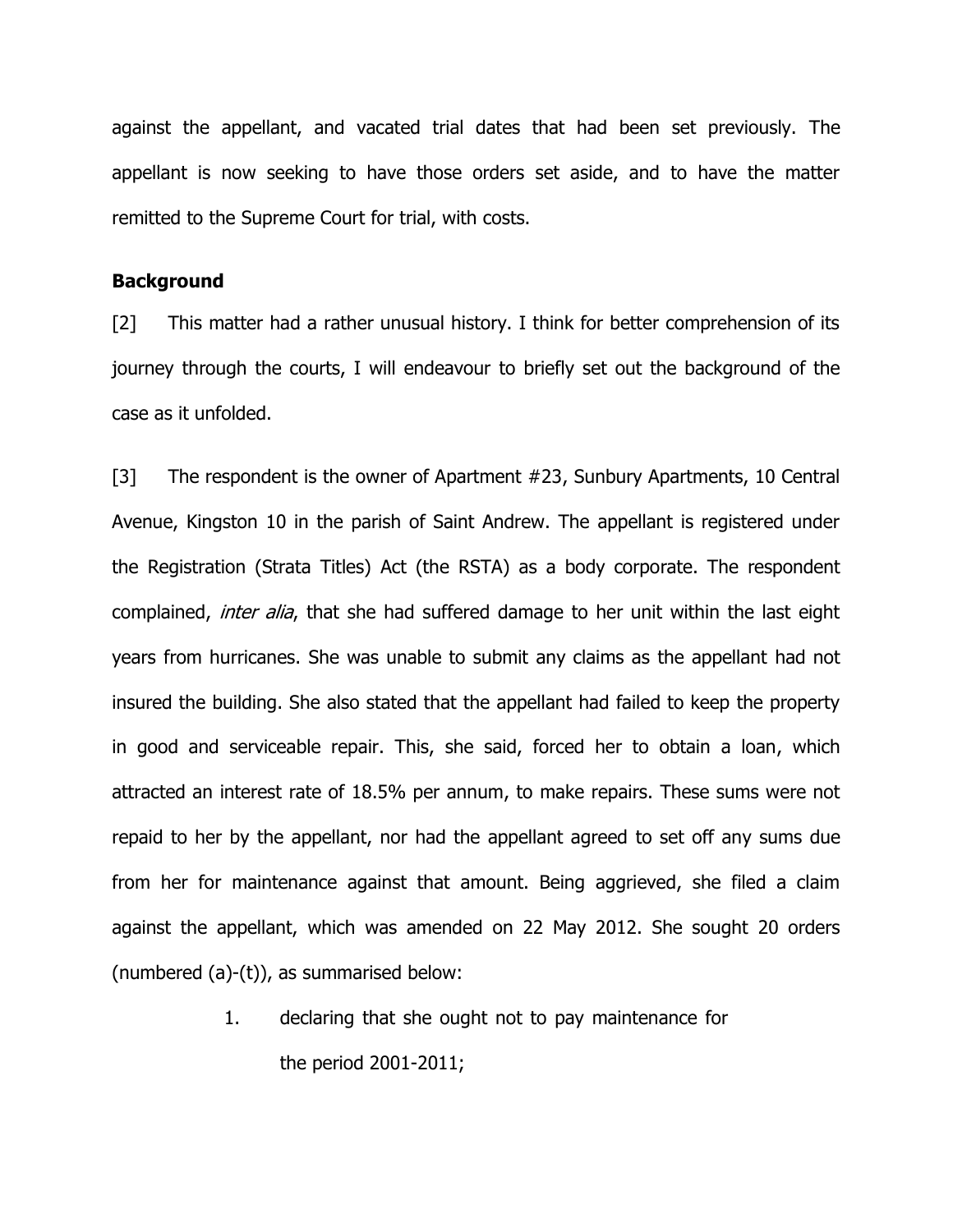- 2. restraining the appellant from selling the unit in the scheme where she resided;
- 3. compelling the appellant to provide an account of all the maintenance fees she had paid and that were payable by her to the appellant;
- 4. requiring the appellant to insure the building against fire, earthquake and hurricane; to keep the common property in good and serviceable repair; to perform inspections of the common area; to provide adequate safety and security measures; to keep and maintain a good postal system; to immediately assign parking spaces for each apartment; to maintain audited financial statements; and account for irregularities in the appellant's 2008 statement;
- 5. requiring the appellant to pay \$1,100,000.00 to her to repair the common area roof covering her apartment, plus interest at 23% per annum as at January 2009 and 18.5% per annum as at December 2010; along with \$75,000.00 plus interest to reimburse her for monies she had expended to do modifications;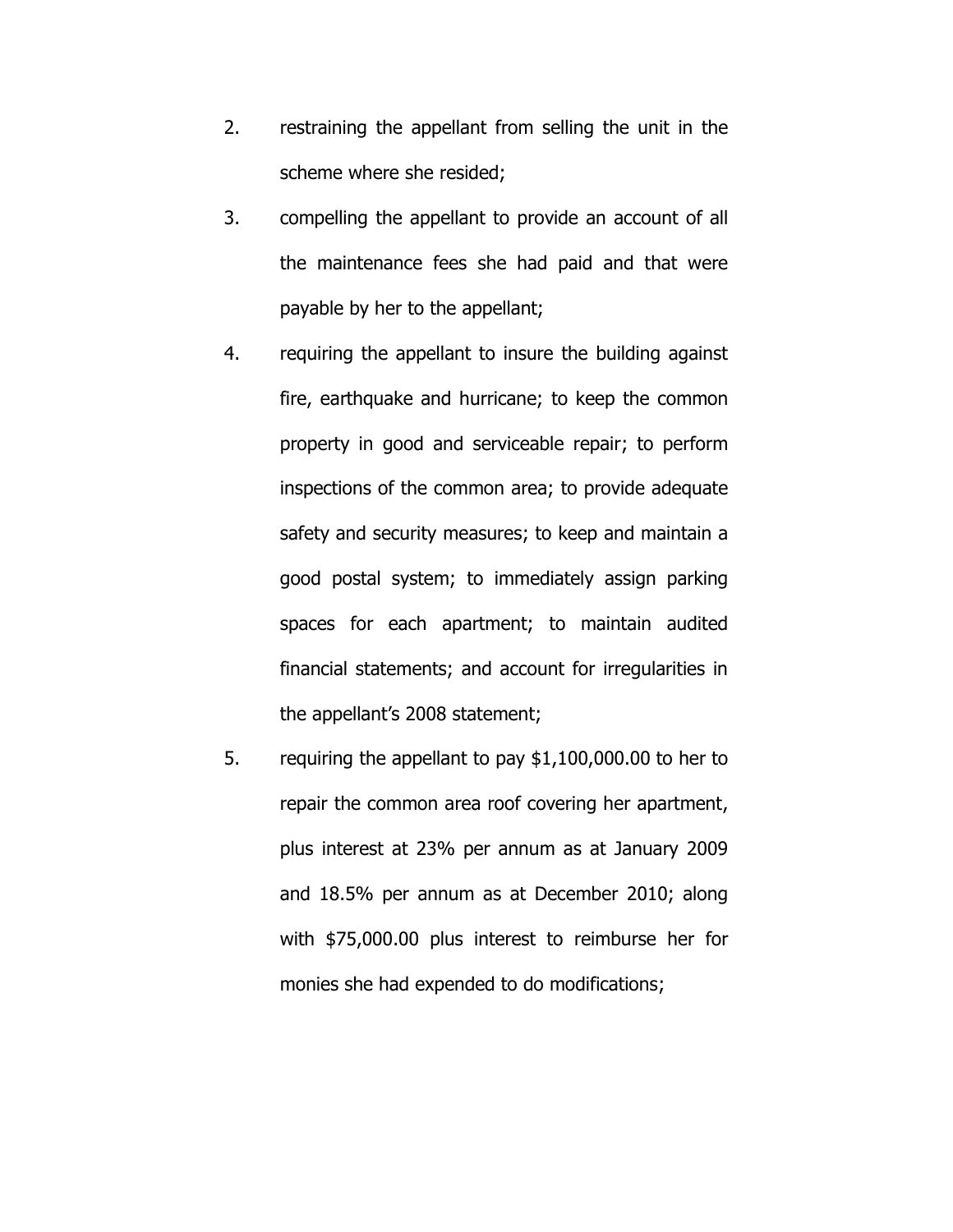- 6. for the appellant to prohibit owners from hanging clothes on the balcony exposed to viewing from the main road;
- 7. requiring the appellant to comply with notices from the National Water Commission and the Jamaica Public Service, and give those entities access to service meteres on the property; and
- 8. for the appellant to pay to the respondent special damages exceeding \$10,000.00 for courier services and a surveyor's report; and damages for breach of contract and/or the appellant's statutory duties.

[4] The appellant's defence, filed 21 March 2012, was that at the time of the filing of the claim, the respondent owed approximately \$200,000.00 for maintenance. It stated that the property was uninsured due to the failure of owners, including the appellant, to pay the maintenance fee. In fact, the respondent and other owners had been unwilling to pay an increase in maintenance fees which had contributed to the appellant being starved for cash. Certain matters were therefore beyond the appellant's budget. It claimed that the property was well kept despite limited funds, and denied the particulars of failing to perform any contractual/statutory duties. The appellant further claimed that the expenses incurred by the respondent had been made by choice and without its consent. Moreover, no estimate of repairs or bills from the respondent had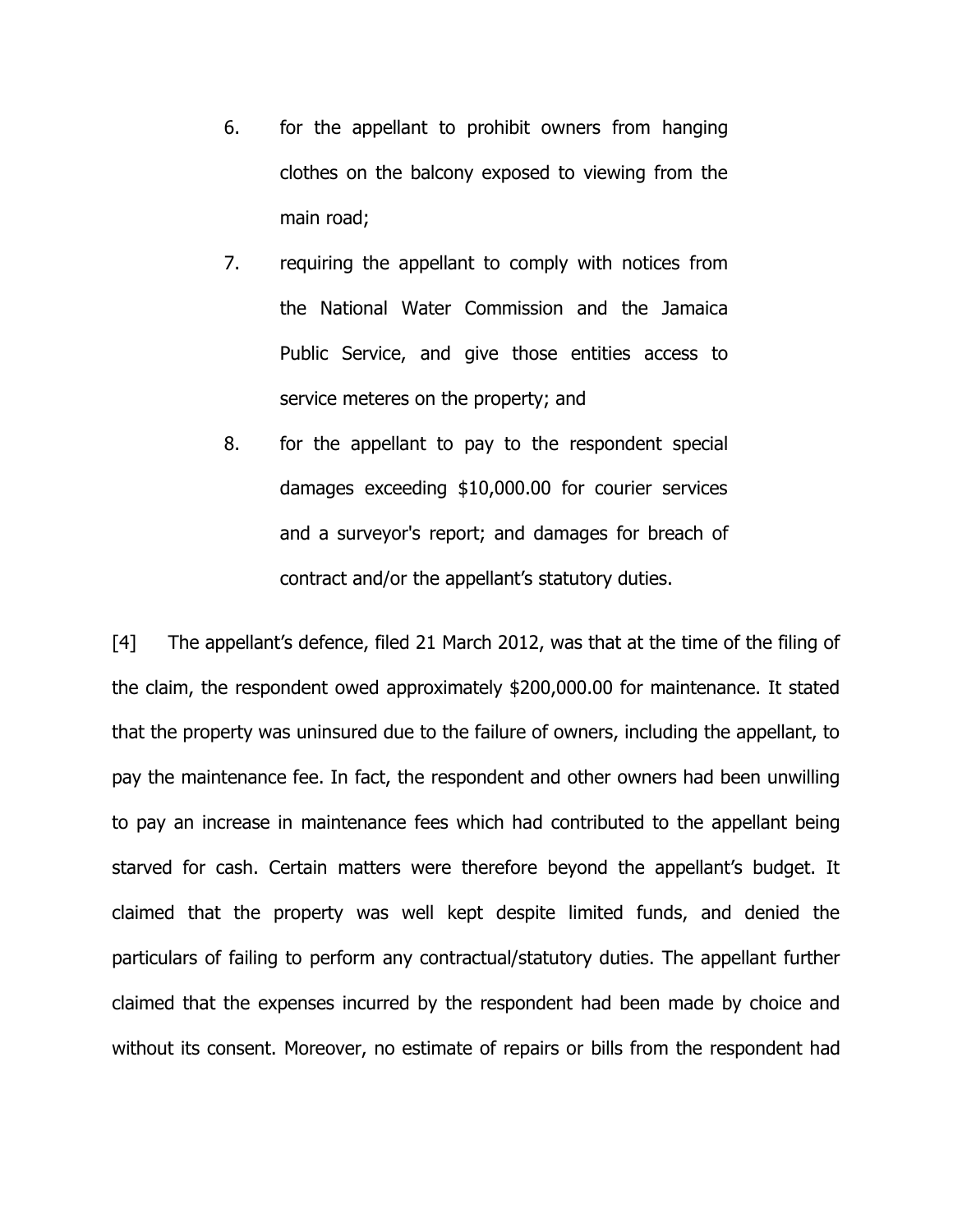ever been submitted to it. It was also pleaded that all financial reports had been made available to all owners.

[5] In the appellant's draft statement of facts and issues, the factual issues in dispute related to, *inter alia*, whether:

- (i) maintenance was owed;
- (ii) the appellant had failed to perform its duties as claimed; and
- (iii) the respondent's roof was part of the common area.

The legal issues in dispute related to, inter alia, whether:

- (i) the appellant was required to insure the premises at replacement value;
- (ii) the appellant was obliged to pay the respondent \$1,100,000.00 for the repairs allegedly done to the roof if found to be of the common area, thereby falling under the appellant's responsibilities;
- (iii) the respondent had breached any strata law enabling the appellant to sell her unit; and
- (iv) the appellant was obliged to correct the boundary wall and to comply with the orders of the Jamaica Fire Brigade.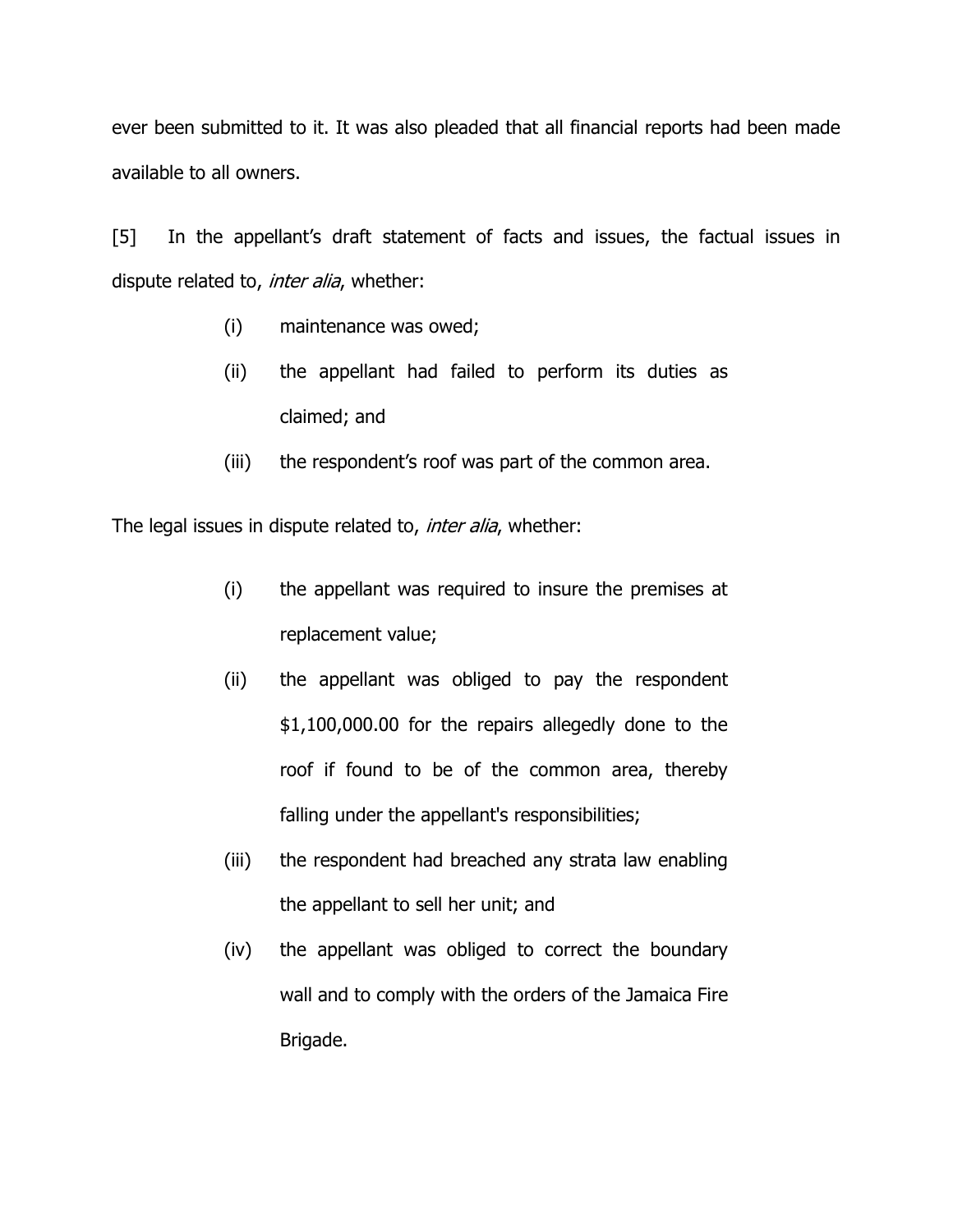### **Proceedings in the court below**

[6] The first case management conference was held on 4 December 2013. The appellant and its counsel were absent, and so it was adjourned to 27 May 2014. On that day, the appellant's attorney-at-law was present but the appellant was not. Rattray J made certain orders for the management of the case, namely: standard disclosure by 16 July 2014; inspection of documents by 30 July 2014; witness statements to be filed and served by 29 September 2014; each party to file and serve their own statement of facts and issues by 27 October 2014; and listing questionnaires to be filed and served by 25 November 2014. The trial date was fixed for 26 January 2015, for three days. The case management order was to be filed by the respondent's attorney-at-law and served on the appellant or its attorney-at-law. Costs were to be costs in the claim.

[7] On 3 December 2014, the first pre-trial review was conducted by C McDonald J. The appellant was represented by counsel. By then, the respondent had filed and served all the required documentation in compliance with Rattray J's order. However, the appellant had not complied with any of the orders made by Rattray J. The orders made on that occasion are very relevant to this matter and are therefore set out below. C McDonald J ordered that:

- "1. The time for the [appellant] to comply with [the case management] order made on [27 May 2014] be extended to [12 December 2014].
- 2. In the event that the [appellant] fails to comply with order #1 above the [appellant's] statement of case stands struck out.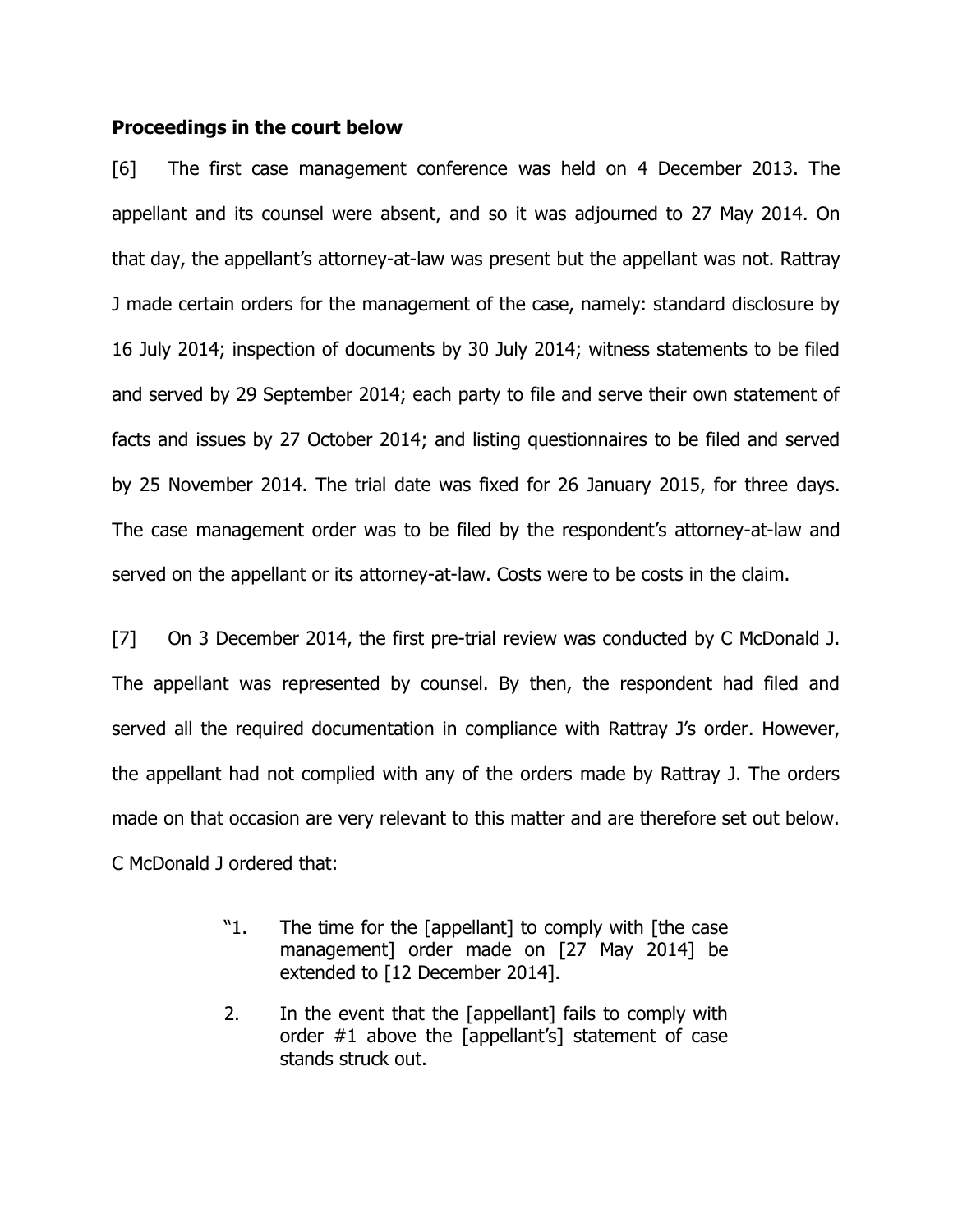- 3. [Pre-trial review] adjourned to [14 January 2015] at 2:30 pm for 1 hour (After consulting with the Registrar).
- 4. Costs of the adjourned [pre-trial review] to [the respondent] to be agreed or taxed.
- 5. [The respondent's] attorney to prepare, file and serve this order.

[8] On 12 December 2014, the appellant filed and served a witness statement, list of documents, and listing questionnaire, but no statement of facts and issues. The respondent made an application for judgment to be entered in terms of the particulars of claim, together with interest, and for the appellant's case to stand struck out. On 14 January 2015, Graham Allen J (Ag) conducted a pre-trial review in which she made the orders which are the subject of this appeal as follows:

- "1. The [appellant] having failed to comply with the order made by [C McDonald J] made on 3rd December, 2014 in particular paragraphs 1 and 2 of that order, the [appellant's] statement of case stands struck out.
- 2. Order in terms of paragraphs (a)-(t) of Amended Claim Form dated  $21^{st}$  May, 2012 and filed  $22^{nd}$  May, 2012.
- 3. Trial date of  $26<sup>th</sup>$  January, 2015 for 3 days vacated
- 4. [The respondent's] attorney to prepare file and serve order made herein."

# **The application for relief from sanctions**

[9] On 26 January 2015, the respondent filed a final judgment, and the appellant filed an application for relief from sanctions. On 1 October 2015, the respondent filed an amended final order and an amended final judgment. The appellant filed an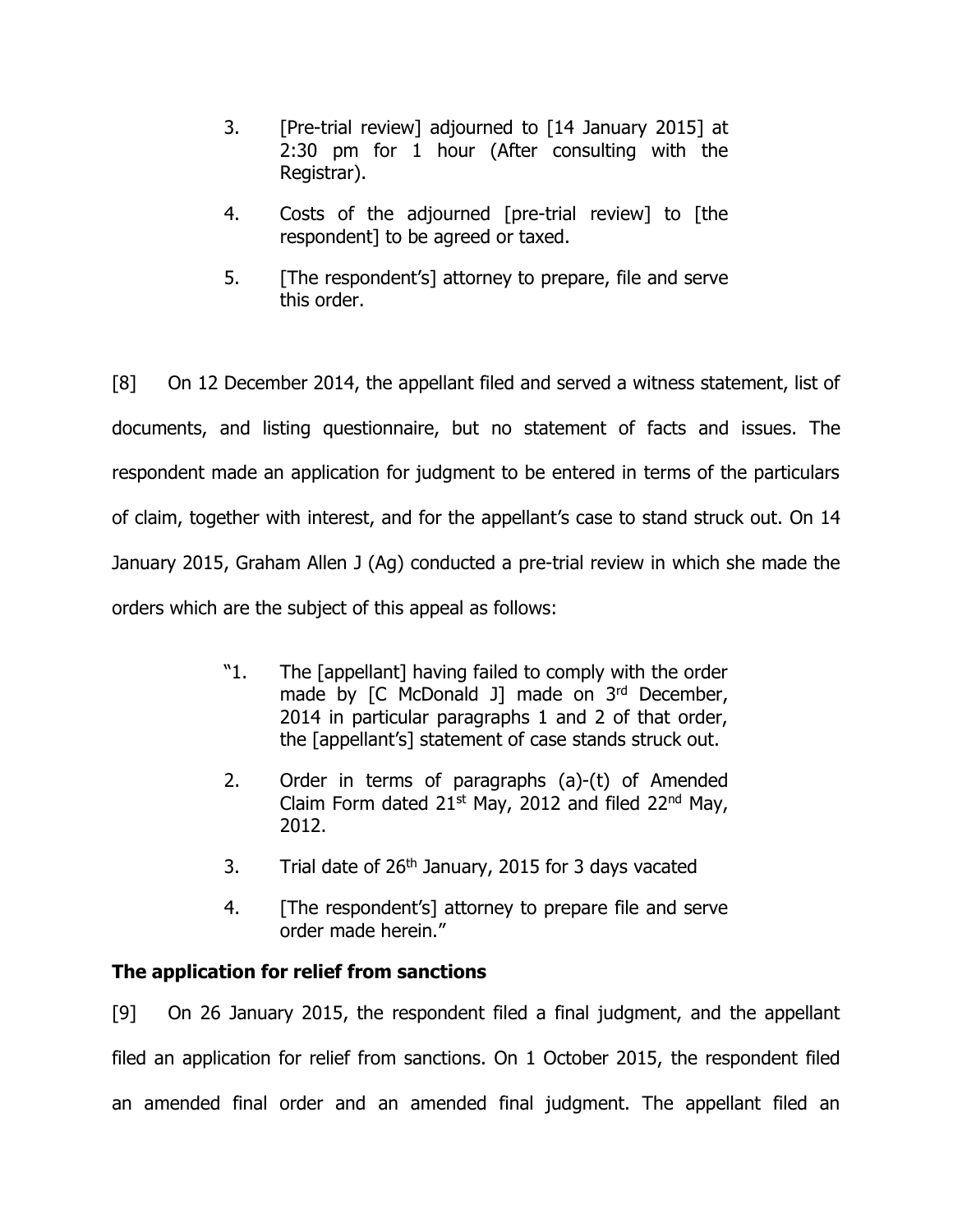amended re-listed notice of application for relief from sanctions on 10 December 2015, in which it sought the following orders:

- "1. That the orders by the Honourable Mrs. Justice V. Graham-Allen made on the  $14<sup>th</sup>$  day of January, 2015 be set aside.
- 2. That the Default Judgment entered on the  $14<sup>th</sup>$  day of January, 2015 be set aside.
- 3. That the [appellant] be granted relief from sanction by restoring the [appellant's] claim and permitting the filing of the [appellant's] Statement of Facts and issues.
- 4. That in any event the 'amended final judgment' filed herein on October 1, 2015 is a nullity, the learned judge being *functus officio.*
- 5. That the amended final judgment be stayed until further order of the court.
- 6. That a new trial date be set."

[10] Essentially, the appellant relied on rule 26.8(1), (2) and (3) of the Civil Procedure Rules 2002 (CPR) in respect of the grounds of its application. The appellant indicated that it had complied with all the provisions of rule 26.8 of the CPR, and stated that the reliefs sought ought to be granted as prayed.

[11] The appellant filed two affidavits on 26 January 2015 in support of the application. They were sworn to by Andrea Wadsworth and Marvalyn Smith, respectively, both attorneys-at-law employed to the Kingston Legal Aid Clinic (KLAC), which was on record for the appellant.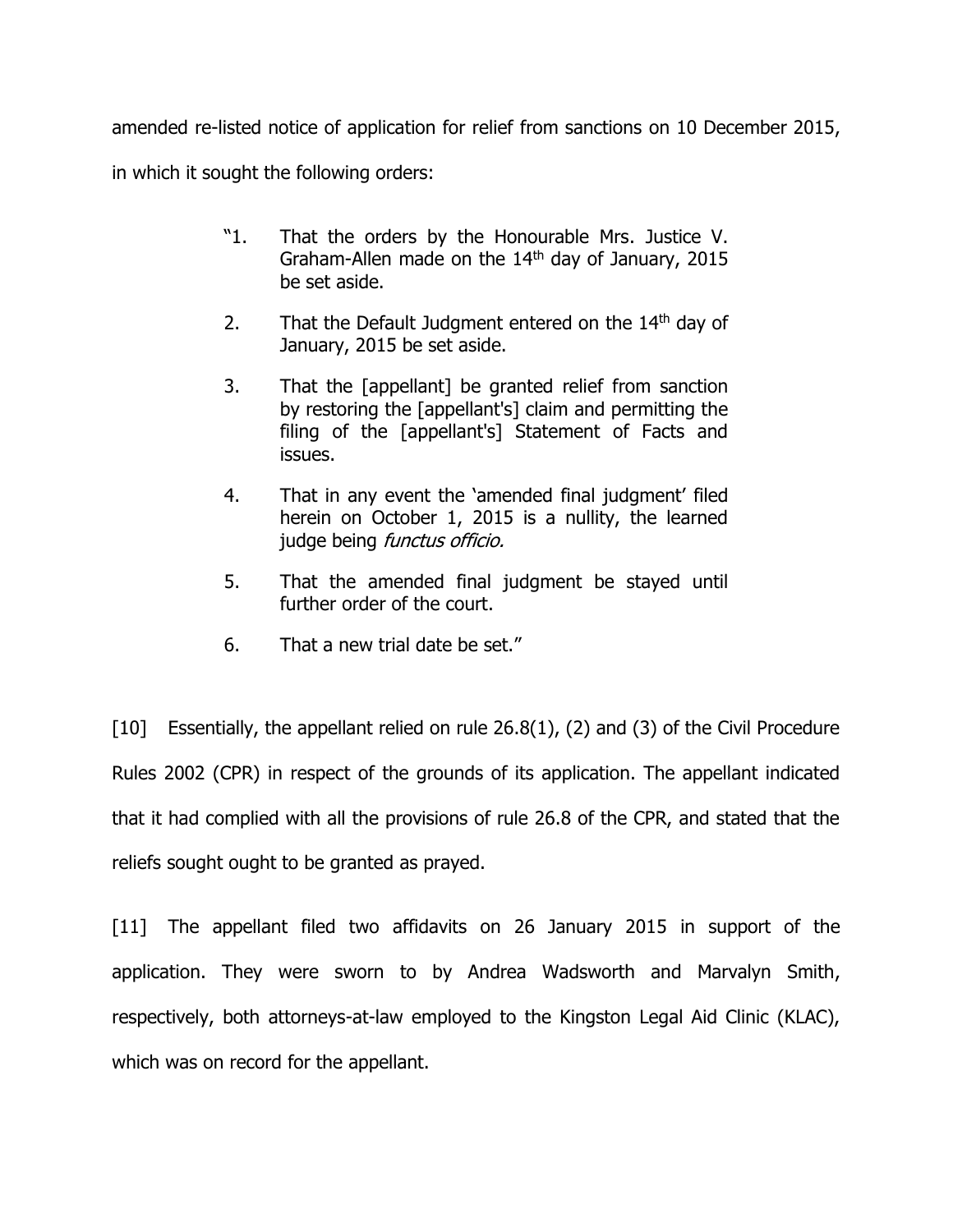[12] Miss Wadsworth deponed that the appellant's failure to comply with the orders of C McDonald J was not intentional, but that the delay was caused by the dissolution of the strata executive committee and the departure of the appellant's secretary, Miss Mary White. Additionally, she stated, attempts made to hold an annual general meeting to reconstitute a new strata executive committee had failed, and a standing committee of three was appointed by the strata corporation, "to see to the interim management of the strata".

[13] She further deponed that the KLAC had indicated to the appellant that it was intending to remove its name from the record as representing the appellant, as it was unable to obtain instructions to conduct that representation. That situation was avoided, however, as a result of consultation, and the KLAC continued to represent the appellant. Although the appellant met with representatives of the KLAC to give instructions, difficulties beset the clinic, namely, a staff shortage and several break-ins in the months of November and December 2014, in which computers and other valuable equipment were stolen. Ms Wadsworth further deponed that those disturbances caused the KLAC to experience "several challenges in monitoring and servicing clients' matters". So, in spite of their intention to file and serve the required documents in time that did not occur, due to the above challenges, and their failure to do so was an oversight on their part, and not intentional.

[14] Ms Wadsworth stated that it was in "the interest of the administration of justice that the matters between the parties be tried and for a court to adjudicate on whether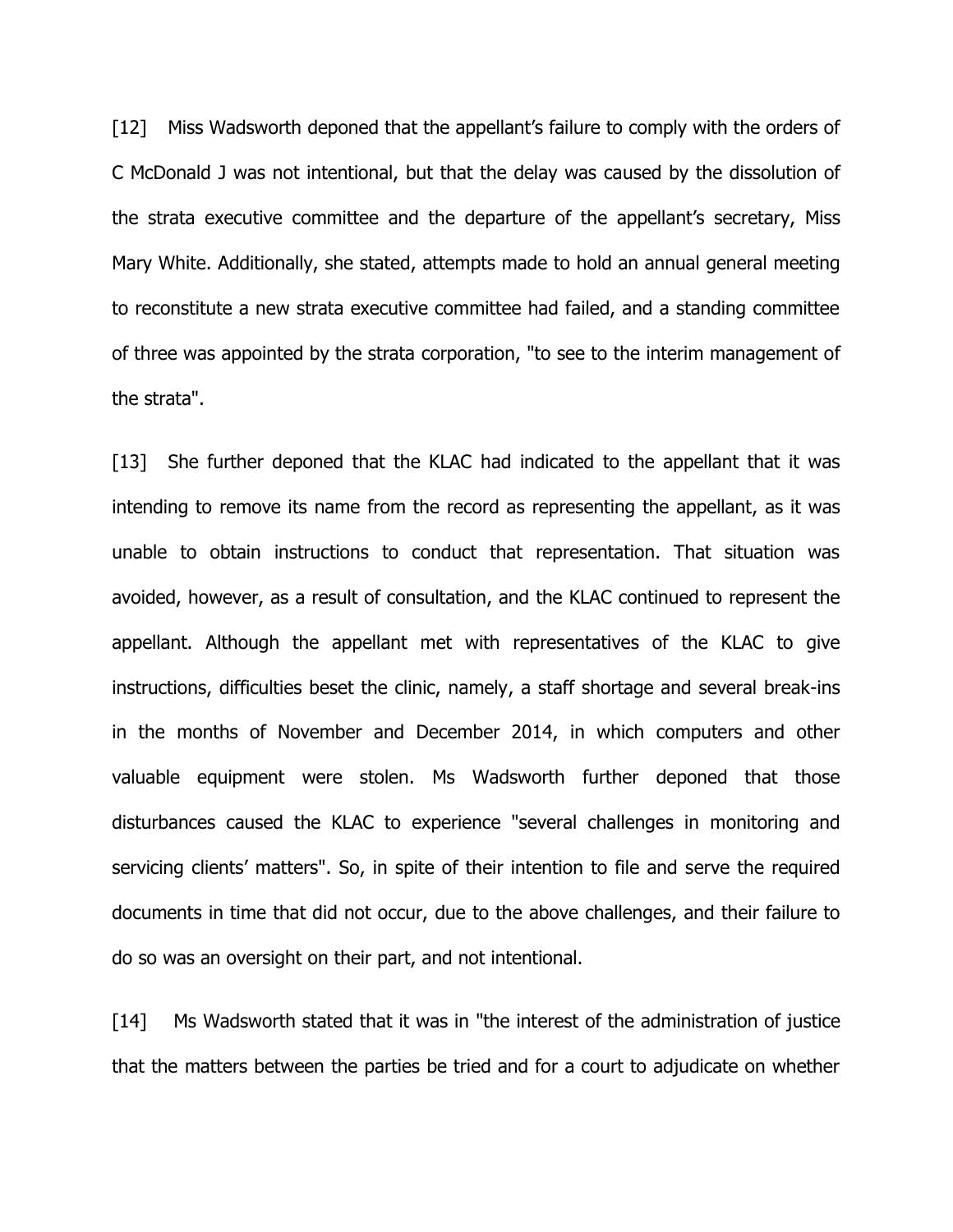the [appellant] was liable to [the respondent] for breach of contract and statutory duties and several other claims arising out of her residence at Sunbury Apartments". Miss Wadsworth indicated that there was no prejudice to the respondent in permitting the orders prayed for, that could not be met by an order for costs. She also stated that the statement of facts and issues which was attached to her affidavit showed that both the appellant and the respondent had identified similar issues in the case. Additionally, she indicated that the failure to fully comply with the case management order could be easily remedied by filing and serving the statement of facts and issues forthwith. She also stated that, generally, the appellant had "complied with all other relevant rules, practice direction and orders".

[15] In the affidavit of Miss Marvalyn Smith, she deponed to the chronology of events that has been set out previously. She acknowledged that the appellant had not met the deadline for the filing of certain documents, and confirmed the difficulties experienced at the offices of the KLAC. She stated that when the matter was heard on 14 January 2015, she explained these difficulties to the learned judge and offered to cure the default as a matter of urgency, but her request was refused. Nevertheless, she said that by 14 January 2015, all documents had been filed, save and except the statement of facts and issues. The failure to file that document, she said, could not prejudice the respondent, as the appellant has agreed with the facts and issues identified by the respondent.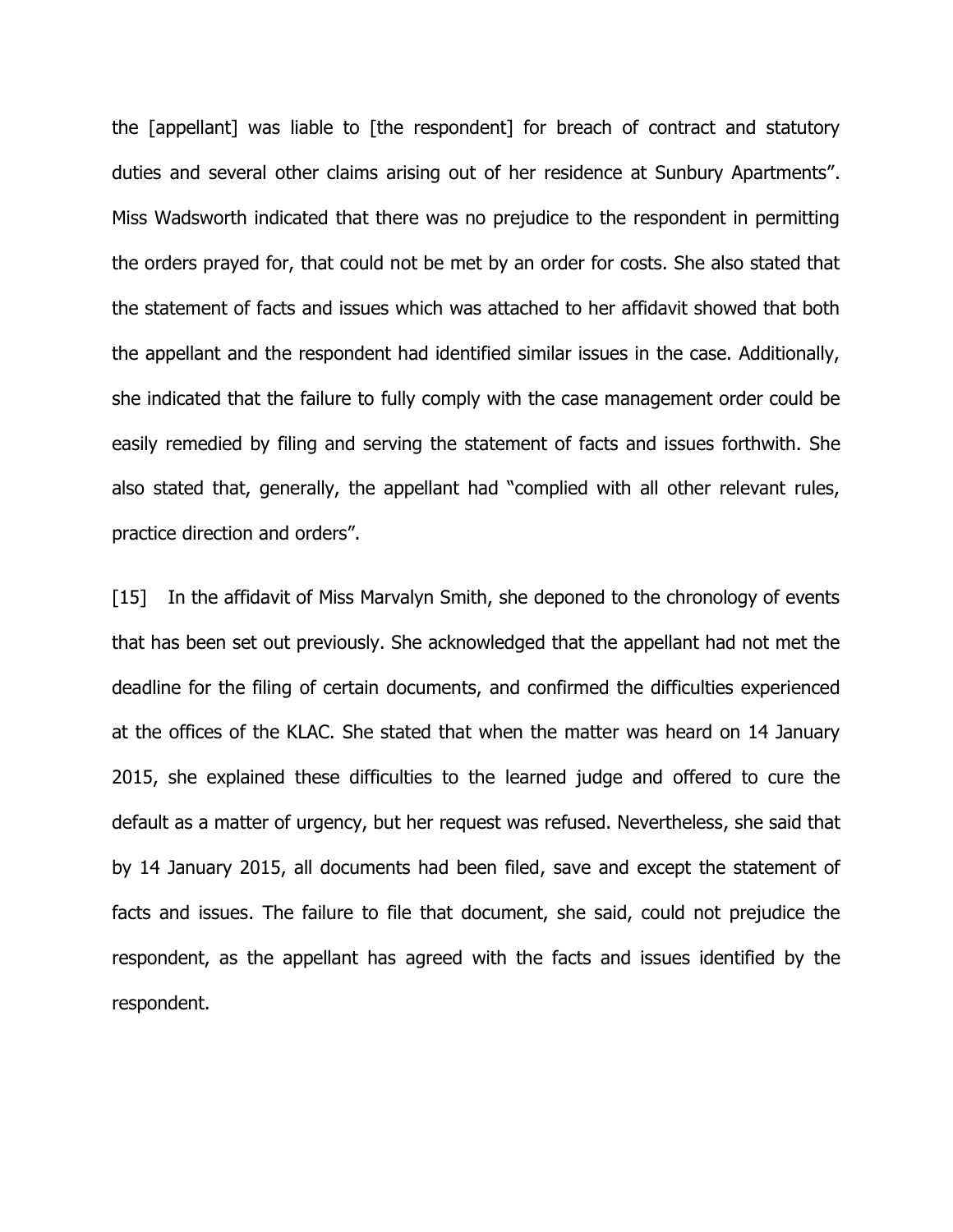[16] She further indicated that there were serious issues to be tried, "the outcome of which is set to affect several households if an adverse decision is made against the [appellant]". She continued, "[t]he prejudice to the households to be affected is greater that any inconvenience [the respondent] may suffer from the matter being re-listed, permission being granted to file the document, and the matter proceed to trial". She stated that a costs order ought to be sufficient to satisfy the respondent. She indicated that the appellant had always been interested in its case, and was always ready to have its matter determined by the court. She suggested that a trial date could be set, and the status quo remain until the hearing of the matter, which would be a cost effective way to dispose of the matter in the interests of justice.

[17] In the respondent's affidavit in response, she complained about the "noncompliance" of the appellant in the proceedings. She referred to the fact that the first case management conference was adjourned as neither the appellant nor its counsel had been present. She pointed out that at the adjourned case management conference on 27 May 2014, although no representative of the appellant was present, their attorney was present, and so the dates fixed by Rattray J were known and ought to have been complied with. She also stated that at the pre-trial review (on 3 December 2014), there were three representatives of the appellant present, namely, Dr Maureen Reddish, Ms Andrea Wadsworth and Mrs Sophia Rambarran. So, having not fulfilled the obligations of the appellant by that date, the appellant's representatives ought to have done so by 12 December 2014, knowing that the statement of case would stand struck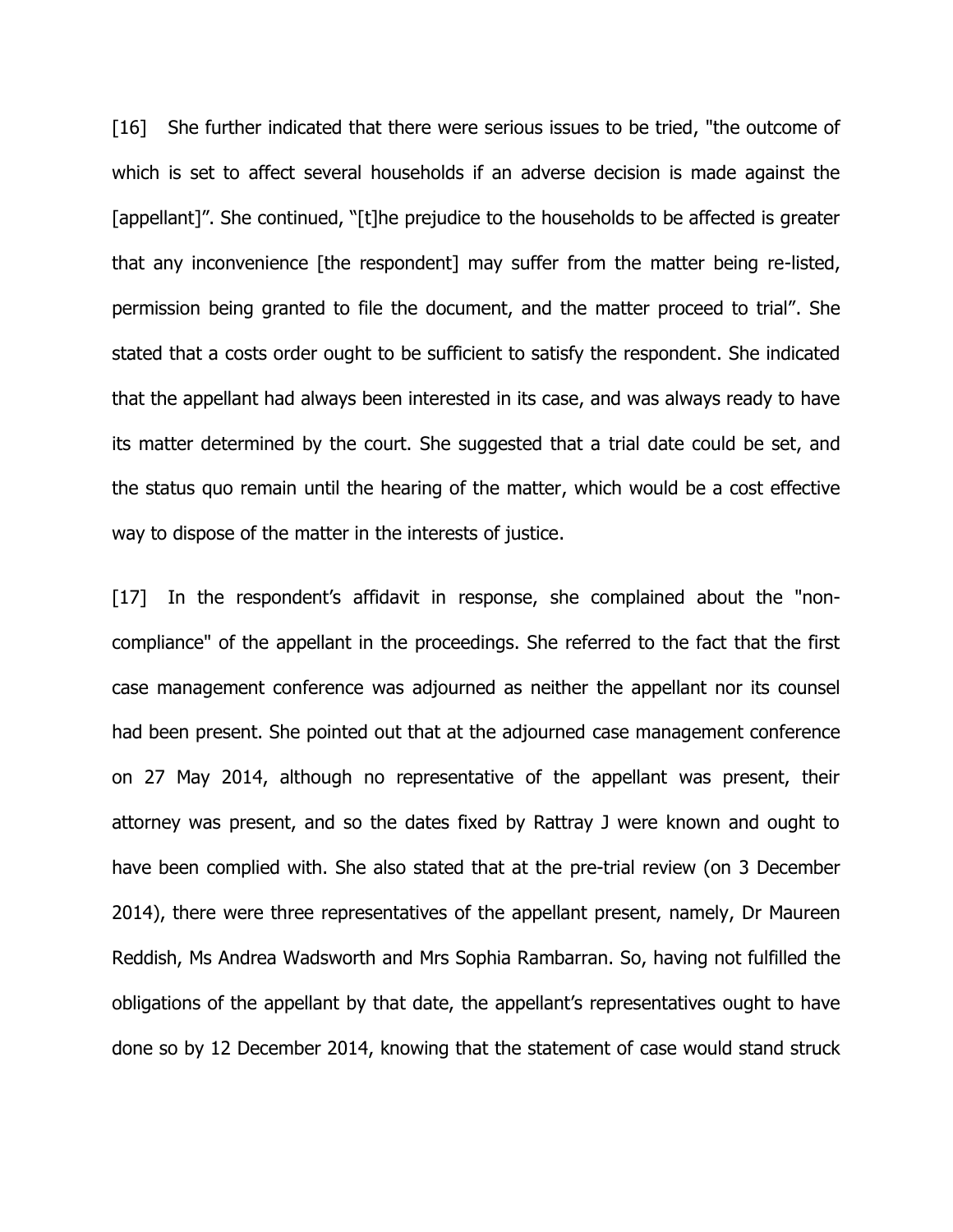out. It failed to comply with that order and so its pleading was struck out, and judgment entered in her favour.

[18] It was her contention that "it was not in the interest of justice that the matter between the parties be tried and for a court to adjudicate on whether the [appellant] is liable to [her], and [that she] would suffer irremediable prejudice if this application is granted". She stated that the matter had already been delayed by the appellant's noncompliance in the proceedings which had led to judgment being entered in her favour, and she should therefore have the right to enforce the same.

### **Reasons for judgment of Wint-Blair J (Ag)**

[19] As indicated previously, on 2 May 2017, that application was heard by Wint-Blair J (Ag) who refused it, with costs to the respondent to be taxed if not agreed.

[20] Wint-Blair J (Ag) referred to the application before her and the reliefs prayed for. She noted the chronology of events which had brought the matter before her as previously set out, and addressed her mind to the orders made by Graham-Allen J (Ag) and the submissions challenging them. She reviewed the matter in relation to the orders sought by the appellant as outlined in paragraph [9] herein.

[21] With regard to the application to set aside the orders made by Graham-Allen J (Ag) (order 1), the learned judge dealt firstly with the issue of whether she had the jurisdiction to set aside those orders as Graham-Allen J (Ag) was a judge of co-ordinate jurisdiction. She queried whether the orders ought to have been made the subject of an appeal. The learned judge acknowledged that the failure to comply with the unless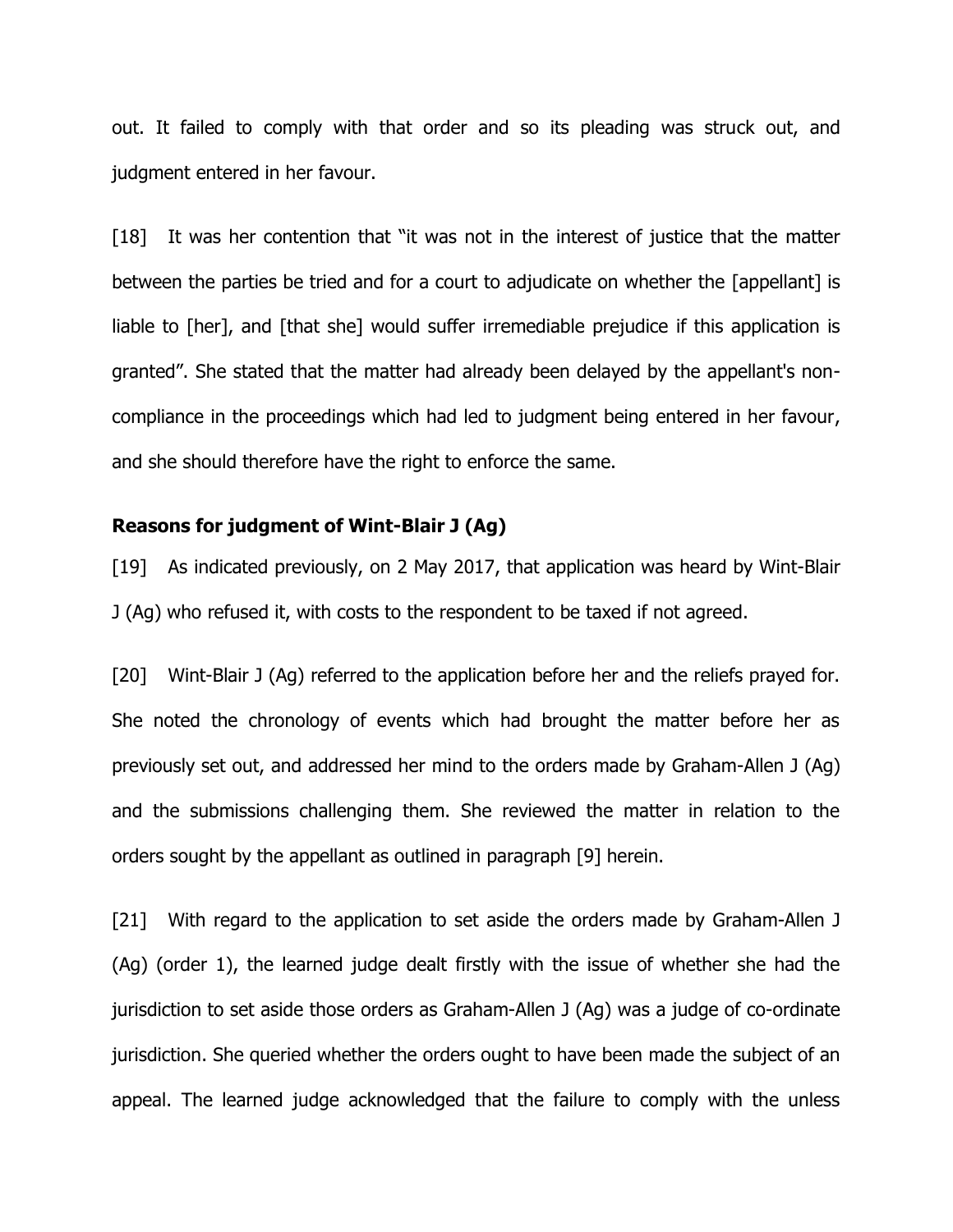order of C McDonald J had resulted in the appellant's statement of case being struck out. She referred to **The Attorney General v Universal Projects Limited** [2011] UKPC 37 and **Leymon Strachan v The Gleaner Company Limited and another**  [2005] UKPC 33, with regard to the requirements in respect of an application to set aside a default judgment, as against one where the right to enter judgment has not arisen. Having heard submissions on the point, Wint-Blair J (Ag) indicated that both applications were different, and the applicant in the instant case must comply with the different applicable rules (rule 13.3 and rule 26.6(4) of the CPR) as the orders could not be granted by the invocation of the inherent jurisdiction of the court.

[22] The learned judge concluded that she had no jurisdiction to set aside the orders of a judge of concurrent jurisdiction. She stated that when Graham-Allen J (Ag) made the orders, it must be taken, implicitly, that she had decided that she had jurisdiction to make them. If she had erred in law or on fact, it could be corrected by the Court of Appeal. She stated that Graham-Allen J (Ag) had not exceeded her jurisdiction, and even if the order was later said to be in error, she (the learned judge) had no power, being a judge of concurrent or co-ordinate jurisdiction, to correct it. The decision of Graham-Allen J (Ag) was binding on the parties unless and until it was reversed by the Court of Appeal. The orders as perfected were res judicata. As a consequence, the application to set Graham-Allen J's orders would be refused.

[23] With regard to the application to set aside the default judgment (order 2), the learned judge again referred to, and relied on **AG v Universal Projects Limited** for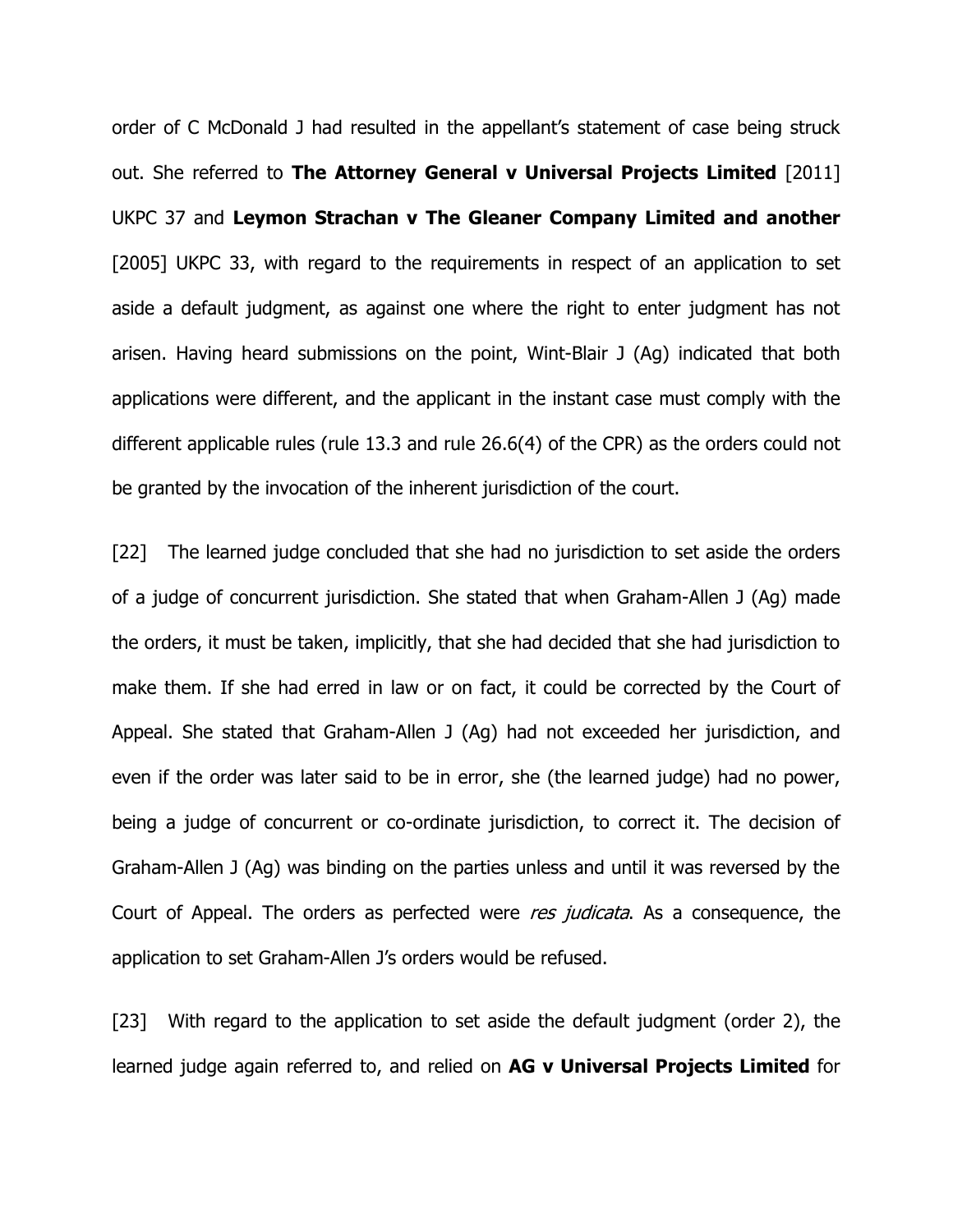the analysis of the difference between applications and orders for setting aside default judgments, and obtaining relief from sanctions imposed, within the context of the meaning of the word "sanction" in Part 26 of the CPR. It was clear that if one was making an application to set aside a default judgment, one had to satisfy the criteria in rule 13.3, and not those set out in rule 26.8 of the CPR. Additionally, although also relied on by counsel for the appellant, the learned judge stated that rule 26.6(1) of the CPR was inapplicable.

[24] In this case, the learned judge found that the right to enter judgment had arisen, and rule 42.8 of the CPR was applicable, as the order took effect from the date it was given or made (unless the court specifies a different date). The learned judge stated, therefore, that had the application before her been proceeding pursuant to rule 26.6, as it was required to be made within 14 days of the order, it would have been filed far outside the required limit. The learned judge concluded that this application was really one for relief from sanction and not one to set aside a default judgment. Accordingly, order 2 sought in the appellant's application was refused.

[25] The third order sought by the applicant was relief from sanctions (order 3). The learned judge referred to the case of **Marcan Shipping (London) Ltd v Kefalas and another** [2007] EWCA Civ 463, to make it clear that, once the condition on which the unless order depends had been satisfied, the sanction became effective without the need for any further order. As a consequence, the learned judge stated, incorrectly, that the appellant's statement of case was struck out as at 14 January 2015. The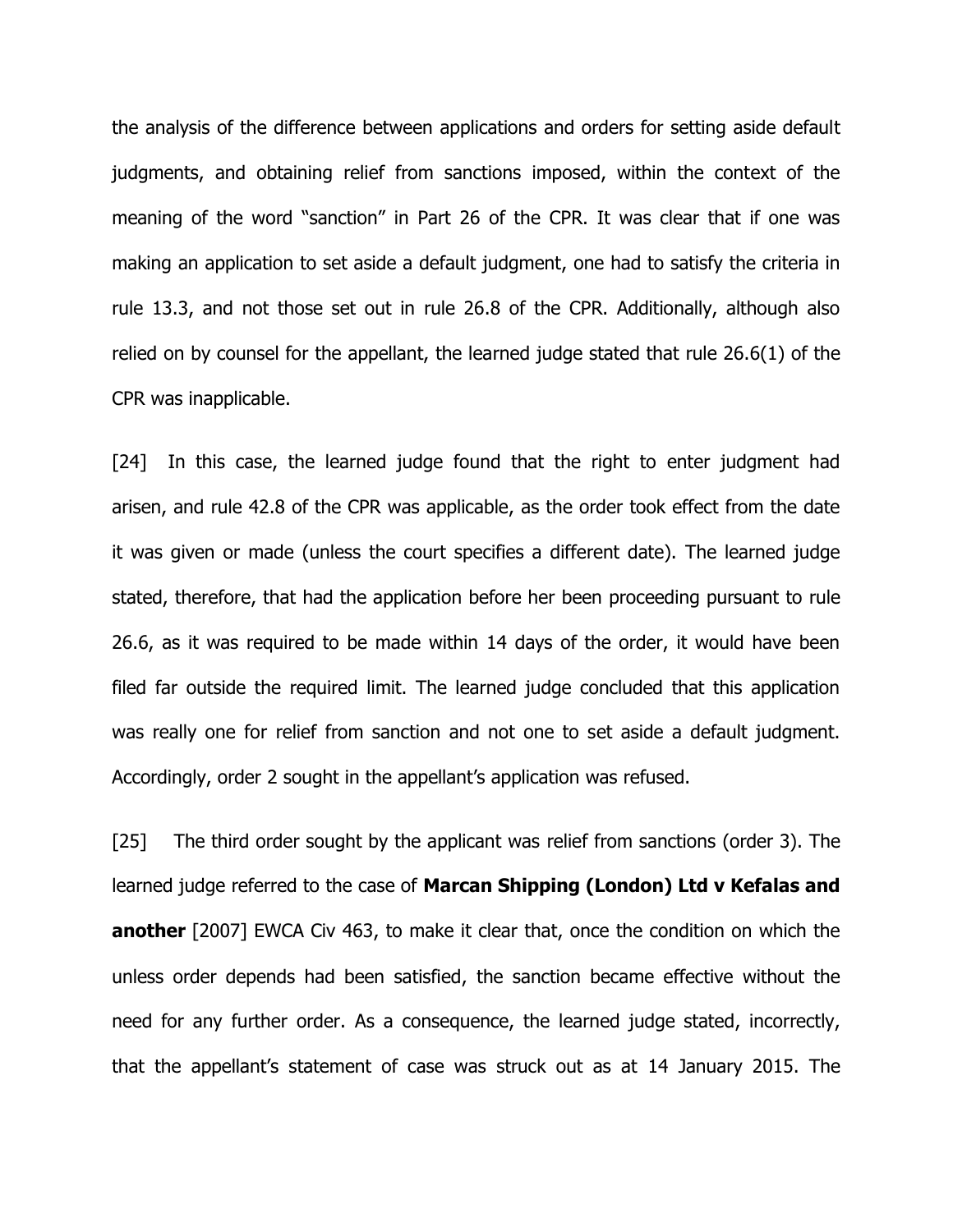learned judge pointed out that the application for relief from sanction was filed on the 26 January 2015, the application for the amended order in September 2015, and the perfected order in October 2015. The learned judge noted that the appellant's application was not dealt with when the matter was before the court in September 2015. The application for relief from sanction was, however, subsequently amended in December 2015.

[26] The learned judge canvassed the provisions of rule 26.8 of the CPR against the backdrop of the dicta of Lord Dyson on behalf of the Board in **AG v Universal Projects Limited**, and Brooks JA in **H B Ramsay & Associates Ltd and others v Jamaica Redevelopment Foundation Inc and Another** [2013] JMCA Civ 1. She concluded that given the rules and the authorities, rules 26.8(1) and (2) of the CPR were mandatory requirements and must be satisfied before the discretion of the court can be exercised to grant relief from sanctions. These provisions require that the application be made promptly, accompanied by an affidavit which stated that the failure to comply was not intentional, that there was a good reason for the failure, and generally, that the applicant had complied with all other relevant rules and directions. If these "conditions precedent", as she referred to them, were not satisfied, the application would be refused. The failure of an applicant to meet those conditions precedent will also result in the court not going on to the balancing exercise in rule 26.8(3), as the threshold for doing so would not have been met. The court therefore examined the evidence before it in order to assess if the conditions precedent had been satisfied.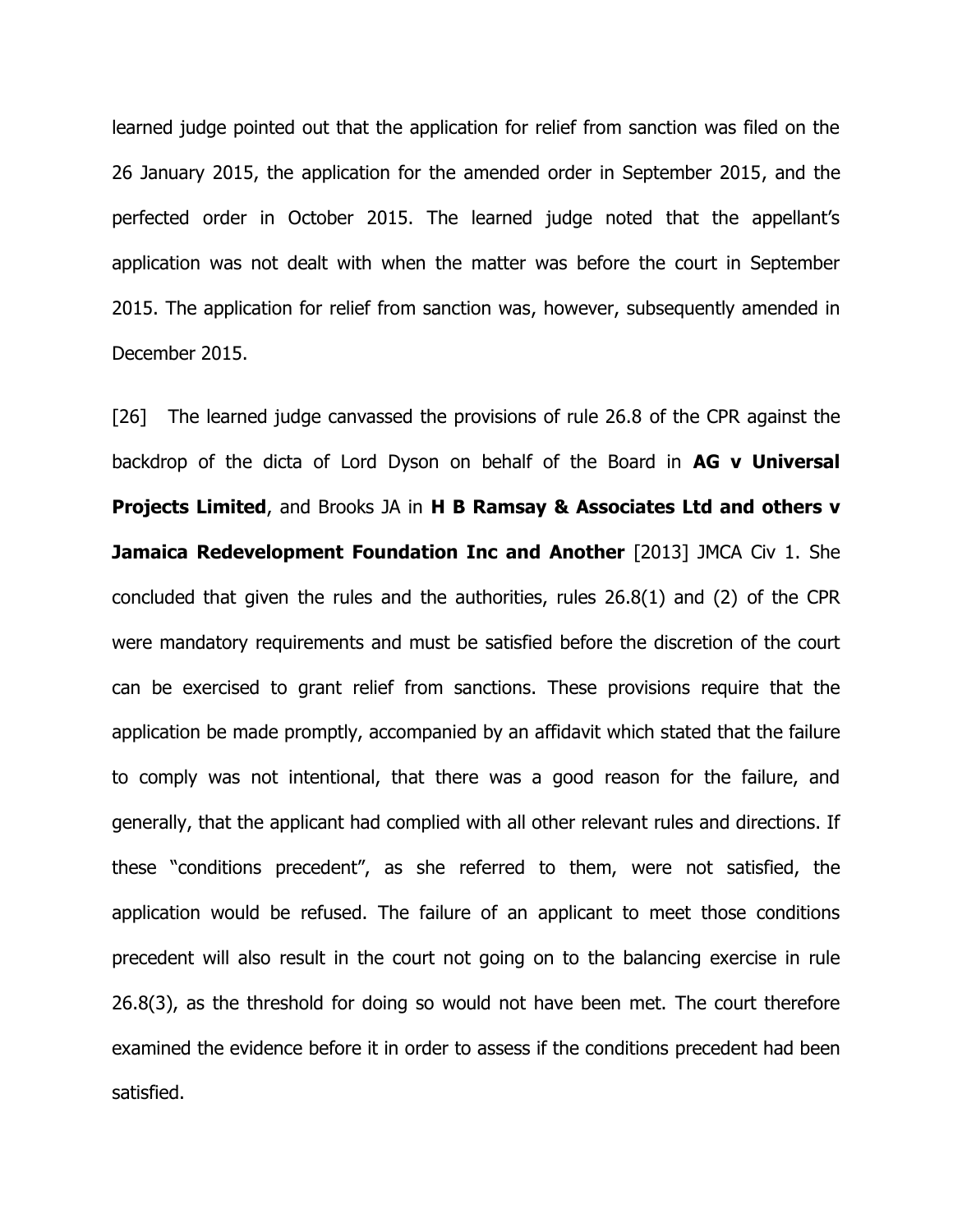[27] The first question was whether the application had been made promptly. The learned judge canvassed the principles emanating from the authorities and stated that whether something had been done promptly depended on the circumstances of the case. She indicated that a delay of 10 days and a delay of one month had been considered by courts as "not acting promptly", and so too would 35 days' delay, as occurred in the instant case. She indicated though, that even without an application to extend time for the application to have been filed, as had been suggested by Brooks JA in **H B Ramsay**, she would nonetheless consider the application further. The learned judge examined the chronology of events, the evidence in support of the application, the difficulties experienced by the appellant and their attorneys, and the evidence in response challenging the reasons for the delay and indicating prejudice, and concluded that there was no reason for the appellant not having filed the application for hearing before Graham-Allen J (Ag) on 14 January 2015. She therefore found that the application had not been made promptly.

[28] With regard to whether the failure to comply was intentional, the learned judge examined the evidence of the dissolution of the strata executive committee, and the administrative inefficiency at the attorneys' offices, and accepted that the appellant's failure to comply was not intentional.

[29] In addressing the issue of whether there was a good explanation for the failure to comply with all the orders, the learned judge referred to the said authorities mentioned above, and commented that, as no particular dates had been mentioned in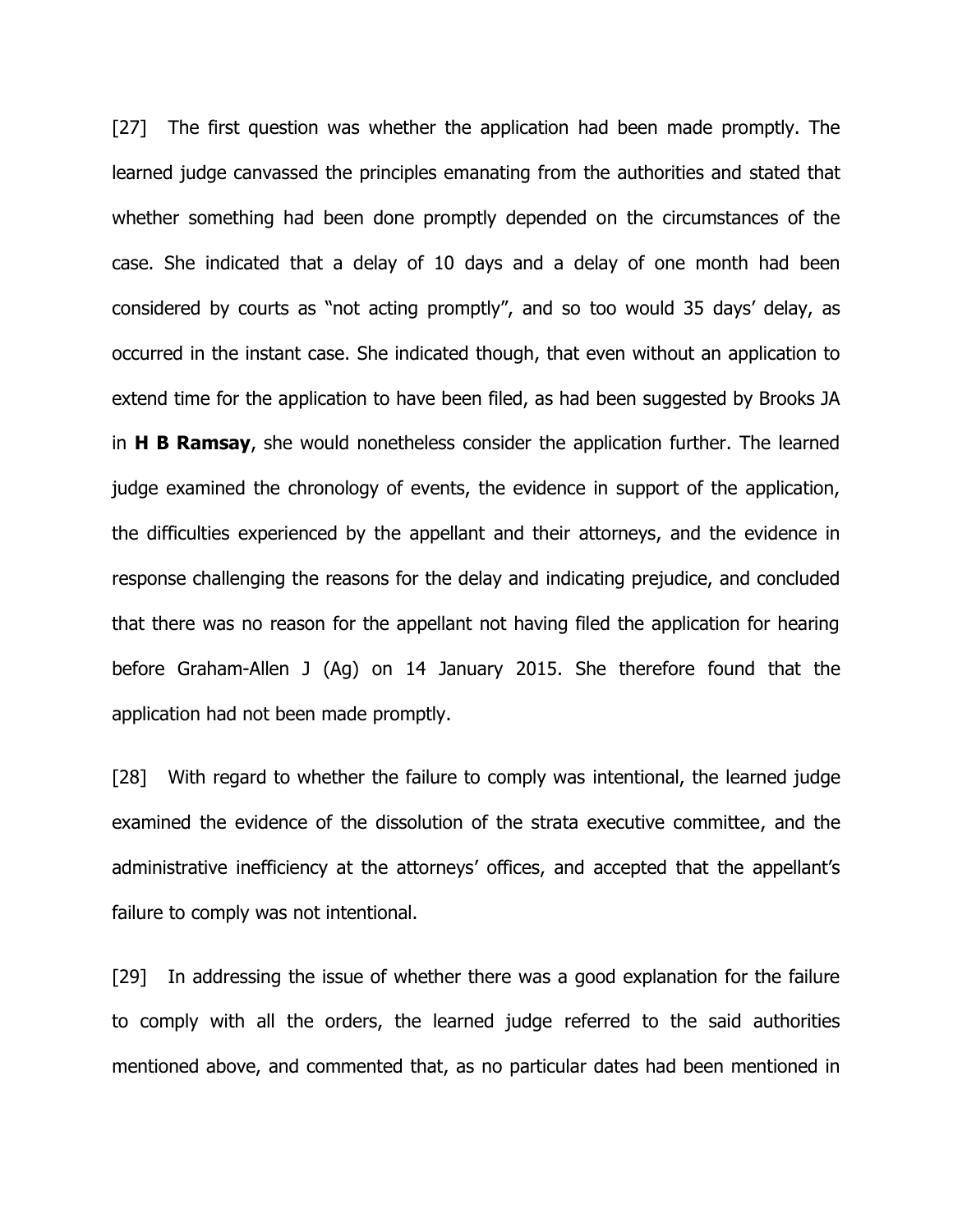the affidavits by the attorneys in support of the application, it was difficult to make a determination as to the merit of their content. A further examination of the chronology of events was undertaken by the learned judge, and she indicated that she was impressed by the submissions of counsel for the respondent that there were no details and connection in the affidavit evidence in support of the application, as to how the break-ins and theft of computers and shortage of staff impacted the failure to comply with the case management orders. Wint-Blair J (Ag) noted that C McDonald J had generously granted a short extension of time for compliance which had not been met. In her opinion, the explanation for the delay was not a good one.

[30] Having examined the chronology of events yet again, the learned judge focused on the fact that there had been no compliance with the order of Rattray J on 27 May 2014, and the orders of C McDonald J on 3 December 2014 extended to 12 December 2014, and concluded that the appellant could not be said to have generally complied with all other orders in this matter. She thereafter refused to grant any relief from sanction (order 3), and consequently, did not go on to consider the balancing exercise relevant to the matters set out in rule 26.8(3) of the CPR.

[31] The appellant had also sought an order that the amended final judgment entered by Graham-Allen J (Ag) was a nullity as she was *functus officio* (order 4). The learned judge examined whether the court could amend its order before it was perfected and concluded that it could. Once the order had been perfected, however, the situation was different, as the amendment related to whether there had been an error, omission or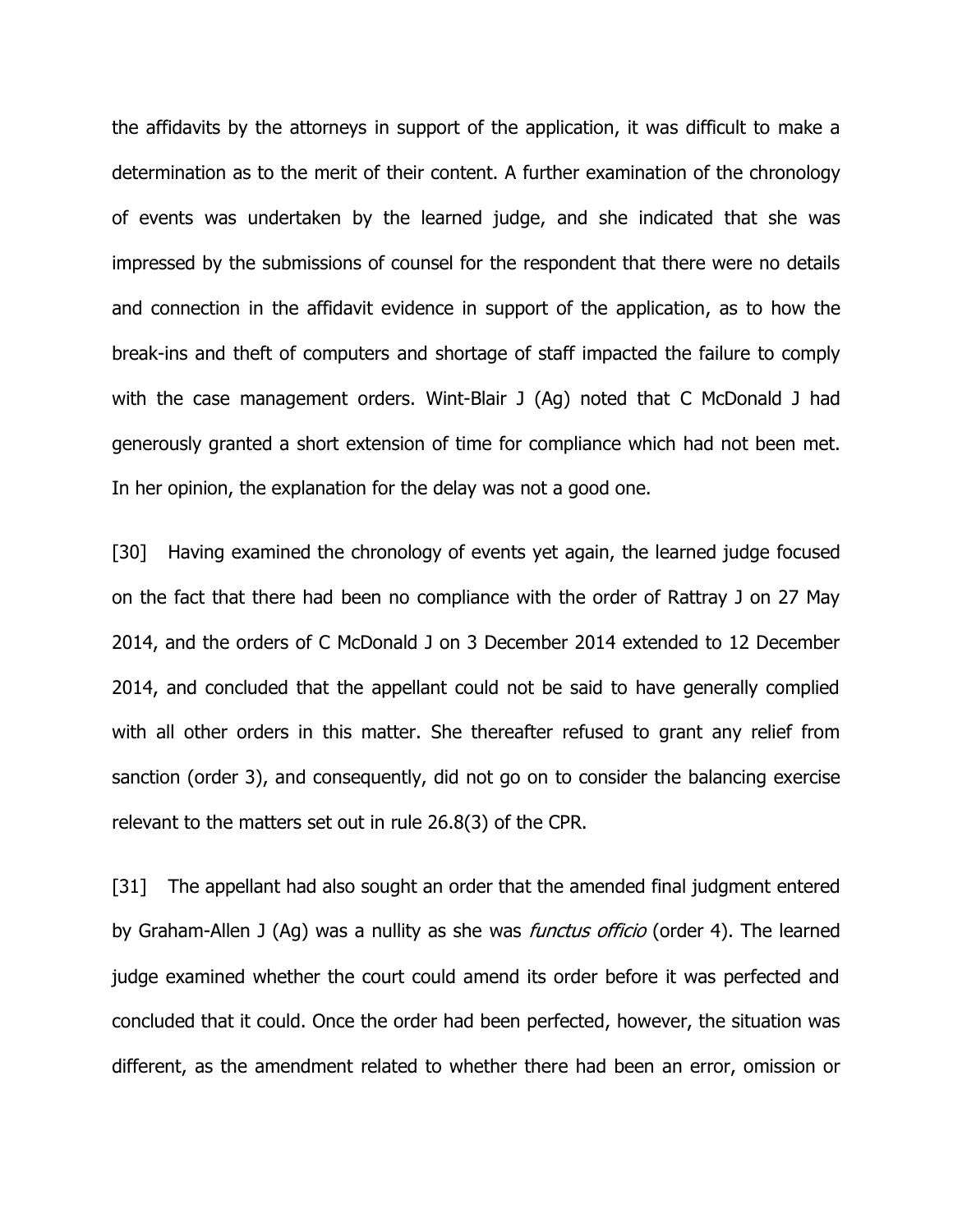mistake in the judgment, as the principle was that the order of the court should reflect the intention of the court. She stated that rule 42.10 of the CPR embraced that common law position, somewhat, in that, it allowed the court (without an appeal) to "correct a clerical mistake in a judgment or order, or an error arising in a judgment or order from any accidental slip or omission". The learned judge referred to the amended order of the court in September 2015 which was perfected in October 2015, and said that this principle and rule was inapplicable to the matter, and so refused to grant order 4. The appellant did not pursue any challenge to this ruling on appeal.

[32] A request was also made for a stay of execution (order 5). The learned judge disposed of this summarily, indicating that there was no material before her in respect of which she could make such an order. The request for a stay was therefore refused.

### **The appeal**

[33] As indicated, the appellant sought to challenge Wint-Blair's J (Ag) decision. This being an interlocutory appeal, permission was required to appeal that order (Judicature (Appellate Jurisdiction) Act, section  $11(1)(f)(ii)$ ). On 2 March 2018, Wint-Blair J (Aq) granted permission to appeal her order, and also granted a stay of execution of the orders made "in the Final Judgment" of Graham-Allen J (Ag) entered on 14 January 2015.

[34] On 5 March 2018, notice and grounds of appeal were filed. The grounds of appeal are set out below: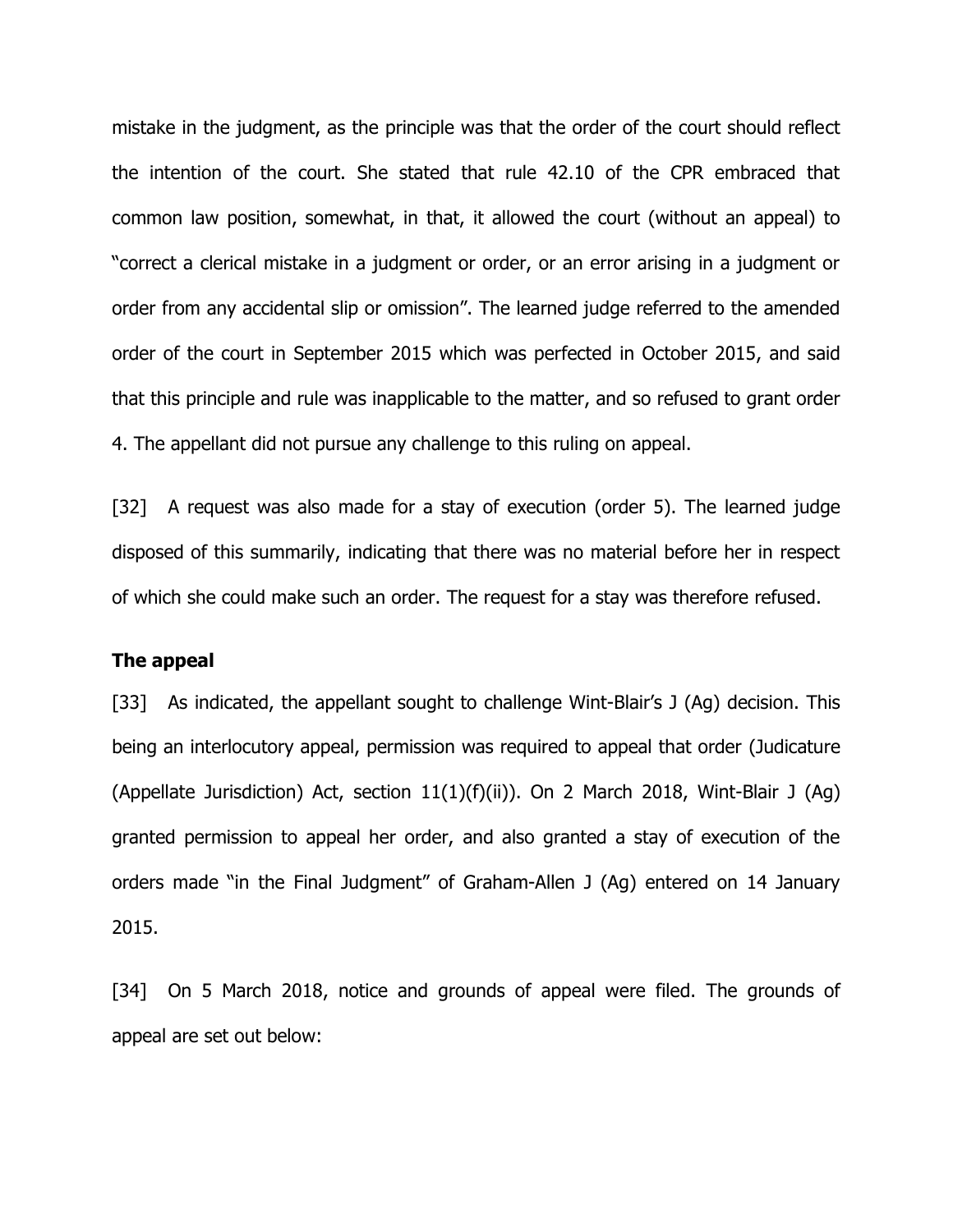- "(i) That the learned judge failed to consider points of law raised by the [appellant] concerning the power of judges concerning orders made without a trial or generally not on the merits and fell into the error of declining jurisdiction to set aside the judgment.
- (ii) That the learned judge in exercising her discretion to set aside the judgment failed to take the overriding objective into account. The learned judge as a consequence, failed to consider that the orders entered were unjust as they (i) would cause the Appellant to be in breach of the Registration (Strata Titles) Act, and (ii) made rulings on matters which are not properly within the jurisdiction of the court.
- (iii) That the learned judge was wrong in concluding that there is no evidence that the hearing before the Honourable Mrs Justice V Graham-Allen [Ag] was not a hearing on the merits.
- (iv) The learned judge erred by not giving any weight to evidence that at the hearing of the application to enter the order on January 14, 2015 the Appellant made an application for time to be extended for it to comply and gave reasons for the delay.
- (v) The learned judge gave little or insufficient weight to the difficulties that the Appellant faced with its legal representation and failed to take into account that the failure to file the Statement of Facts and Issues was to be blamed on the attorneys and not the Appellant.
- (vi) That a delay of 34-45 days was not inordinate in the circumstances.
- (vii) That the learned judge relied on inferences which were unfavourable to the [appellant] but failed to draw inferences from proven facts which would have been favourable to the [appellant] namely, the consequences of staff shortages, break-ins and disruption at the offices of the attorneys-at-law."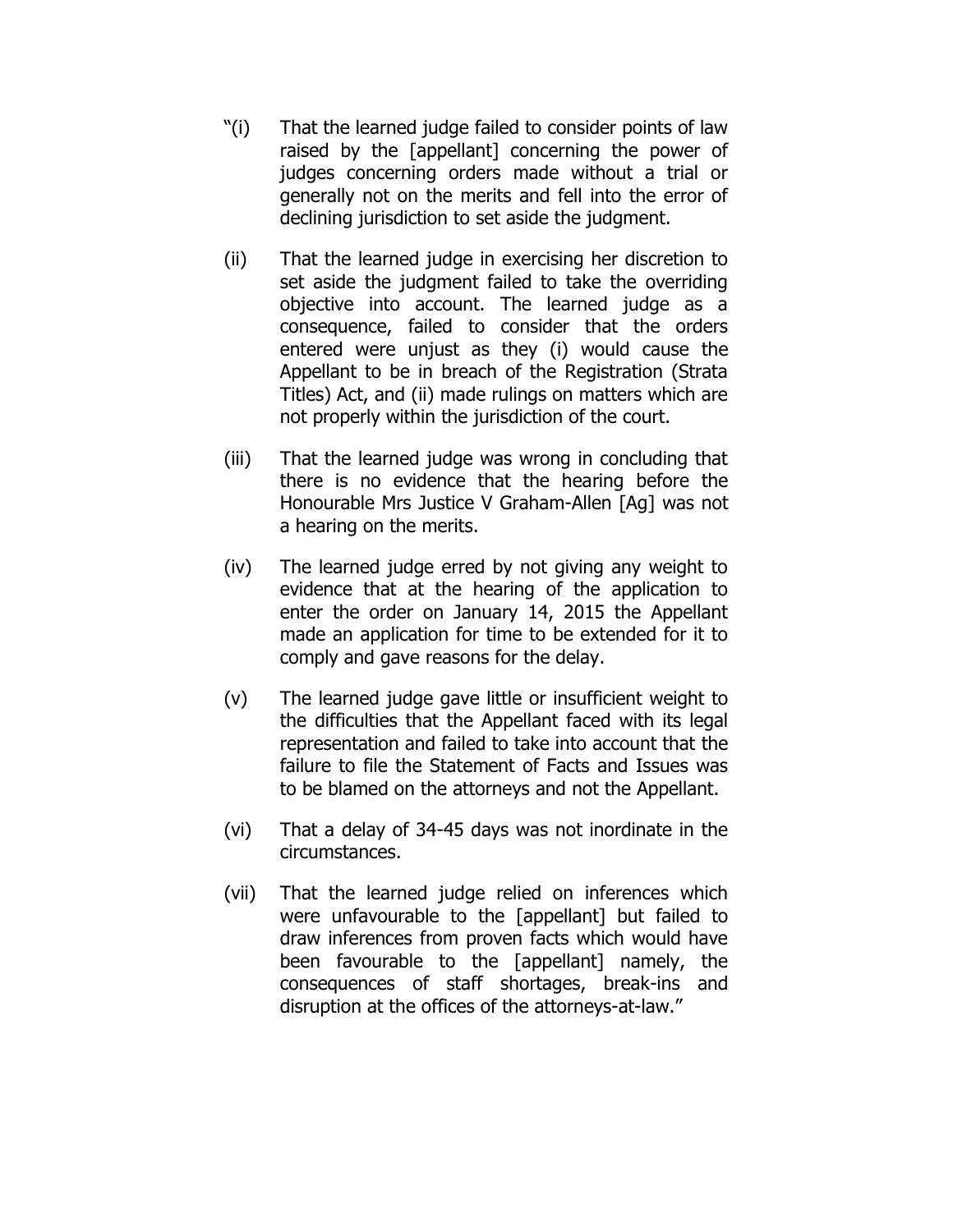### **Submissions**

#### **For the appellant**

[35] Counsel for the appellant submitted that the learned judge had made errors of law in coming to her decision. He argued that she had failed to consider the overriding objective. She had also made awards on the particulars of claim which did not allow the appellant to perform its duties and powers under section 5 of its governing statute, the RSTA. For instance, he submitted, the RSTA empowers the strata corporation to establish a fund, to assess on each unit a levy to be paid, and in default of that, to sell the unit. Additionally, there is an order for the appellant to pay a sum, yet that sum has not been established as owing, and that was one of the orders prayed for on the claim. Counsel further argued that orders had been made by the court which, on consideration of the overriding objective, ought not to have made, for example, the assignment of parking lots, and the hanging of clothes over the balcony. He stated that the court itself could not enforce those orders as they were not susceptible to the court's supervision.

[36] Counsel submitted that the learned judge misunderstood the nature of the appellant's application. The application, he submitted, did not concern the jurisdiction of the judge who imposed the sanctions. The complaint about her being *functus officio* had been withdrawn as the order had not been perfected when the court had amended the earlier order. This, he said, had been clarified in submissions filed in the court. He said he also had not pursued the application to set aside the default judgment, and no arguments had been advanced on that position.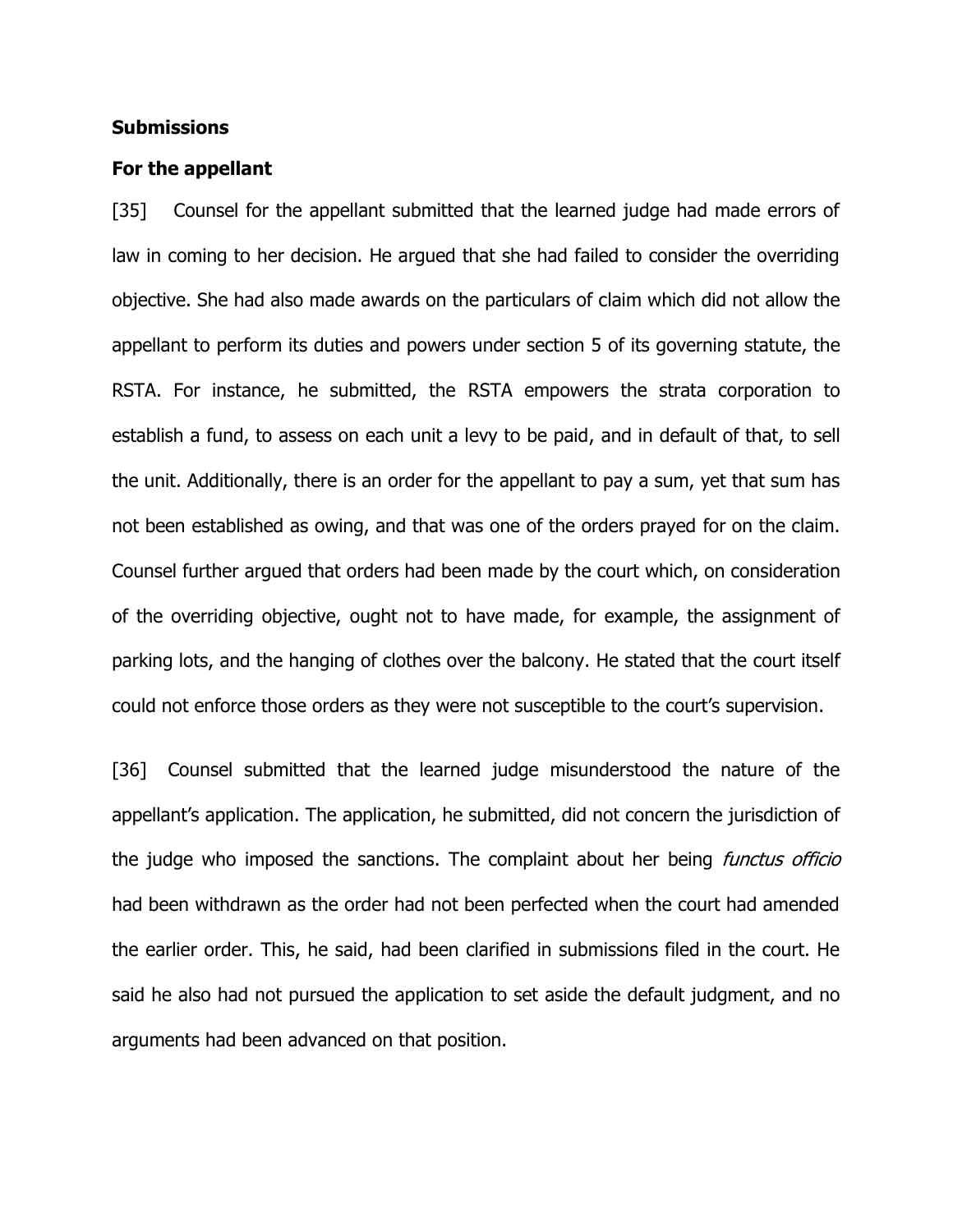[37] He said that the application was being made pursuant to section 26.8 of the CPR, for relief from sanctions. He relied on **Leymon Strachan v The Gleaner Co Ltd**. He submitted that, in that case, Walker J had set aside a default judgment after an assessment of damages (which was similar to the case at bar), as "the second judge was being asked to set aside a judgment against [the appellant] for failure to obey an order, even though the order flowing from the judgment [had] been perfected". He submitted that the learned judge erred in concluding that she had no jurisdiction, even though it arose after a failure to obey an order of the court, and not after a trial on the merits. He relied on several paragraphs in the speech of Lord Millett and submitted that in the case at bar, as in **Leymon Strachan v The Gleaner Co Ltd**, there had been no determination of the merits on liability. The learned judge had focused, he stated, on the issue of jurisdiction as against the issue of merit, and so had fallen into error.

[38] Counsel submitted that the learned judge had also fallen into error as she seemed to require evidence that the application had not been heard on its merits. Counsel seriously challenged this finding and referred to the chronology of events and the fact that what was before Graham-Allen J (Ag) was a second pre-trial review and her first order made it clear that the statement of case was being struck out for failure to comply with an unless order made by C McDonald J. Counsel submitted that on an examination of all the affidavits before the learned judge, including that of the respondent, it was clear that the judgment was one made without evidence being adduced on the substantive matters before the court on the claim. As a consequence, the exercise of the discretion of the learned judge was done on a wrong basis.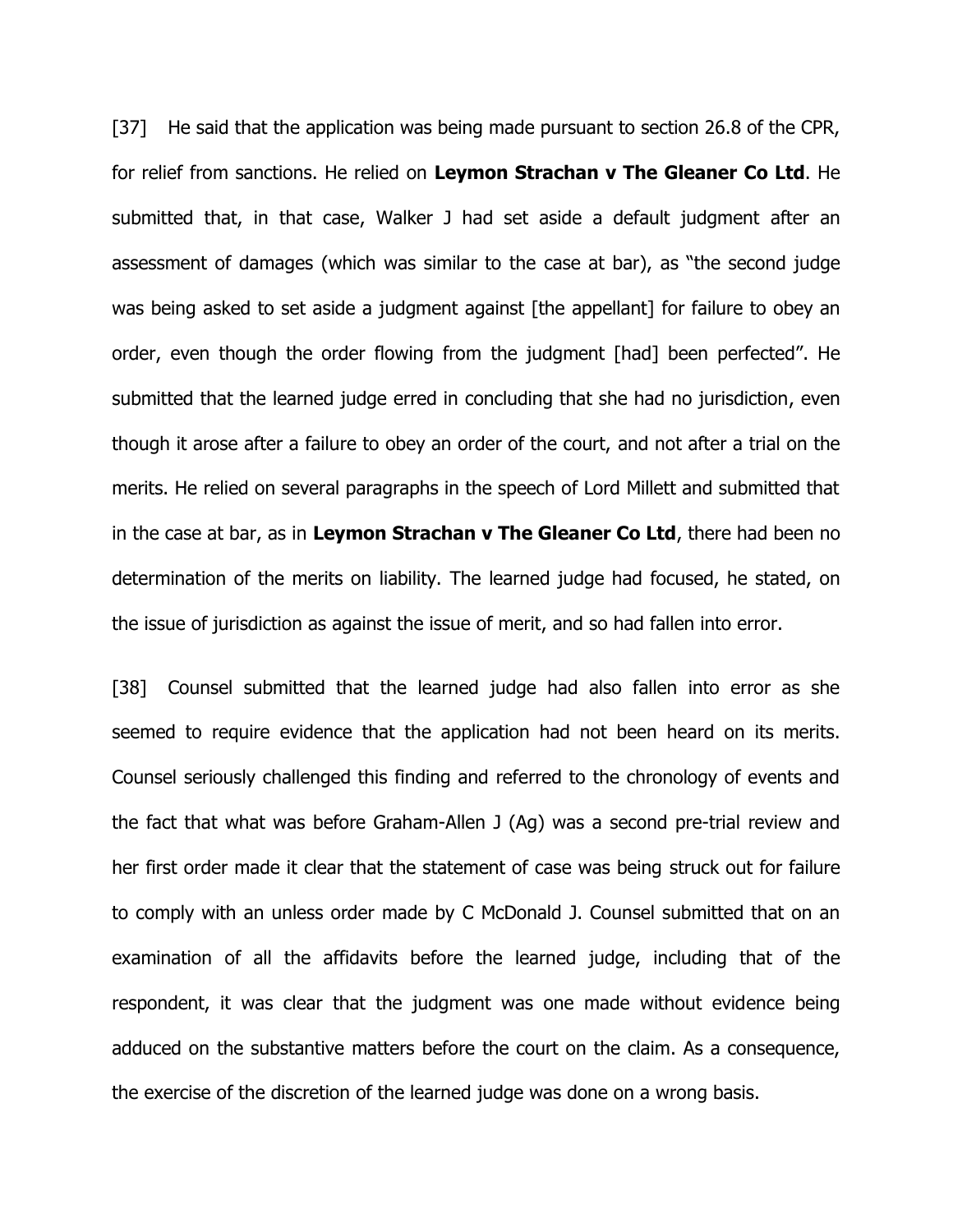[39] Counsel stated that the learned judge had also failed to consider properly the evidence that was before her, particularly with regard to the delay and the reasons for the same. He reminded the court that the appellant had made an oral request of Graham-Allen J (Ag) to grant an extension for the appellant to cure the default as a matter of urgency, but that request had been refused. Additionally, counsel submitted that the detailed procedure set out in rule 26.8 of the CPR, which ought to have been followed, had not been done in this case, which should have enured to the benefit of the appellant. Counsel submitted that the appellant had complied with the provisions of rule 26.8 of the CPR. He dealt with those provisions in detail.

[40] With regard to whether the application had been made promptly, he too examined the chronology of events and pointed out that there were only eight days between when the order was made by C McDonald J, and when the unless order would have been triggered. He submitted that the application for extension of time was made, though orally, on 14 January 2015, and the application for relief from sanctions was filed on 26 January 2015. He referred to a case out of this court, **Garbage Disposal & Sanitations Systems Ltd v Noel Green and others** [2017] JMCA App 2, where the court observed that striking out is a sanction which should be sparingly used in suitable cases, and that although the failure to comply should not be condoned (and in that case it was the failure to file the witness statement and the listing questionnaire), in the absence of other egregious failures, there ought to be other less draconian and more appropriate sanctions that could be imposed. The delay in that case was 62 days, and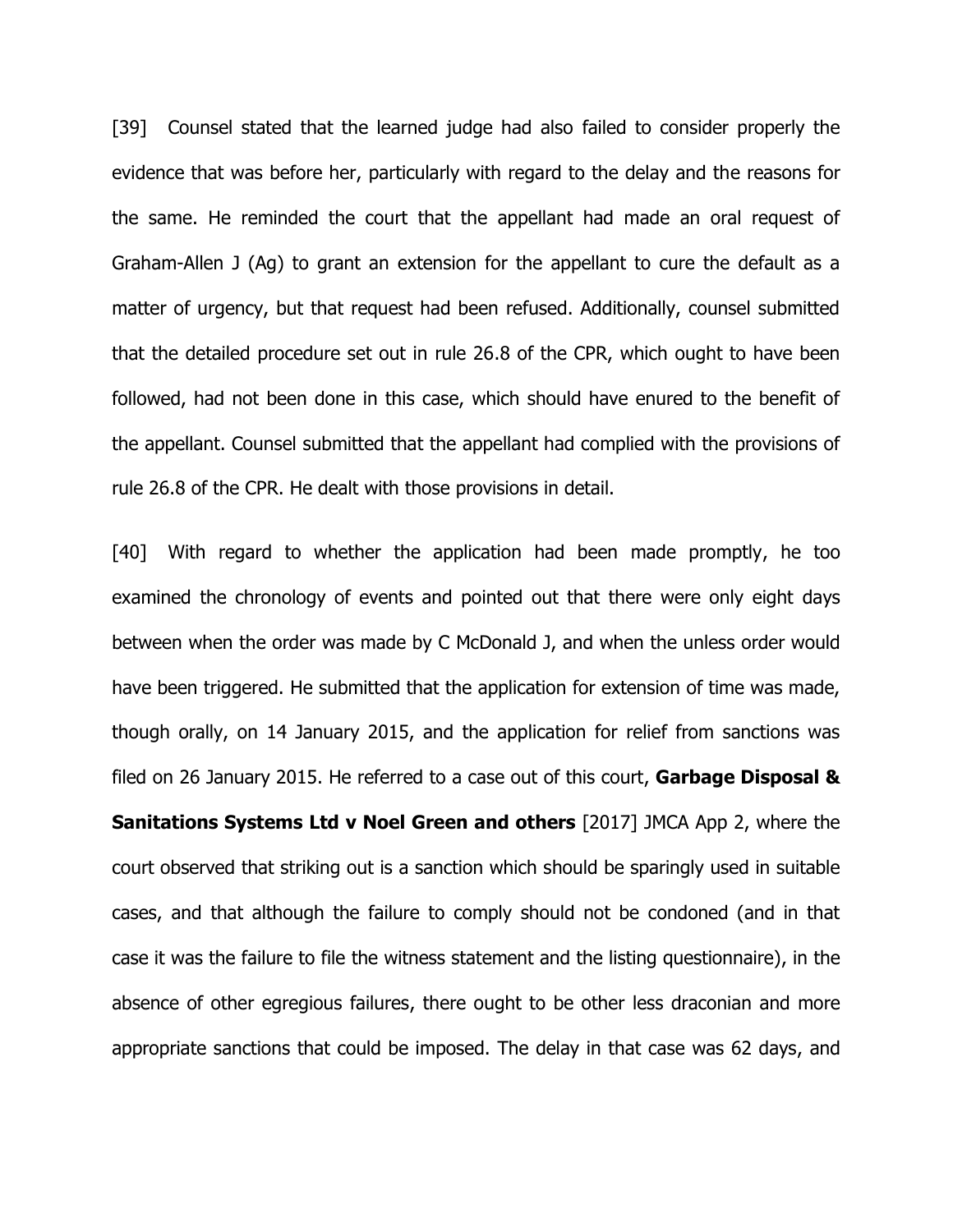the orders for relief from sanction were made. As indicated, he reiterated, in this case the delay was a period of 35 days.

[41] With regard to whether the delay was intentional or there was a good reason for the delay, counsel relied on the affidavits filed in support of the application which indicated knowledge of the operation of the KLAC; the difficulties involved in the representation of the appellant; and the challenges in the office. He submitted that there was clear evidence that there was no intention to delay the matter, and that there was good reason for the same. Counsel also submitted that even if the failure on behalf of the appellant's attorneys to file the statement of facts and issues may have been careless, it ought not to have resulted in the "unduly harsh" response from the court, in all the circumstances of this case, and "in the absence of contumacious behaviour".

[42] On the issue of whether there had been general compliance with other rules or orders of the court, counsel submitted that the appellant had filed its defence within the time required. The appellant had been absent from the case management conference before Rattray J and, although not present at the pre-trial review before C McDonald J on 3 December 2014, its counsel was present. So, apart from being absent from the case management conference before Rattray J and the failure to comply with those orders made by him, there had not been a consistent non-compliance by the appellant with orders of the court. He further stated that by the time of the hearing before Graham-Allen J (Ag), the appellant had complied with disclosure, the filing of the witness statement, and the listing questionnaire, which had been filed on 12 December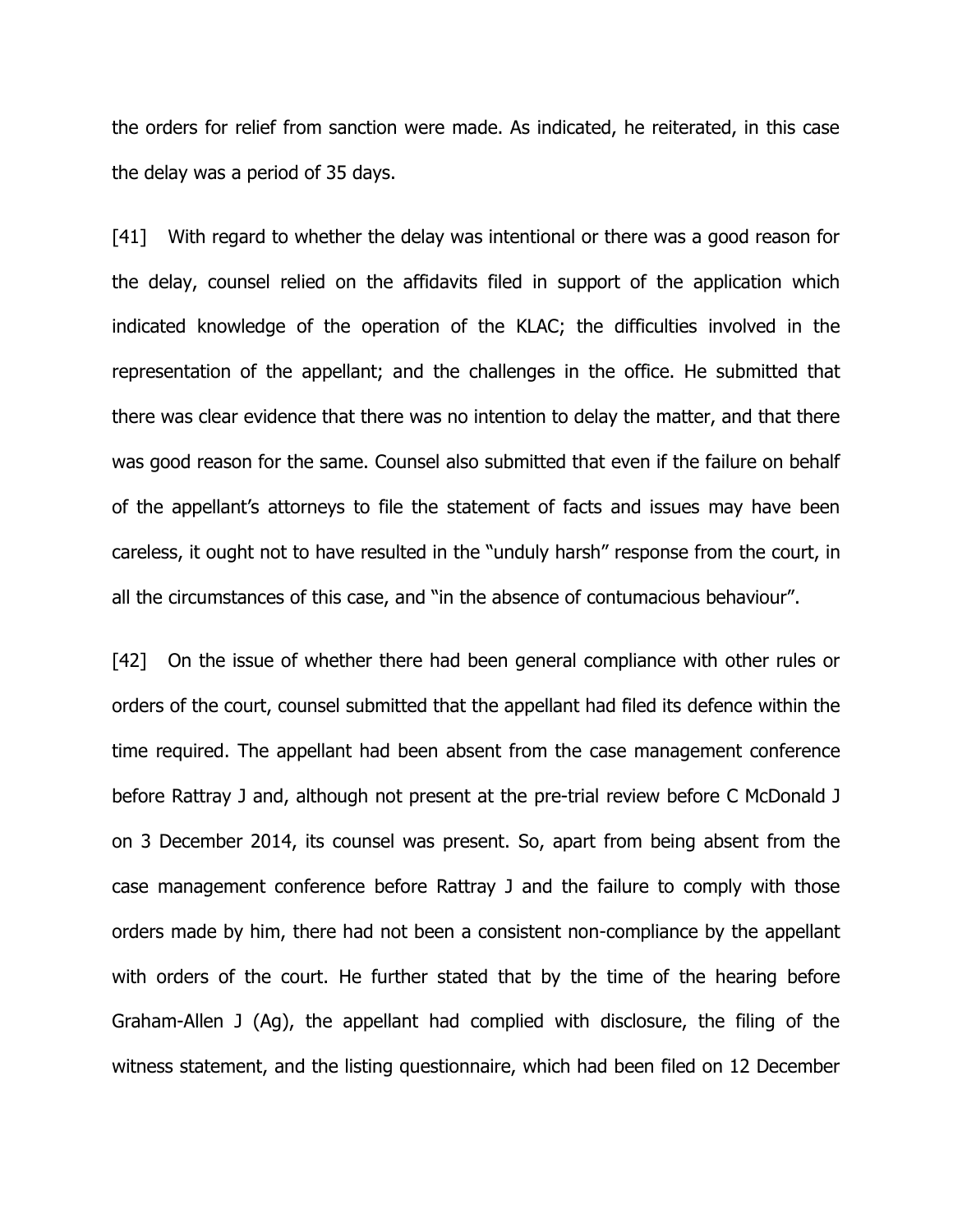2014. It was only the filing of the statement of facts and issues that remained outstanding. That document, counsel submitted, was usually discretionary, and did not bind the court. Also, the issues appeared to be similar between the parties.

[43] Counsel therefore submitted that on the matters raised in rule 26.8(3) of the CPR, the orders made were not consistent with the overriding objective and were not in the interests of the administration of justice. He submitted that when the order was made by Graham-Allen J (Ag) on 14 January 2015, it was still possible to comply with the one outstanding aspect of the unless order made on 3 December 2014 by C McDonald J (the filing and serving of a statement of facts and issues), and for the trial days set for three days commencing on 26 January 2015 to have been met. The failure to file the statement of facts and issues was clearly not that of the appellant, but of its counsel, and the statement of facts and issues filed on behalf of the respondent could have been adopted by the appellant. The respondent would not have been prejudiced by the non-filing of the statement of facts and issues, and the learned judge erred in her refusal to grant relief from sanctions.

[44] Counsel submitted that, in the circumstances, this court ought to substitute its own discretion and set aside the orders of the learned judge.

#### **For the respondent**

[45] Counsel for the respondent submitted that the learned judge was correct in acknowledging that she had no jurisdiction to deal with the matter, as she had applied the overall principle stemming from the Privy Council case of **Leymon Strachan v The**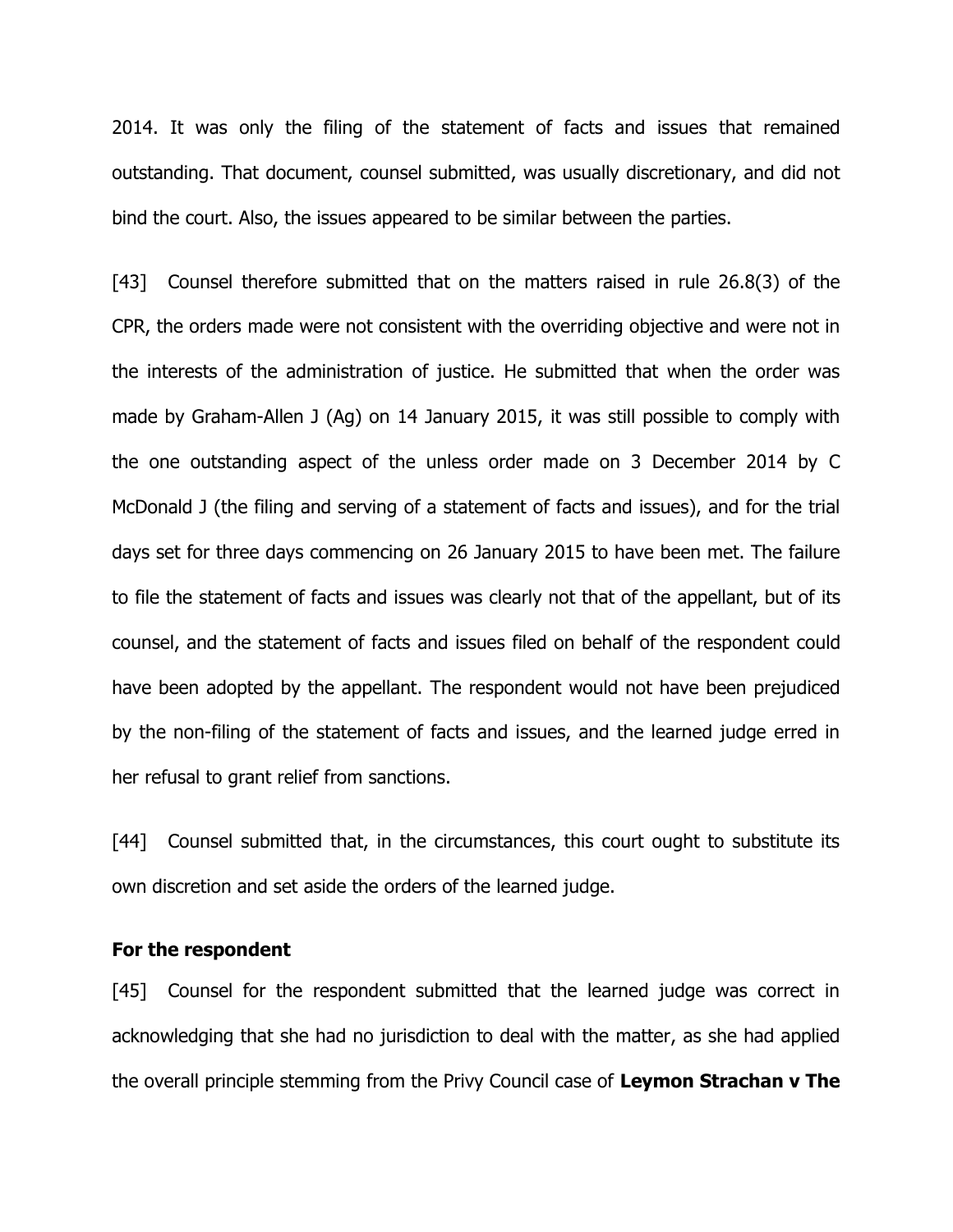**Gleaner Co Ltd**, that "[a]s a judge of co-ordinate jurisdiction, Wint-Blair J [Ag] had no power to set aside the order of Graham-Allen J [Ag)]". He relied on the decision of this court in **Sarah Brown v Alfred Chambers** [2011] JMCA App 16, for the principle that "once an order of a court had been passed and entered or otherwise perfected in a form which correctly expresses the intention with which it was made the court has no jurisdiction to alter it". He submitted further that once the order was passed and entered on a decision of the appellant's constant failure to comply with the court orders, and the consequences of that was known to both parties, then "the orders as perfected are res judicata". The order was amended before being perfected, but after that, it could only be set aside by an order from the Court of Appeal. Wint-Blair J (Ag), he maintained, had no power to correct it.

[46] Counsel submitted that the appellant had failed to satisfy the requirements of rule 26.8(1) and (2) which were mandatory, while the factors in rule 26.8(3) may be considered within the discretion of the court. Wint-Blair J (Ag), he said, had given all the material before her serious consideration. He also submitted that, in concluding that the decision of Graham-Allen J (Ag) was binding on the parties unless and until it was reversed by the Court of Appeal, the learned judge had decided correctly. He submitted further that, even if the learned judge had the jurisdiction to set aside the order, all the requirements of rule 26.8 of the CPR would have to have been met, and that had not occurred.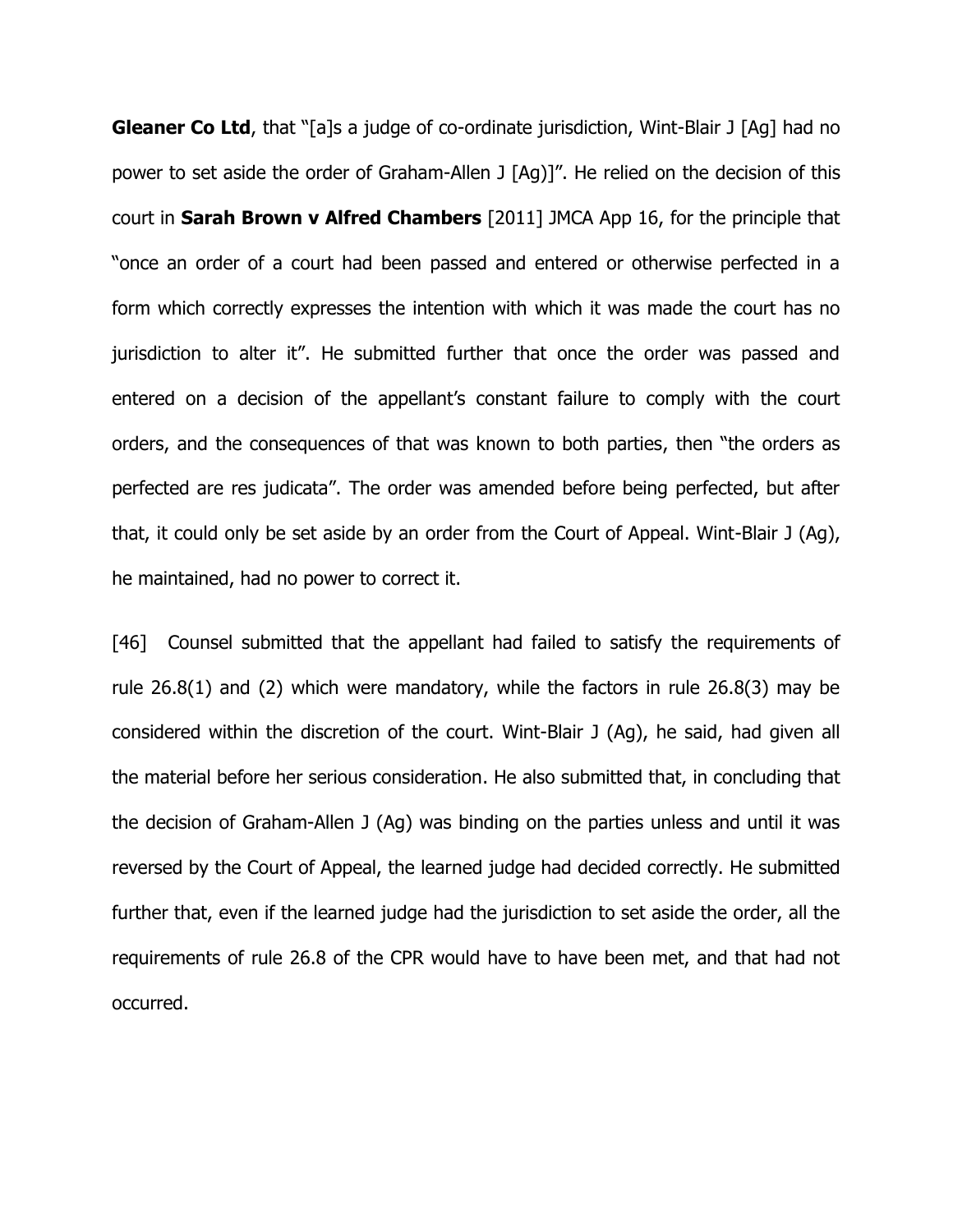[47] Counsel also submitted that the learned judge had considered the overriding objective in her deliberations, as she had focused on the delay in the matter caused by the constant adjournments due to the fault of the appellant, and its failure to comply with the several orders of the court. Counsel said that that consideration did not need to involve the assessment of whether the court had made orders that it could not itself enforce. Also, he submitted that it was not the duty of the court to supervise its orders. The court, he stated, granted orders, and the claimant applied to the court, if necessary, to enforce orders that have not been complied with. In any event, he submitted that the case concerned the appellant's failure to execute its duties under the RSTA, and the learned judge had considered those allegations.

[48] Counsel submitted that the learned judge was correct to state that there was no evidence that the hearing before Graham-Allen J (Ag) had not been a hearing on the merits. Counsel said that the learned judge had taken into consideration all the evidence before her, and had viewed the merits of the case with regard to the evidence that was before her.

[49] Counsel submitted that the rejection by Graham-Allen J (Ag) of the appellant's oral application to extend the time to "cure the default" was correct as no affidavit had been filed in support; it was not made in writing; not made in time; nor was it made pursuant to rule 26.8 of the CPR; and it was made on the day that the application on behalf of the respondent was before the court to enter judgment.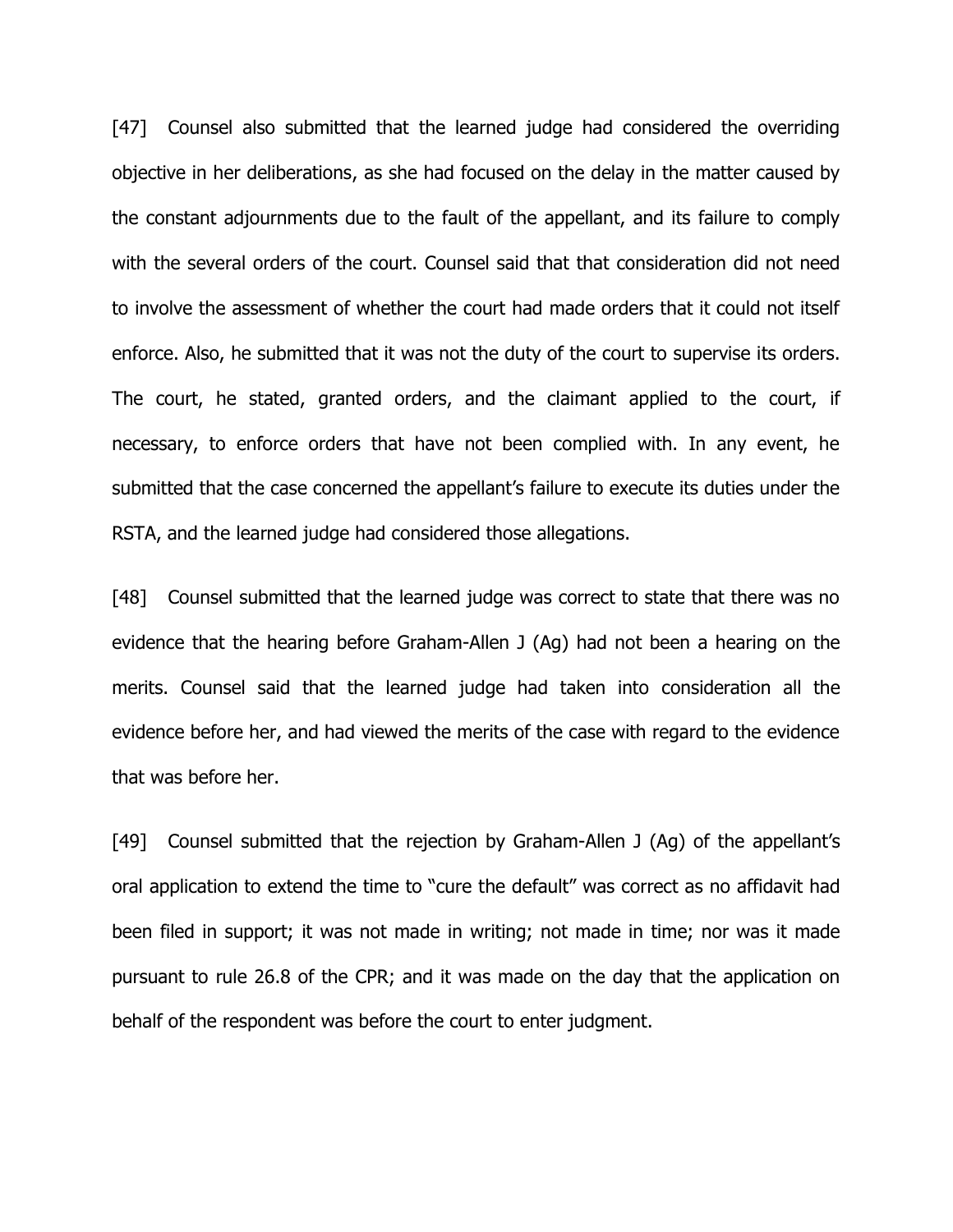[50] Counsel, in dealing with the application for relief from sanction, submitted that the court was correct to find that there was no good explanation having examined the content of the affidavits in support of the application. He relied on the dictum of Brooks JA in **H B Ramsay** in support of that contention. Counsel stated that the evidence amounted to administrative inefficiency which could not amount to a good explanation. The court had weighed all the evidence and the relevant factors which have to be satisfied in the rule, assessed the same, and refused the application.

[51] Counsel referred also the dicta of F Williams JA in **Garbage Disposal** and Sinclair-Haynes JA in **June Chung v Shanique Cunningham** [2016] JMCA App 5, and submitted that, in the instant case, the time delays were "definitely inordinate". If one was seeking relief from sanctions, he submitted, an application should be made "once the [order] has been given or a few days thereafter - or as soon as reasonably practicable". In the instant case, counsel submitted that the appellant has demonstrated "a consistent habit of not complying with [orders] within the requisite time period", including a further delay to apply for relief from sanction which ought not to be overlooked.

[52] Counsel submitted that the applicant had not met the criteria set out in the CPR and the application, therefore, was correctly refused. He also contended that the appellant had not provided sufficient grounds to succeed on the appeal, which ought therefore to be dismissed.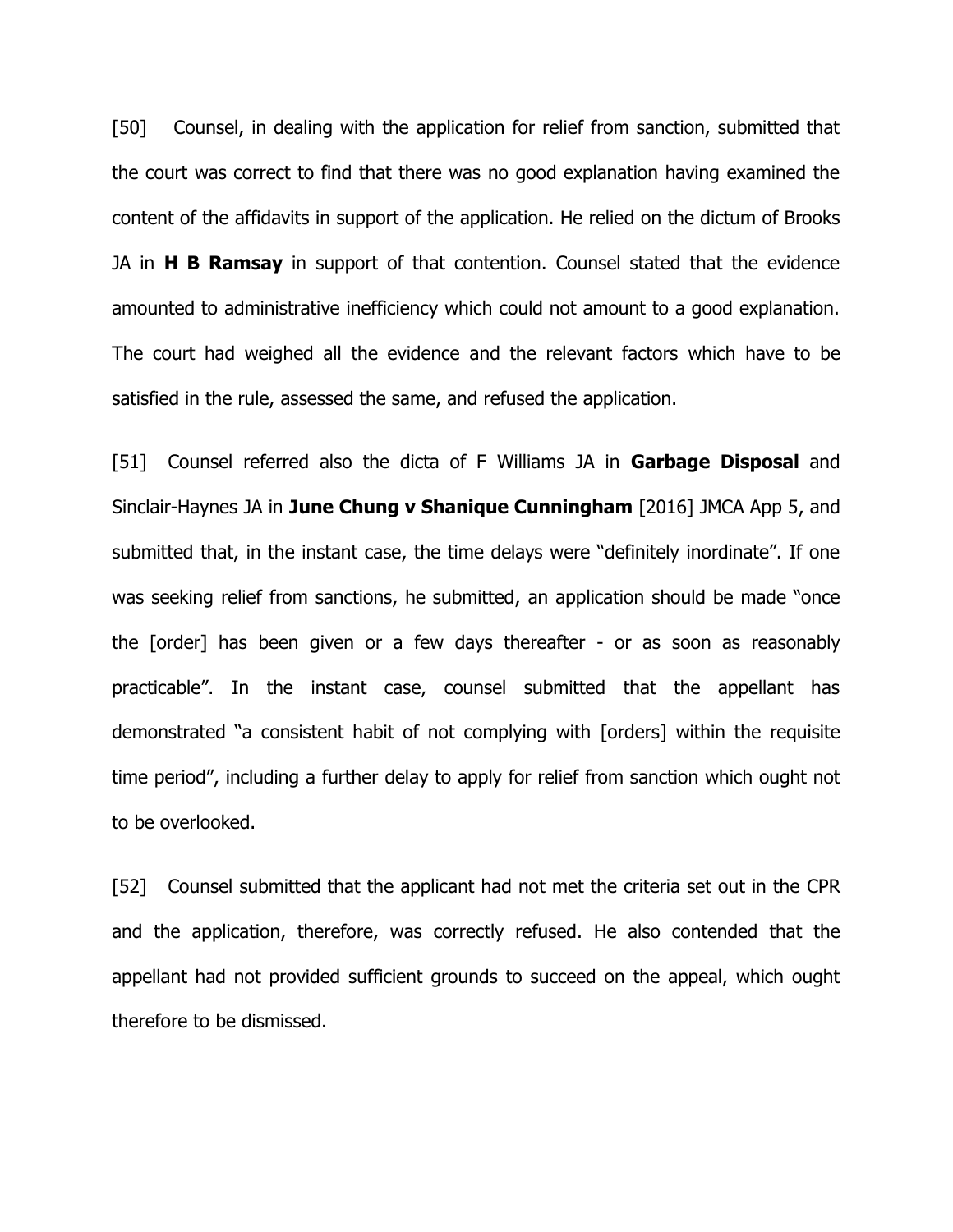### **Issues**

[53] In my view, on an examination of the grounds of appeal and the submissions, the main issues to be determined on this appeal are:

- (i) Did the learned judge err in concluding that:
	- (a) there was no evidence that the hearing before Graham-Allen J (Ag) was not a hearing on the merits;
	- (b) the hearing was one on the merits; and
	- (c) as a judge of co-ordinate and concurrent jurisdiction, she could not hear the matter (grounds of appeal  $(i)$   $(ii)$ ,  $(iii)$ )?
- (ii) Did the learned judge err in concluding that:
	- (a) the appellant had failed to satisfy the criteria required by rules 26.8(1) and (2) of the CPR which are mandatory (grounds of appeal (iv) and (vi)); and
	- (b) there was no need to exercise her discretion under rule 26.8(3)of the CPR as the threshold to do so had not been met?
- (iii) Had the criteria set out in rule 26.8(3) been met (grounds of appeal (v) and (vii)?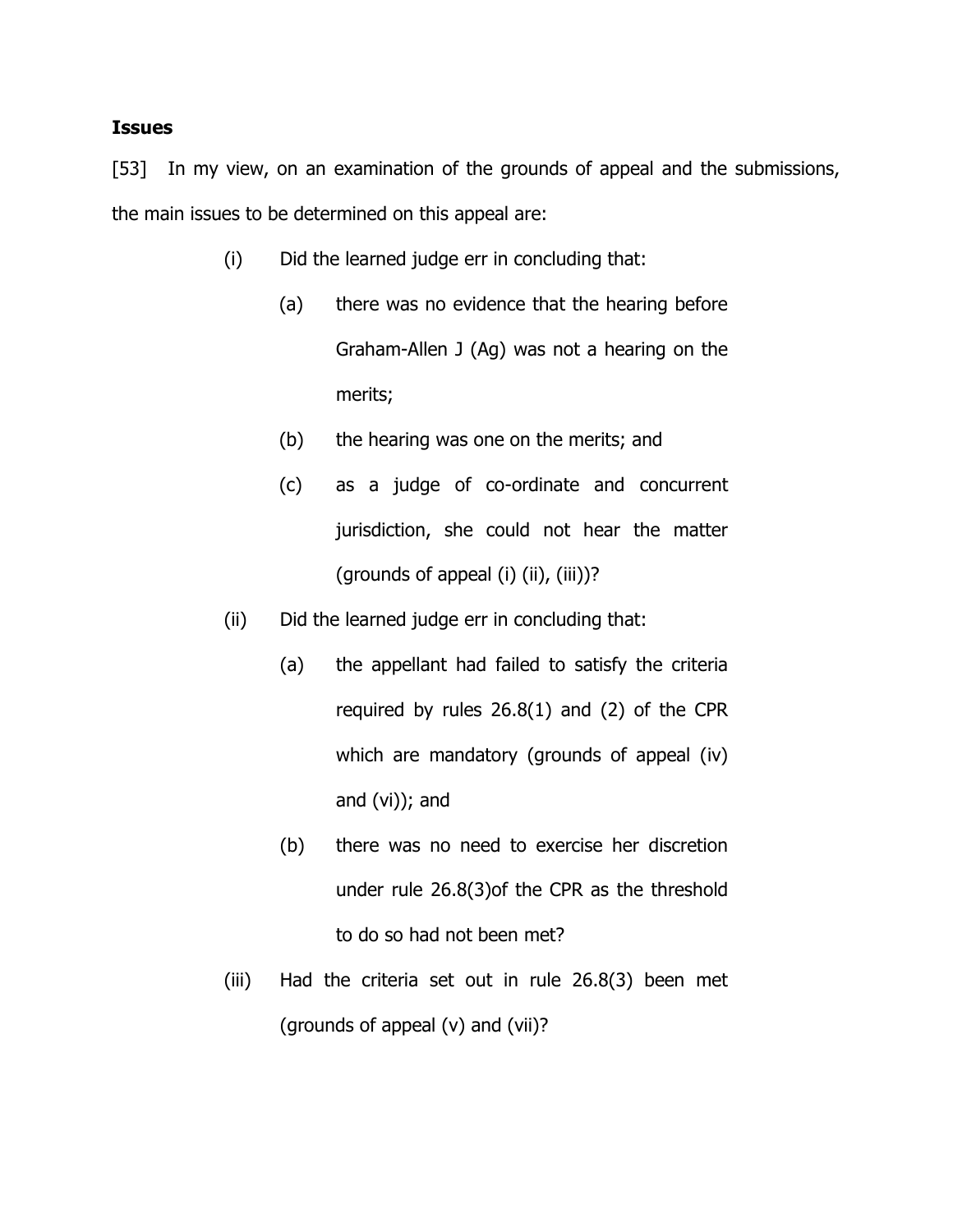# **Discussion and analysis**

[54] In this matter and in the determination of this appeal, I think it is important to have in the forefront of our consideration the overriding objective of dealing with cases justly, which includes the following: (i) that parties are on an equal footing so far as is practicable; (ii) that there is a saving of expense; and (iii) that one ensures that the matter can be dealt with as expeditiously and fairly as possible.

[55] It is also important to recognise that this is yet another case which calls for the

true and proper interpretation of certain rules of the CPR alongside the common law.

Lord Woolf, the creative proponent of this dynamic regime, exhorts us to utilise the new

(then) and acceptable approach to litigation through his powerful words in **Biguzzi v** 

**Rank Leisure plc** [1999] 4 All ER 934. He stated on page 940 that:

"Under r 3.4(2)(c) [of the United Kingdom Civil Procedure Rules 1998] a judge has an unqualified discretion to strike out a case such as this where there has been a failure to comply with a rule. The fact that a judge has that power does not mean that in applying the overriding objectives the initial approach will be to strike out the statement of case. The advantage of the CPR over the previous rules is that the court's powers are much broader than they were. In many cases there will be alternatives which enable a case to be dealt with justly without taking the draconian step of striking the case out."

[56] I am also mindful of the seminal speech of Lord Diplock in **Hadmor Productions Ltd and others v Hamilton and others** [1982] 1 All ER 1042, at page 1046, which set out cautions to be utilised by the appellate court when reviewing the exercise of discretion of a single judge of the lower court. He stated: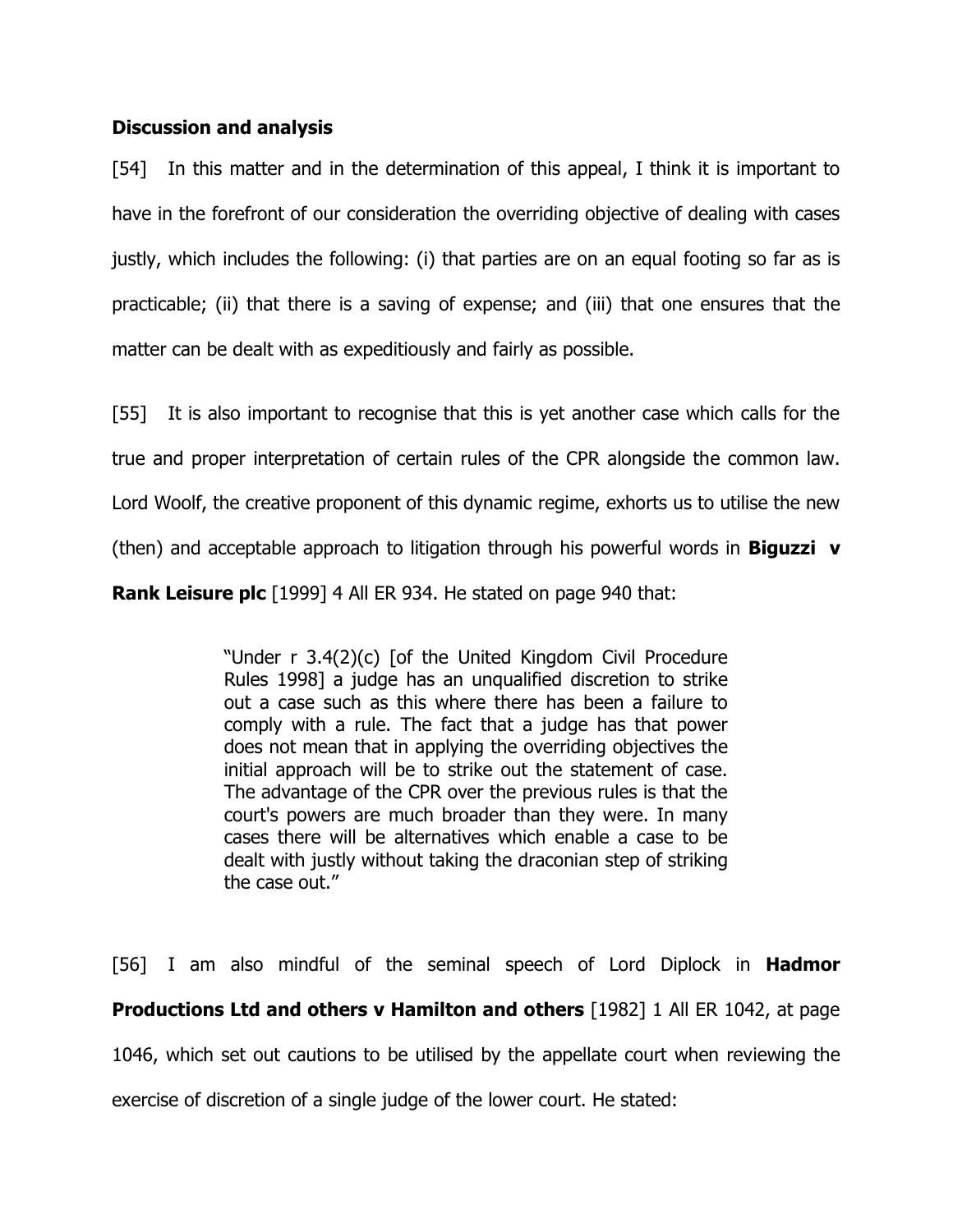"It [the Court of Appeal] may set aside the judge's exercise of his discretion on the ground that it was based on a misunderstanding of the law or of the evidence before him or on an inference that particular facts existed or did not exist, which, although it was one that might legitimately have been drawn on the evidence that was before the judge, can be demonstrated to be wrong by further evidence that has become available by the time of the appeal, or on the ground that there has been a change of circumstances after the judge made his order that would have justified his acceding to an application to vary it. Since reasons given by judges for granting or refusing interlocutory injunctions may sometimes be sketchy, there may also be occasional cases where even though no erroneous assumption of law or fact can be identified the judge's decision to grant or refuse the injunction is so aberrant that it must be set aside on the ground that no reasonable judge regardful of his duty to act judicially could have reached it. It is only if and after the appellate court has reached the conclusion that the judge's exercise of his discretion must be set aside for one or other of these reasons that it becomes entitled to exercise an original discretion of its own."

# **Issue (i): Was there a hearing on the merits and could a judge of co-ordinate jurisdiction consider the application (grounds (i)-(iii))**

[57] In this case, the relevant case management orders were made by Rattray J on

27 May 2014, in the absence of the appellant but not its counsel. On 3 December 2014,

at the pre-trial review, counsel for both the appellant and the respondent were present.

It was on this day that the time was extended to 12 December 2014 for the appellant

to comply with the case management orders made on 27 May 2014, and a further order

made that failing to comply with that order, the appellant's statement of case would

stand struck out. The appellant did not fully comply with that order, so as of 13

December 2014 the appellant's statement of case stood struck out. There was no need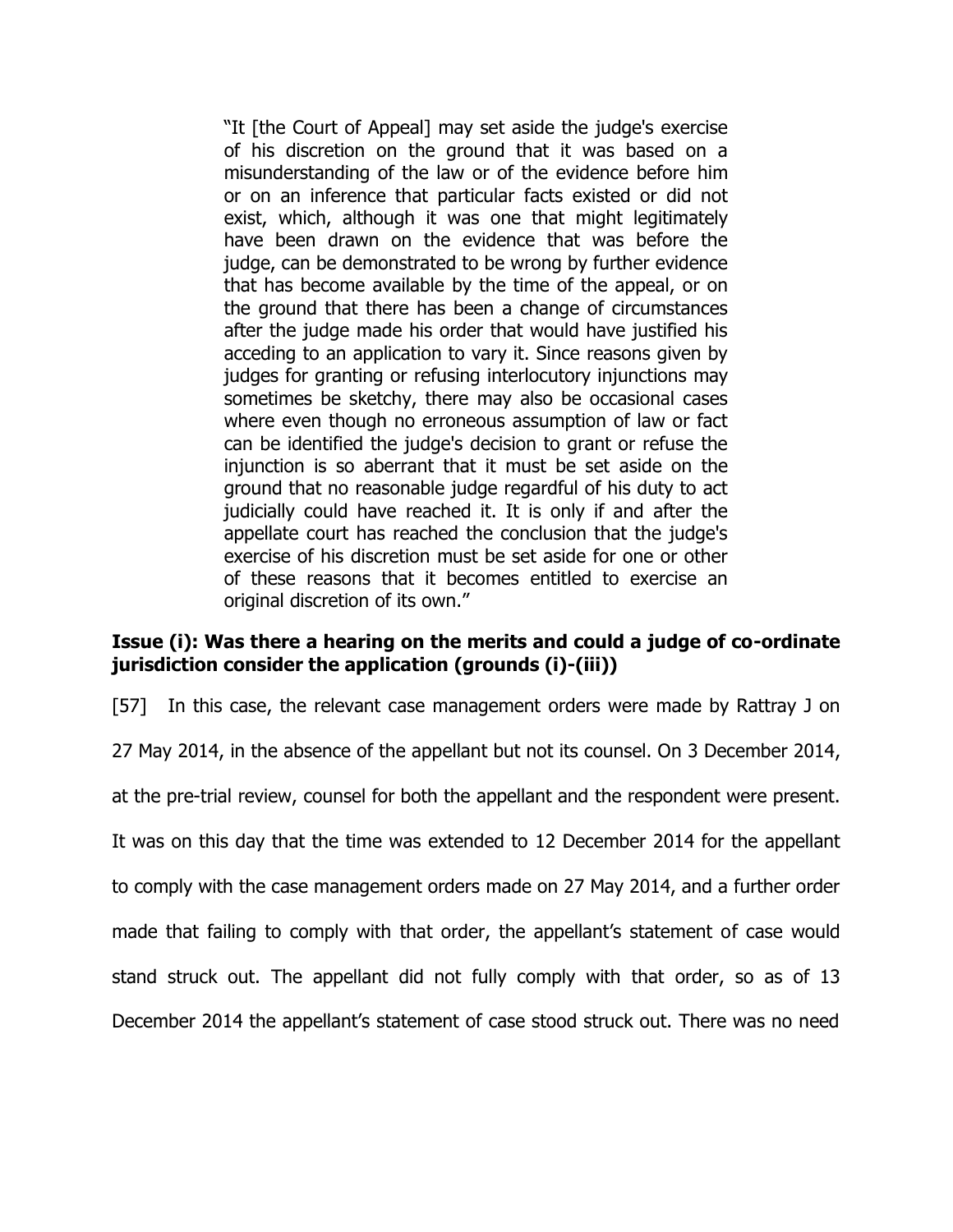for any further order of the court. Indeed, in **Marcan Shipping v Kefalas**, Moore-Bick

LJ stated at paragraph [11] of the judgment:

"'Unless' orders have a long history, dating back well into the nineteenth century and it was recognised at an early stage that once the condition on which it depended had been satisfied, the sanction became effective without the need for any further order."

[58] Later on in the judgment at paragraphs [34]-[36], he set out three consequences

of the unless order which he thought were worthy of mention. He said:

"[34] ... The first is that it is unnecessary, and indeed inappropriate, for a party who seeks to rely on noncompliance with an order of that kind to make an application to the court for the sanction to be imposed or, as the judge put it, 'activated'. The sanction prescribed by the order takes effect automatically as a result of the failure to comply with its terms. If an application to enter judgment is made under r 3.5(5), the court's function is limited to deciding what order should properly be made to reflect the sanction which has already taken effect. Unless the party in default has applied for relief, or the court itself decides for some exceptional reason that it should act of its own initiative, the question whether the sanction ought to apply does not arise. It must be assumed that at the time of making the order the court considered all the relevant factors and reached the decision that the sanction should take effect in the event of default. If it is thought that the court should not have made an order in those terms in the first place, the right course is to challenge it on appeal, but it may often be better to make all reasonable efforts to comply and to seek relief in the event of default.

[35] The second consequence, which follows from the first, is that the party in default must apply for relief from the sanction under r 3.8 if he wishes to escape its consequences. Although the court can act of its own motion, it is under no duty to do so and the party in default cannot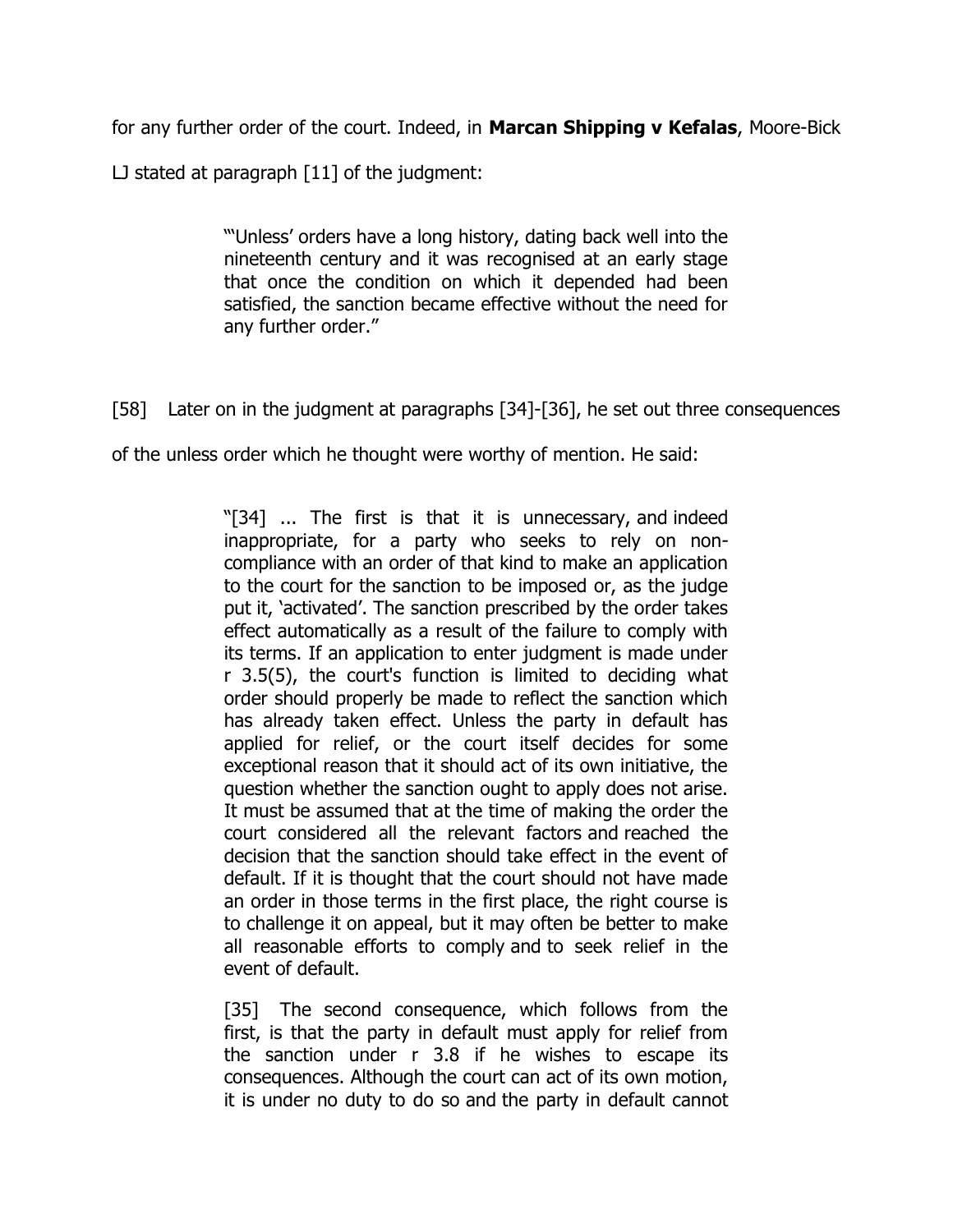complain if he fails to take appropriate steps to protect his own interests. Any application of this kind must deal with the matters which the court is required by r 3.9 to consider.

[36] The third consequence is that before making conditional orders, particularly orders for the striking out of statements of case or the dismissal of claims or counterclaims, the judge should consider carefully whether the sanction being imposed is appropriate in all the circumstances of the case. Of course, it is impossible to foresee the nature and effect of every possible breach and the party in default can always apply for relief, but a conditional order striking out a statement of case or dismissing the claim or counterclaim is one of the most powerful weapons in the court's case management armoury and should not be deployed unless its consequences can be justified. I find it difficult to imagine circumstances in which such an order could properly be made for what were described in Keen Phillips  $v$  Field as 'good housekeeping purposes'."

[59] Orders 1 and 2 made by C McDonald J (see paragraph [7] herein) were made on the basis of the failure of the appellant to file certain documents (witness statements, listing questionnaire and a statement of facts and issues) between the months of July and November 2014. An order was made on 3 December 2014, extending the time to comply, with the unless order (order 2) being triggered in eight days (12 December 2014). As a comment, as no serious submission has been put forward on the point, it must be noted that as far as I am aware from the documents placed before us, no application had been made by the respondent before C McDonald J for an unless order. It therefore appeared that that order was made on the initiative of the court. The procedures set out in the rules in those circumstances do not appear to have been followed, in that, the appellant did not receive any notice before the hearing of the pre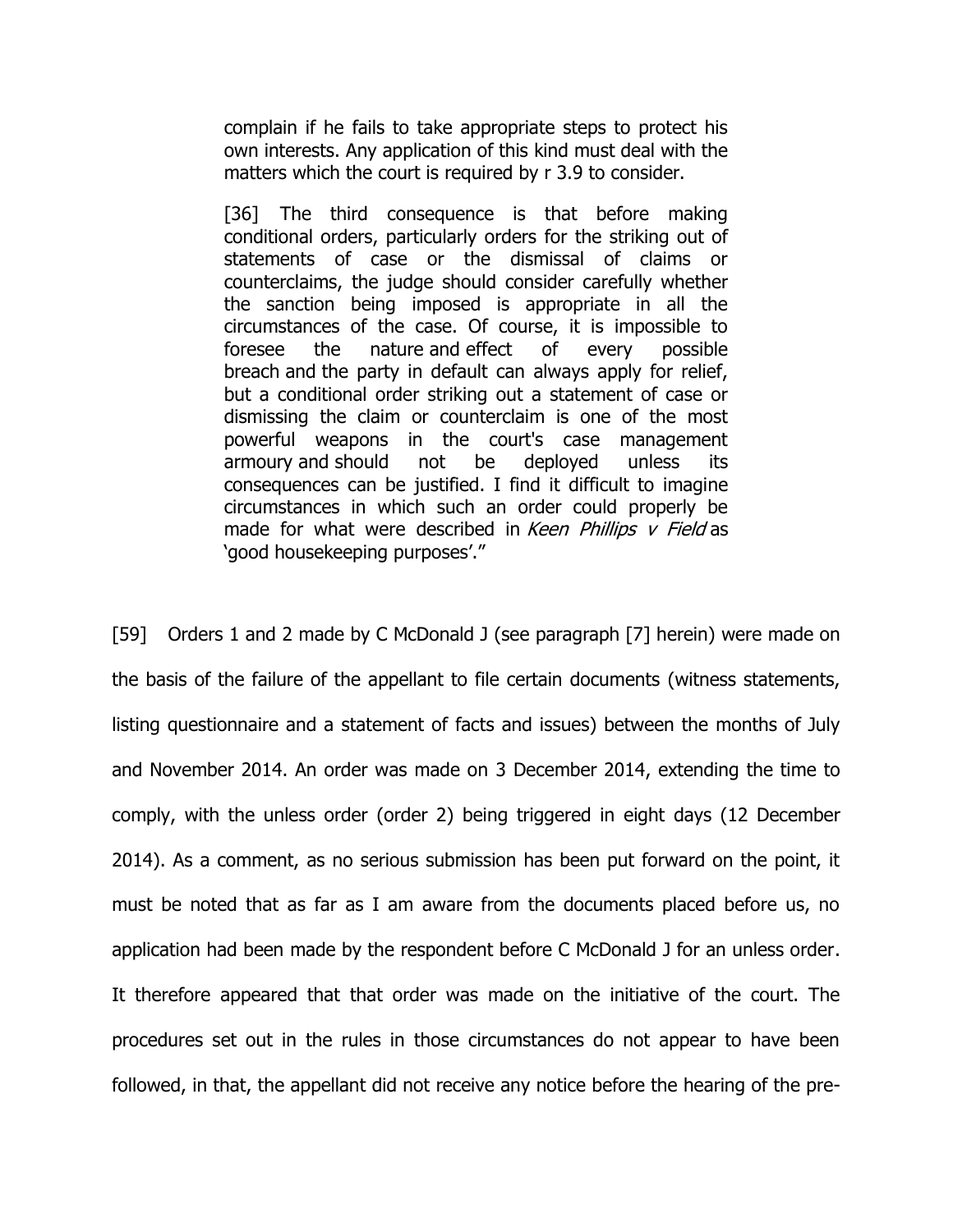trial review of the potential *unless* order to be made at the pre-trial review, and then it was made to take effect in a fairly short time thereafter.

[60] It was clearly unnecessary for Graham-Allen J (Ag) to make any further order to "activate" the unless order. Also, as far as I am aware there was no application from the respondent for the court to do that, but even so, order 1 of Graham-Allen's J (Ag) order, therefore, merely endorsed and acknowledged the previous order made by C McDonald J (namely, that as the orders of the case management conference on 27 May 2014 had not been complied with, the statement of case stood struck out). There was no further consideration or determination by her of the matters stated therein.

[61] There seemed to be some misunderstanding or perhaps confusion in this matter with regard to what exactly were the reliefs being prayed for. There does not seem to be any question as to whether order 2 made by C McDonald J, and order 1 made by Graham-Allen J (Ag), were orders which had not been made on the merits, meaning that, they had not decided any of the substantive matters in controversy between the parties. I cannot accept the statement made by the learned judge that there was no evidence that the matter had not been heard on its merits. The evidence was all before her to that effect. Certainly, order 1 made by Graham-Allen J (Ag) was effected merely by a recognition of the appellant's failure to comply with the orders made by C McDonald J.

[62] The real issue, it seems to me, is what was the effect of this unless order? Pursuant to rule 26.5 of the CPR, once the order has been made a party can ask for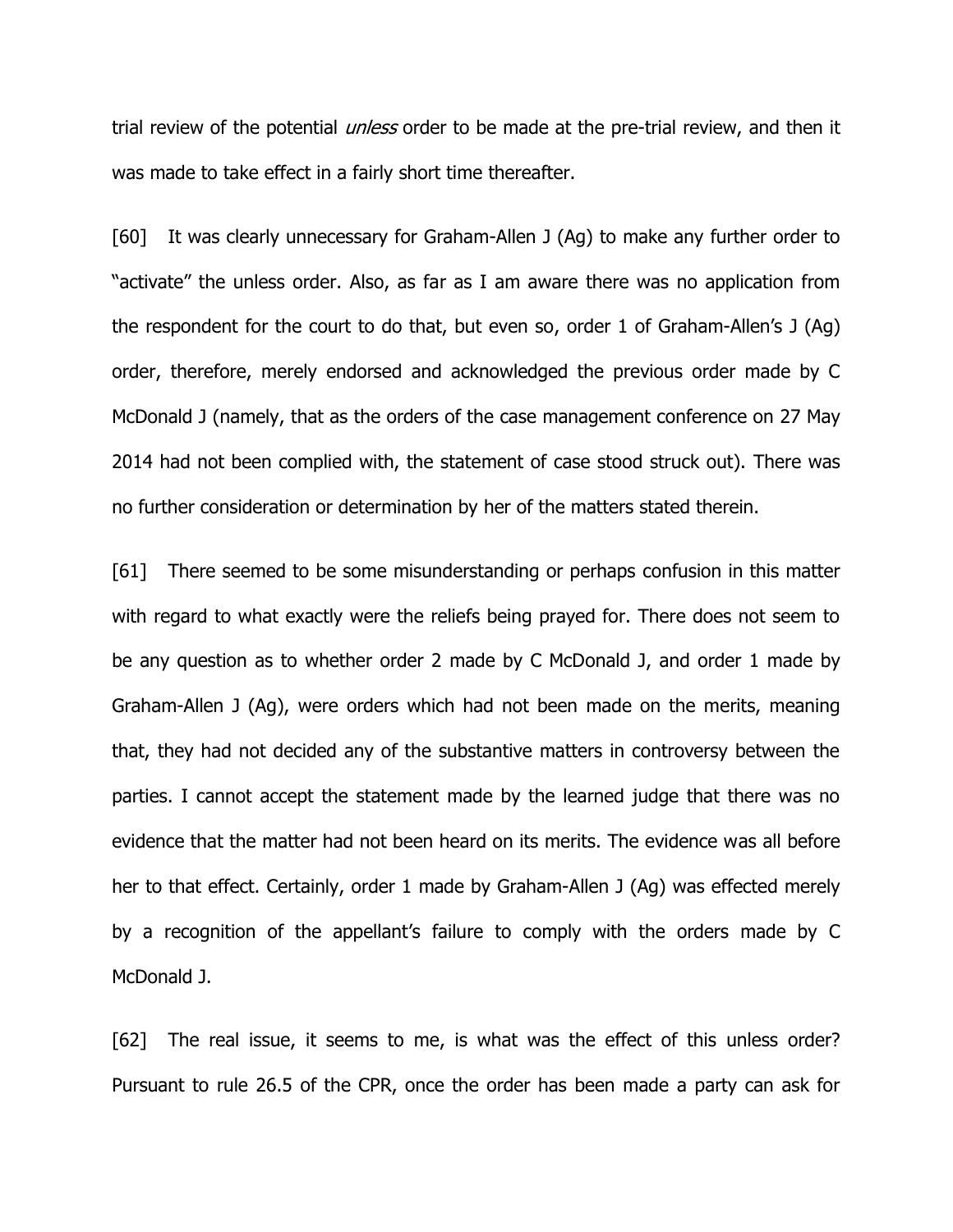judgment to be entered. In certain circumstances, judgment can be entered in terms of the particulars of claim, in other circumstances, the judgment can be entered based on what the court considers the claimant entitled to. If judgment had been entered pursuant to rule 26.5 of the CPR, in circumstances where the right to judgment had not arisen, then the party against whom the judgment had been entered could apply to have it set aside within 14 days of service of the judgment. If the right to enter judgment had not arisen the court must set it aside. In this case (other than the procedural missteps mentioned above), the right to enter judgment would have arisen on 13 December 2014, the statement of facts and issues not having been filed, resulting in the application and order made to enter the judgment on 14 January 2015. The learned judge was correct when she stated that the provision to set aside the order within 14 days of service of the judgment would have been inapplicable, as the right to enter judgment had arisen. The order was effective once made, which was on 14 January 2015. The application, to set it aside was filed on 26 January 2015.

[63] Rule 26.6(4) of the CPR states that if the application is made for any other reason, rule 26.8 (relief from sanction) applies. Once an order made has not been complied with, the sanction takes effect and remains in place unless the party in default obtains relief (rule 26.7(2)). The orders made under Part 26 would have been orders made without a trial, and essentially, by default. In fact, the (a)-(t) orders granted by Graham-Allen J (Ag) on the amended claim form, were based on the failure to comply with the said *unless* order, which resulted in the respondent's right to enter judgment having arisen. In my view, that order did not appear to have been granted on the proof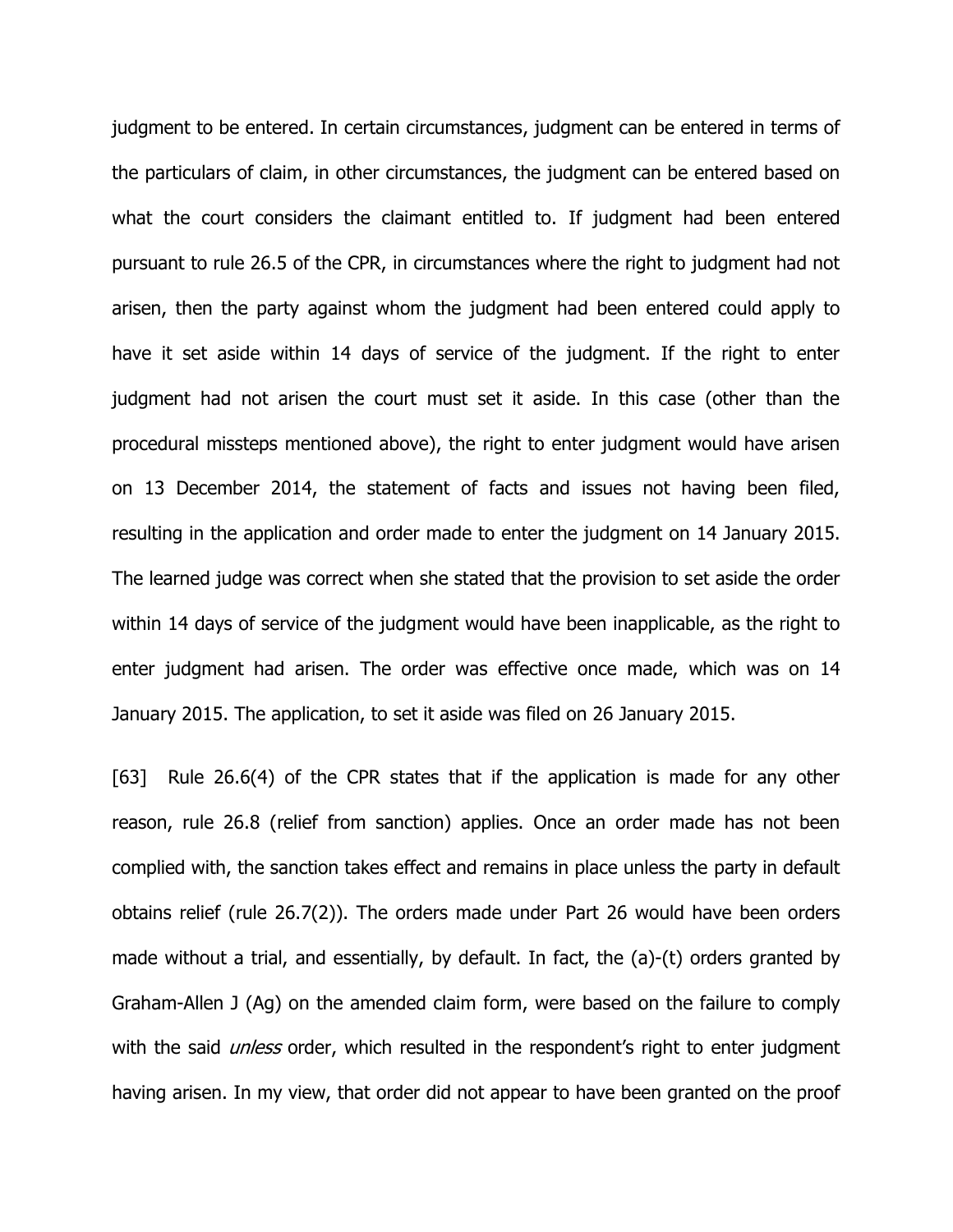of the matters stated therein, as although the witness statement had been filed there was no reference to it, and the trial days fixed for the matter had been vacated. So, that too remained a judgment entered by a failure and/or default of the appellant.

[64] It is clear from the provisions contained in rule 26.2 to 26.7 of the CPR that in the instant case, there would have been no determination on the merits, and an application could therefore be made to obtain relief from sanction, and if successful, ultimately setting aside the orders made. That is so at law, even in respect of final judgments relating to liquidated judgments, that is, after default judgments for damages to be assessed. Once there has not been an adjudication on liability on the merits, a judgment for damages to be assessed remains a default judgment and could be set aside. Indeed, as said by Lord Millett in **Leymon Strachan v The Gleaner Co**, on behalf of the Board, at paragraph 21 "[a] default judgment is one which has not been decided on the merits". He indicated that "[t]he courts have jealously guarded their power to set aside judgments where there has been no determination on the merits, even to the extent of refusing to lay down any rigid rules to govern the exercise of their discretion". Indeed, Lord Millett referred to the oft cited passage of Lord Atkin, in **Evans v Bartlam** [1937] AC 473 where he states:

> "The principle obviously is that, unless and until the court has pronounced a judgment upon the merits or by consent, it is to have the power to revoke the expression of its coercive power where that has only been obtained by a failure to follow any of the rules of procedure."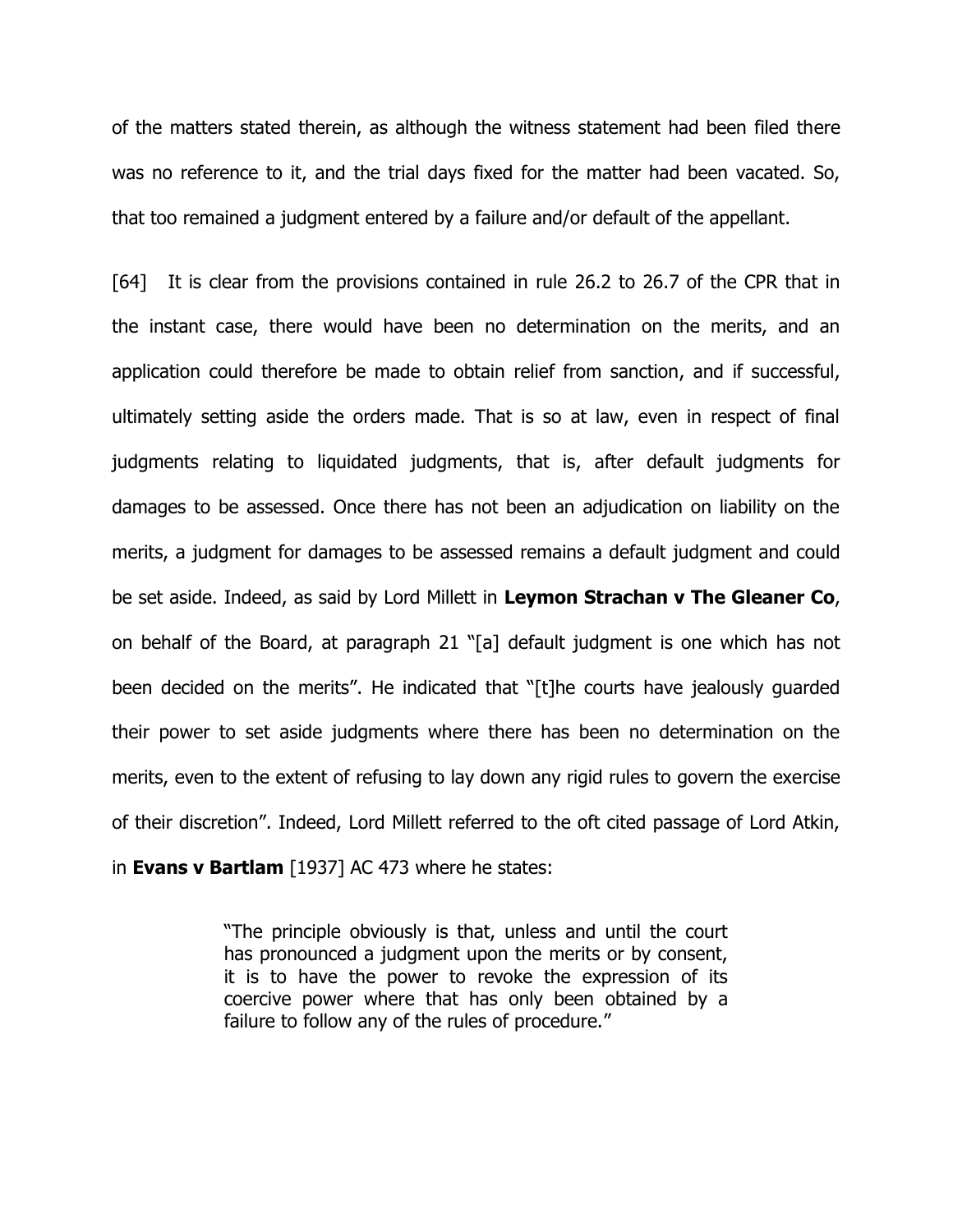[65] Lord Millett made it clear, however, that even though "damages have been assessed and a final judgment entered does not deprive the court of jurisdiction to set aside a default judgment, it is highly relevant to the exercise of discretion".

[66] It is interesting to note also that Harrison P (Ag) in **Trevor McMillan and others v Richard Khouri** (unreported), Court of Appeal, Jamaica, Supreme Court Civil Appeal No 111/2002, judgment delivered 29 July 2003, referring to applications to set aside default judgments, said on behalf of this court:

> "A second and subsequent application may be made to the same or another judge of the Supreme Court to set aside such a judgment as long as the applicant can put forward new relevant material for consideration (**Gordon et al v Vickers** (1990) 27 JLR 60). Facts may be regarded as new material, although through inadvertence or lack of knowledge such facts were not placed before the court on the first occasion provided they are relevant (See also **Minister of Foreign Affairs, Trade and Industry v Vehicles and Supplies et al** [1971] 1 WLR 550)." (See pages 7-8)

[67] Of course, I readily recognise that there is a different regime when the application to set aside the default judgment would have arisen on the failure of a party to file an acknowledgment of service or a defence, as required by the rules. There is a different approach when there has been a sanction imposed by the court or a rule for failure to do an act. As Lord Dyson said in **AG v Universal Projects Limited**, the word "sanction" is an ordinary word the definition of which includes "the specific penalty enacted in order to enforce obedience in law". As a consequence, rule 13.3 of the CPR (dealing with setting aside default judgments) is different from rule 26.8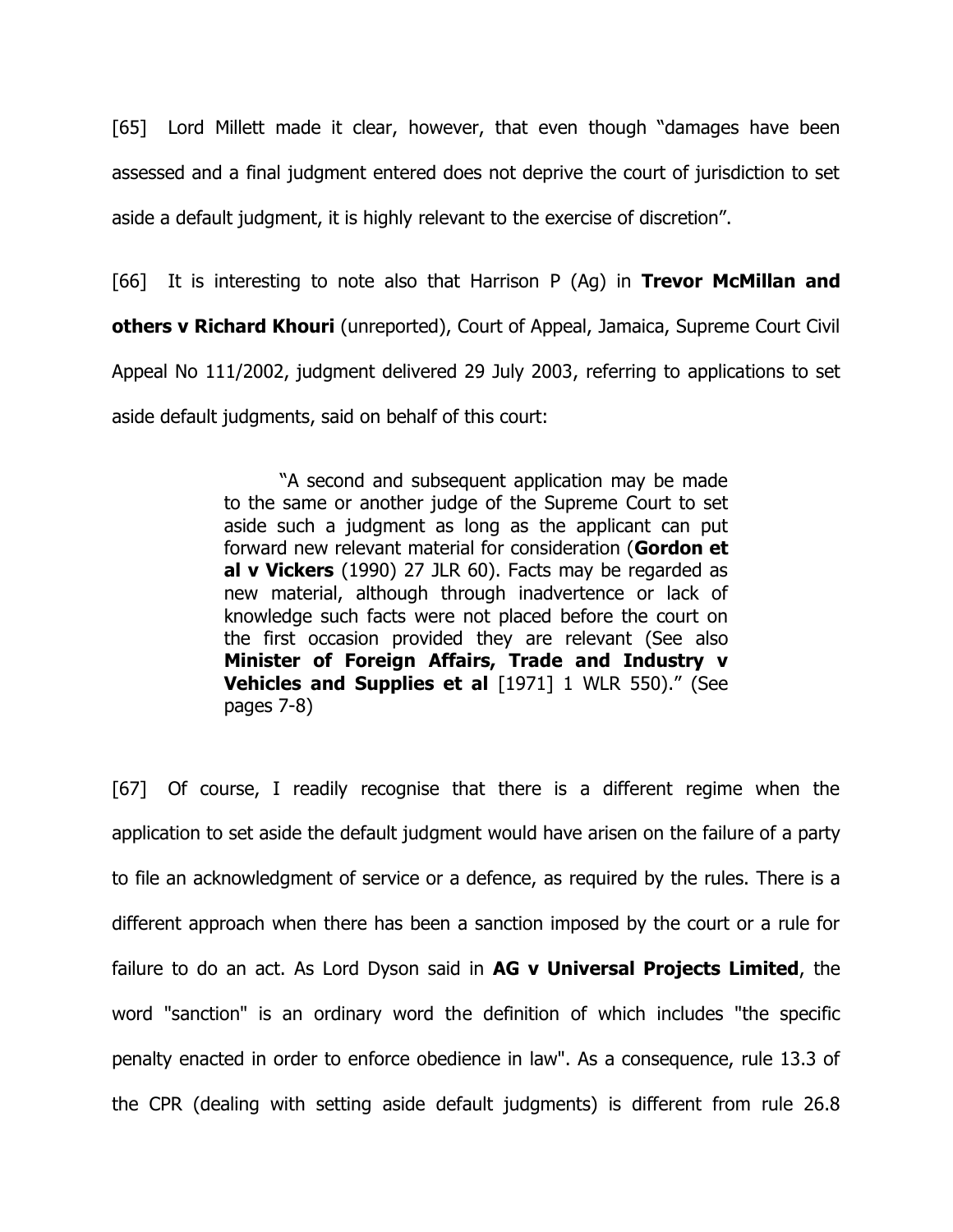(dealing with relief from sanctions). They are both dealing with contrasting situations. There are also varying criteria required in the disparate applications, and one is not required to have to demonstrate both criteria when making an application under the specific applicable rule (see **The Attorney General v Keron Matthews** [2011] UKPC 38).

[68] What is clear though is that they are all orders made in default and not on the merits (that is orders for default judgment requiring applications to set aside, and orders imposing sanctions and requiring applications for relief from sanctions). The application made subsequent to an unless order is of this genre. It is an order in default of action and the court has stated a sanction as a consequence. The applications for relief from the sanctions are all made to judges of coordinate/concurrent jurisdiction. As said in **Marcan Shipping**, the order remains in effect until the application for relief is made. Similarly, a default judgment remains in place until an order is granted setting it aside. The unless order and the default judgment are therefore not initially subject to appeal. There has been no determination on the merits. In this case, once the application for relief from sanction succeeded, orders 1 and 2 made by Graham-Allen J (Ag) would fall away. So the learned judge would have been empowered to deal with the orders made by Graham-Allen J (Ag), although a judge of coordinate /concurrent jurisdiction. Her indication that she was not able to do so was an error on her part.

[69] This was not a situation as occurred in **Sarah Brown v Alfred Chambers** (relied on by counsel for the respondent) as in that case, the appeal had been heard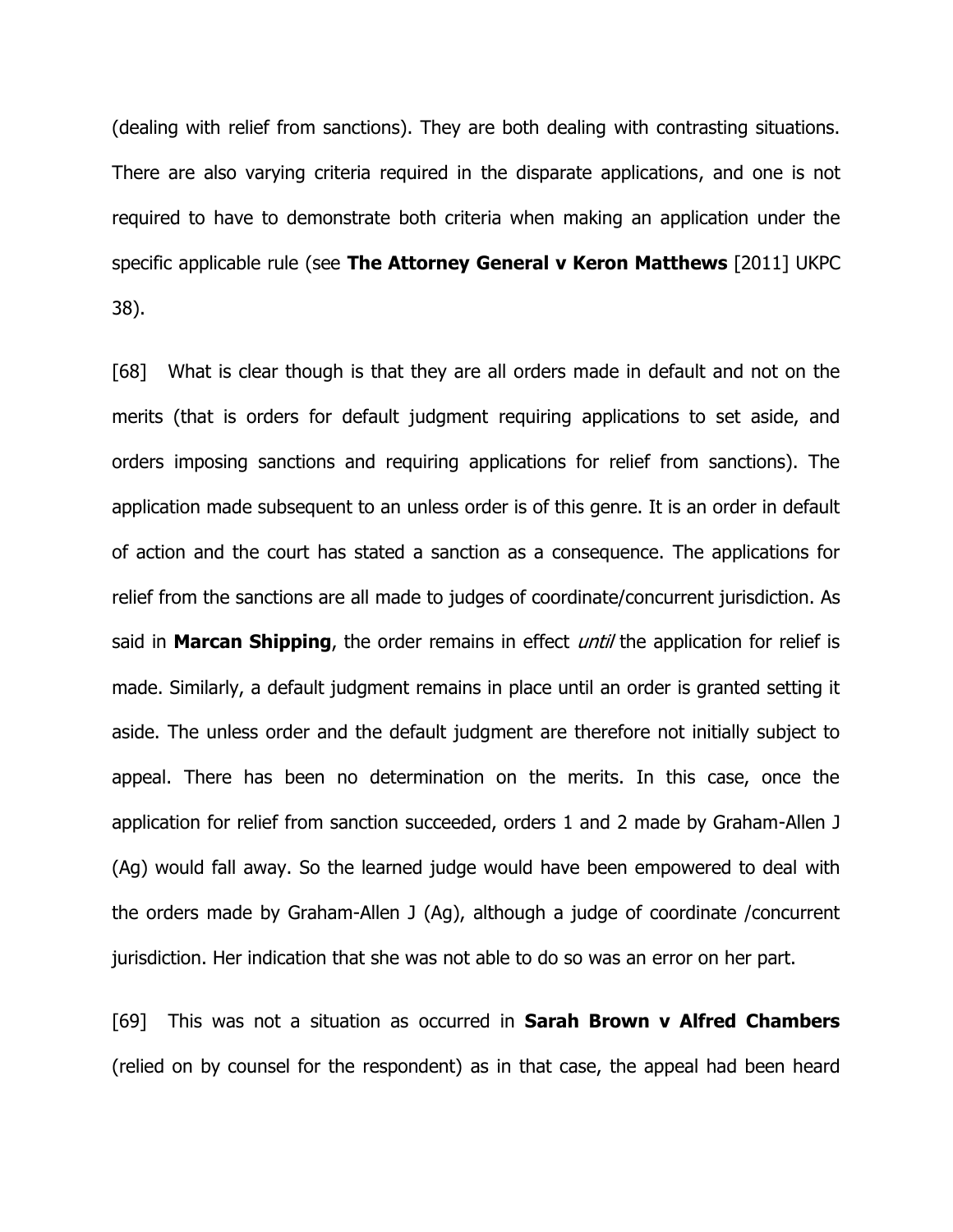and determined and the court was *functus*. No application for extension of time could therefore have been entertained. But it is of significance and one must bear in mind, that section 6(1) of the Judicature (Supreme Court) Act provides as follows: "Judges of the Supreme Court shall have in all respects, save as in this Act otherwise provided equal power, authority and jurisdiction". As a consequence, Wint-Blair J (Ag) could hear the application for relief from sanctions with the resulting consequence, once successful, that judgment entered on the particulars of claim, without trial, and in default of compliance of the court orders would be set aside. In the circumstances of this case, grounds (i), (ii) and (iii) must therefore succeed.

# **Issues (ii) and (iii): Relief from sanction (grounds (iv)-(vii))**

[70] Issues (ii) and (iii) require a detailed examination of rule 26.8 and the evidence adduced by the parties. The rule states as follows:

- "(1) An application for relief from any sanction imposed for a failure to comply with any rule, order or direction must be –
	- (a) made promptly; and
	- (b) supported by evidence on affidavit.
- $(2)$  The court may grant relief only if it is satisfied that  $-$ 
	- (a) the failure to comply was not intentional;
	- (b) there is a good explanation for the failure; and
	- (c) the party in default has generally complied with all other relevant rules, practice directions orders and directions.
- (3) In considering whether to grant relief, the court must have regard to –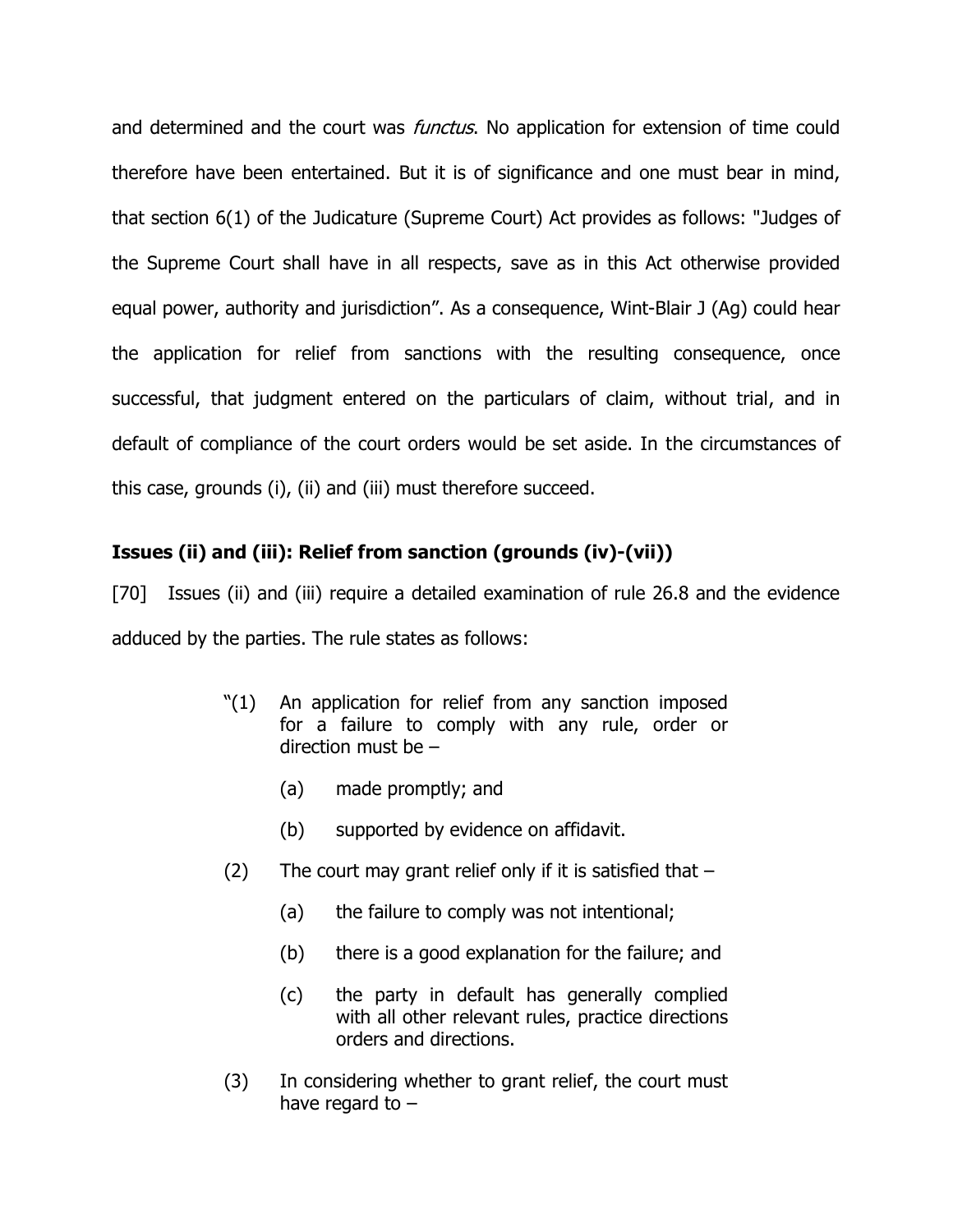- (a) the interests of the administration of justice;
- (b) whether the failure to comply was due to the party or that party's attorney-at-law;
- (c) whether the failure to comply has been or can be remedied within a reasonable time;
- (d) whether the trial date or any likely trial date can still be met if relief is granted; and
- (e) the effect which the granting of relief or not would have on each party.
- (4) The court may not order the respondent to pay the applicant's costs in relation to any application for relief unless exceptional circumstances are shown."

[71] It is now well settled, and was captured correctly by the learned judge (summarised at paragraph [26] above), that rule 26.8(1) of the CPR acts as a preliminary test which must be satisfied before the application can be considered by the court under rule 26.8(2). Rule 26.8(2) contains three specific factors which must be in effect in order for the court to grant relief. Those factors must be satisfied before the court can consider the factors set out in rule 26.8(3). So, any failure to satisfy those factors precludes the court's consideration of section 26.8(3) (see **University Hospital** 

**Board of Management v Hyacinth Matthews** [2015] JMCA Civ 49). These factors are considered below.

### Was the application for relief from sanction made promptly and supported by affidavit?

[72] With regard to rules  $26.8(1)(a)$  and (b) of the CPR, it is not in dispute that the application was supported by evidence on affidavit. The learned judge, however, found that the application had not been made promptly. She noted that 10 days and a period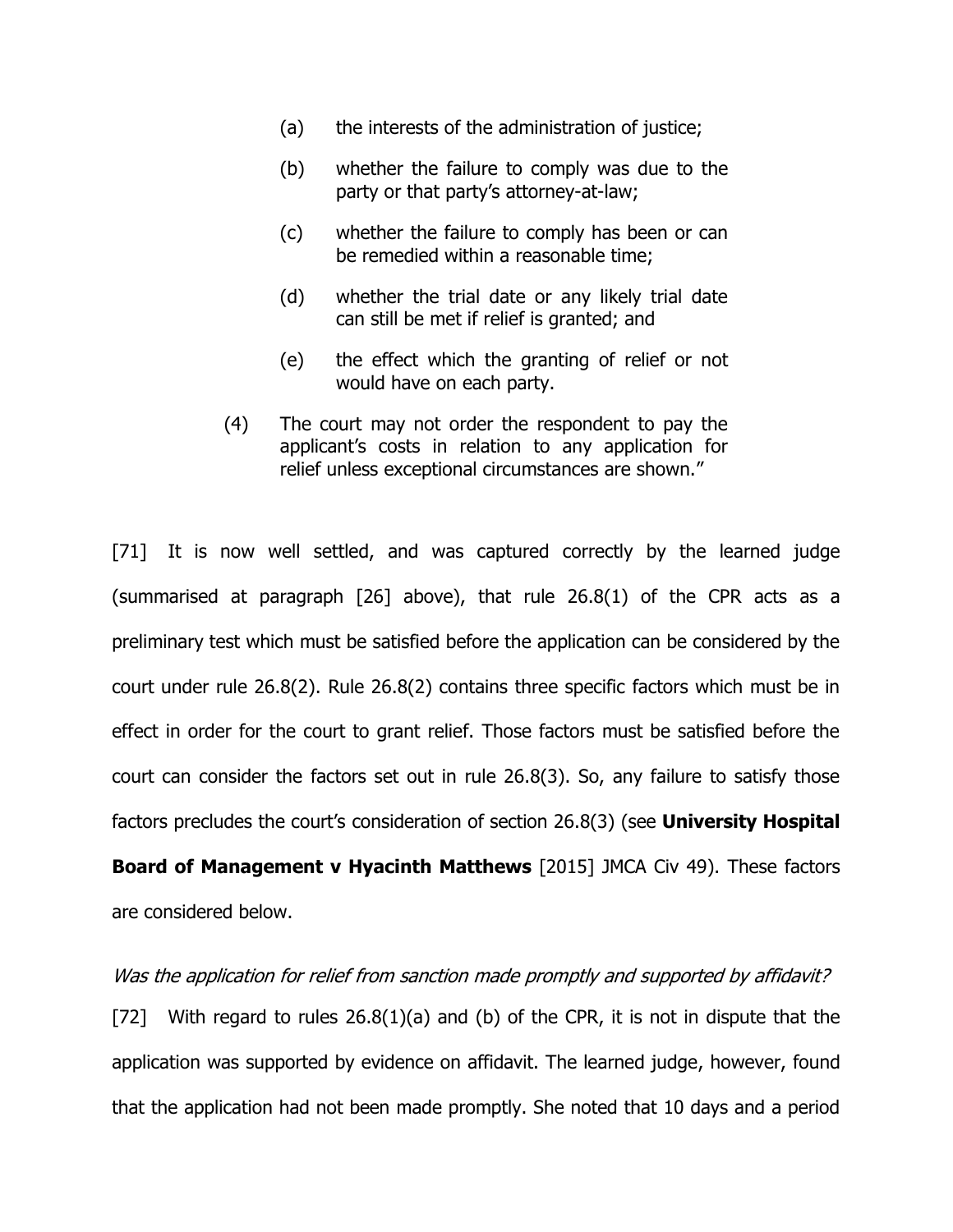of one month had been found to be "not acting promptly". However, as stated by Brooks JA in **H B Ramsay**, "the word 'promptly' does have some measure of flexibility in its application. Whether something has been promptly done or not, depends on the circumstances of the case". I agree with this statement.

[73] In this case, C McDonald J gave an extension of time to 12 December 2014, permitting only eight days for the appellant to comply with the case management orders before the statement of case stood struck out. As indicated, that was an order made on the court's initiative without any notice to the appellant. That short period occurred during the month of December when unusual circumstances were occurring in the offices of the appellant's counsel. The appellant's counsel indicated that they were not only short staffed, but were suffering from break-ins at their offices with the loss of equipment. Yet, three of the documents were filed, with one remaining outstanding. The application for relief was filed on 26 January 2015, in the month following.

[74] The facts of **Garbage Disposal** were that the period of the applicant's noncompliance with case management orders, before the filing of the application for relief from sanctions, was between 55-62 days (a little less and more than two months). F Williams JA stated that "I do not think that that period can reasonably be said to have amounted to inordinate delay". In the instant case, the period of the appellant's noncompliance with regard to filing the statement of facts and issues, which was to be filed on 12 December 2014 (the date to which time was extended by C McDonald J), to the filing of the application for relief from sanctions (on 26 January 2015), was 42 days (a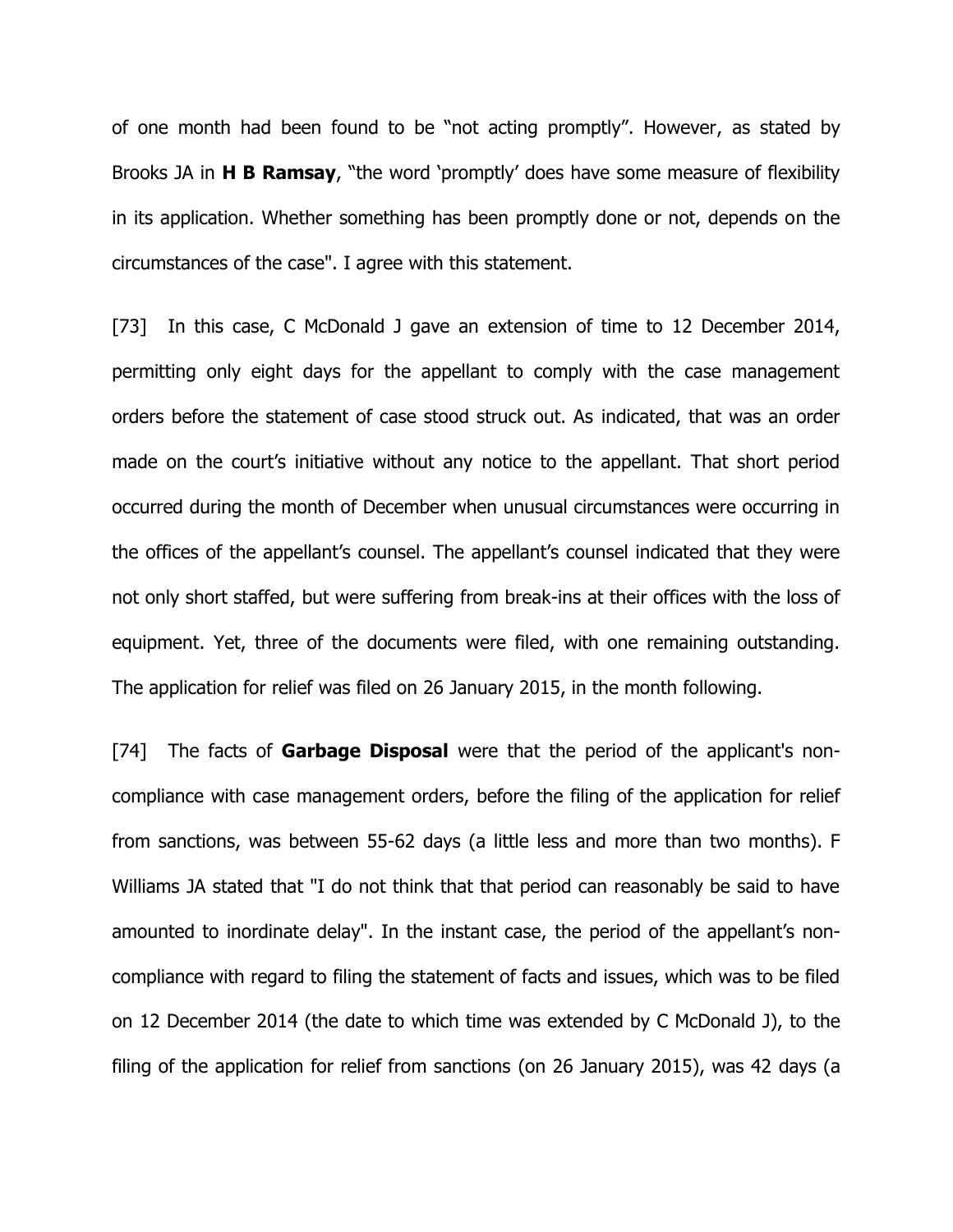little over one month). I am of the view that, in all the circumstances of this case, 42 days' delay is not inordinate, and so, the appellant should have been considered to have acted promptly. The learned judge failed to take all the relevant matters into consideration and therefore erred in this regard.

### Was non-compliance intentional?

[75] The learned judge held that the failure to comply was not intentional. I agree with her. The evidence showed that the appellant, in spite of the difficulties experienced, nonetheless pursued participation in the proceedings.

### Was there a good explanation for the failure?

[76] As indicated, the original delay in this matter occurred between the months of September and December 2014, when the case management orders made were to have been effected. In that period, there was a dissolution of the executive committee of the appellant. The secretary of the appellant left its employ. It was difficult to hold annual general meetings to reconstitute a new strata executive committee, and eventually, an interim standing committee of three was appointed to manage the strata. As a consequence, their attorneys initially were unable to get instructions to proceed with the matter and were planning to remove their name from the record, although that was aborted. Then there were the difficulties, as previously mentioned, with the breakins at their offices and the resulting loss of equipment. I cannot see how the absence of specific dates with reference to those activities, within that particular period, negates the appellant's contention that there was a good explanation for failure to comply. As the authorities say, it does not have to be an absolute explanation, but an explanation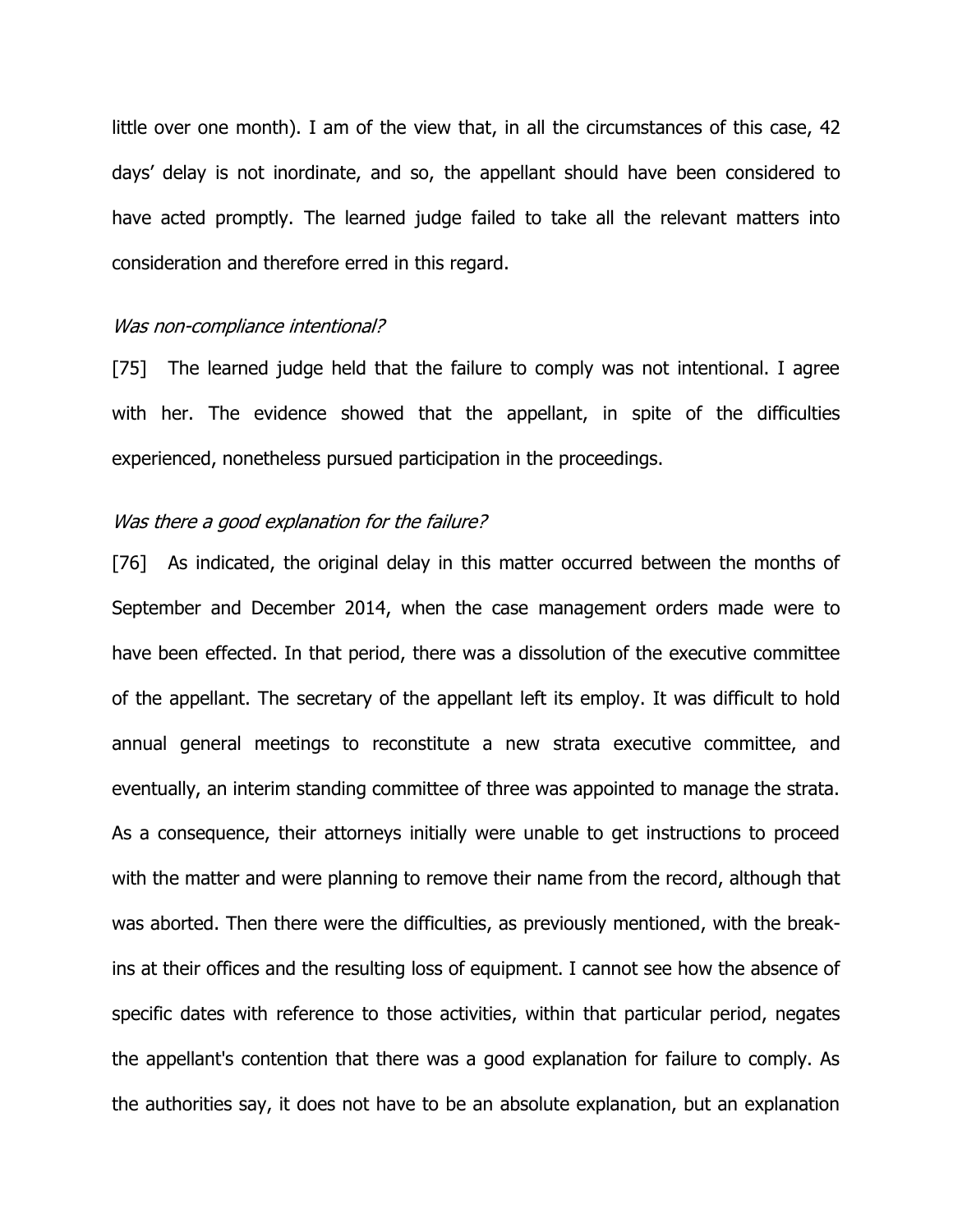must be provided. What occurred, in my view, certainly could not be described as inexcusable oversight.

[77] After the order granted by C McDonald J on 3 December 2014, the delay in filing the documents were as a result of difficulties being experienced by the appellant's attorneys. It is also important to mention, yet again, that by 12 December 2014, in keeping with her order, the witness statement and listing questionnaire had been filed. It was only the statement of facts and issues that remained outstanding. In **Salter Rex & Co v Ghosh** [1971] 2 All ER 865, Lord Denning MR referring to the fact that due to counsel's admitted mistake the applicant was out of time, said, that if the applicant's case had merit, the time would certainly have been extended, as "we never like the litigant to suffer by the mistake of his lawyers". In **Colin Austin v Newcastle Chronicle & Journal Limited** [2001] EWCA Civ 834, Aldous LJ said that it would be wrong, in circumstances where the delay in filing particulars of claim was due to the mistake of the claimants' solicitors, to "heap their mistake on the back of the claimant".

[78] In **University Hospital Board v Hyacinth Matthews**, the court commented in paragraph [44] of the judgment that "counsel had a duty to act in the best interest of his client". In that case, he had failed to do so, and in the court's opinion he had acted negligently. But the court posited the question as to whether the client should bear the draconian sanction of having their case struck out in those circumstances, and held that it the client should not, although the court did acknowledge that there was no evidence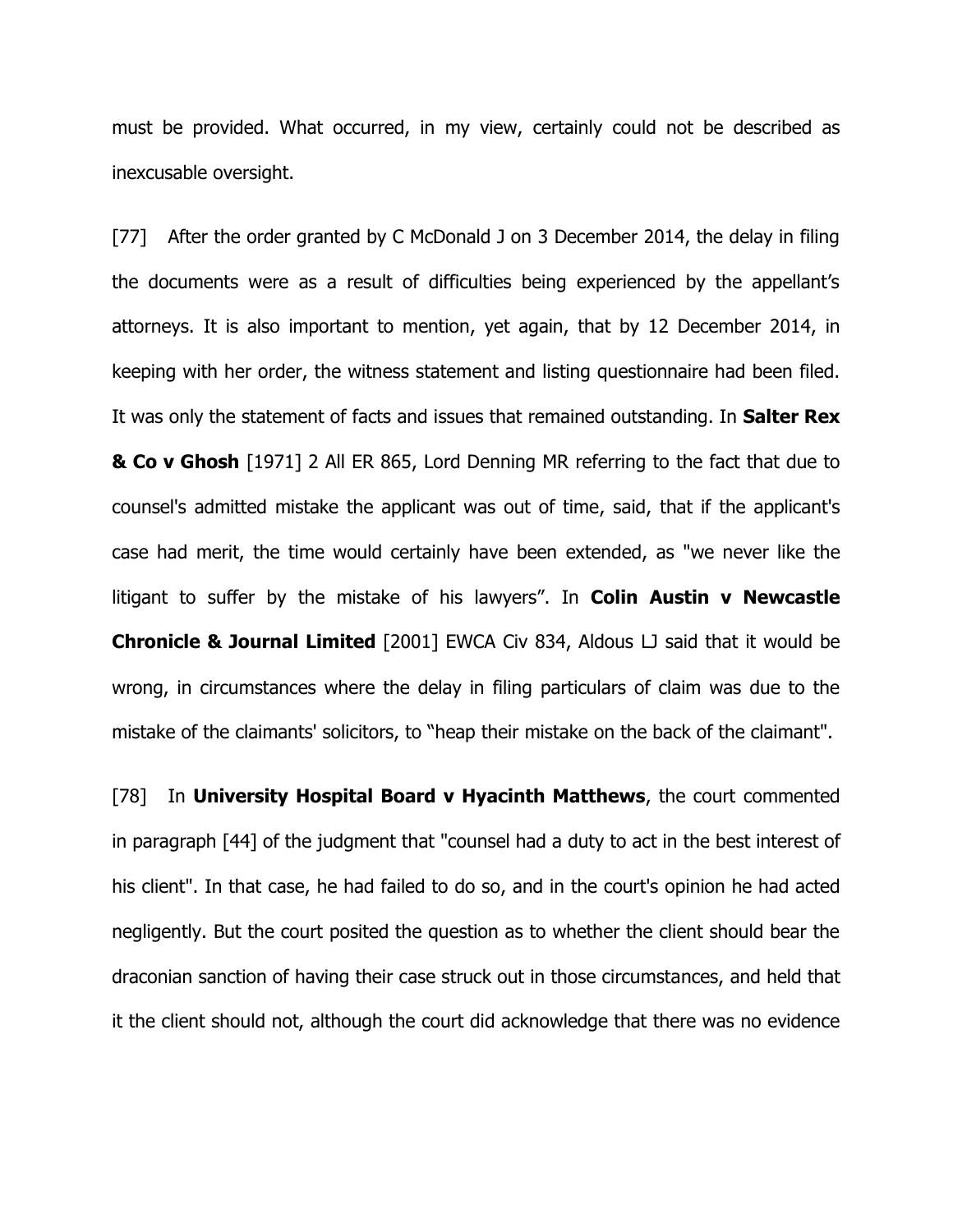to suggest tardiness or lack of due diligence on the part of the client with regard to the claim.

[79] In my view, in this case, the learned judge failed to properly take all the relevant matters into consideration, and erred in not finding that the appellant had provided a good explanation for failing to comply.

# Has there been general compliance?

[80] There was no doubt that the appellant had failed to comply with the case management orders made on 27 May 2014. Those orders ought to have been complied with in September, October and November 2014. When the matter went before C McDonald J on 3 December 2014, there was no compliance. However, at the time of the further pre-trial review before Graham-Allen J (Ag) on 14 January 2014, the appellant had complied with all orders, save the filing of the statement of facts and issues, which had been due on 27 October 2014, and in respect of which time had been extended to 12 December 2014, and so was then one month overdue. The draft statement of facts and issues was exhibited to the affidavit of counsel. It was, counsel said, indicating similar facts and issues to those identified by counsel for the respondent. Counsel requested an extension of time from the court within which to obtain full compliance, but that was refused.

[81] It is true that at that time, there was no application for relief from sanction yet before the court, and so that application was ineffectual. The application for relief from sanctions was filed 12 days later. However, it is also of some significance that only one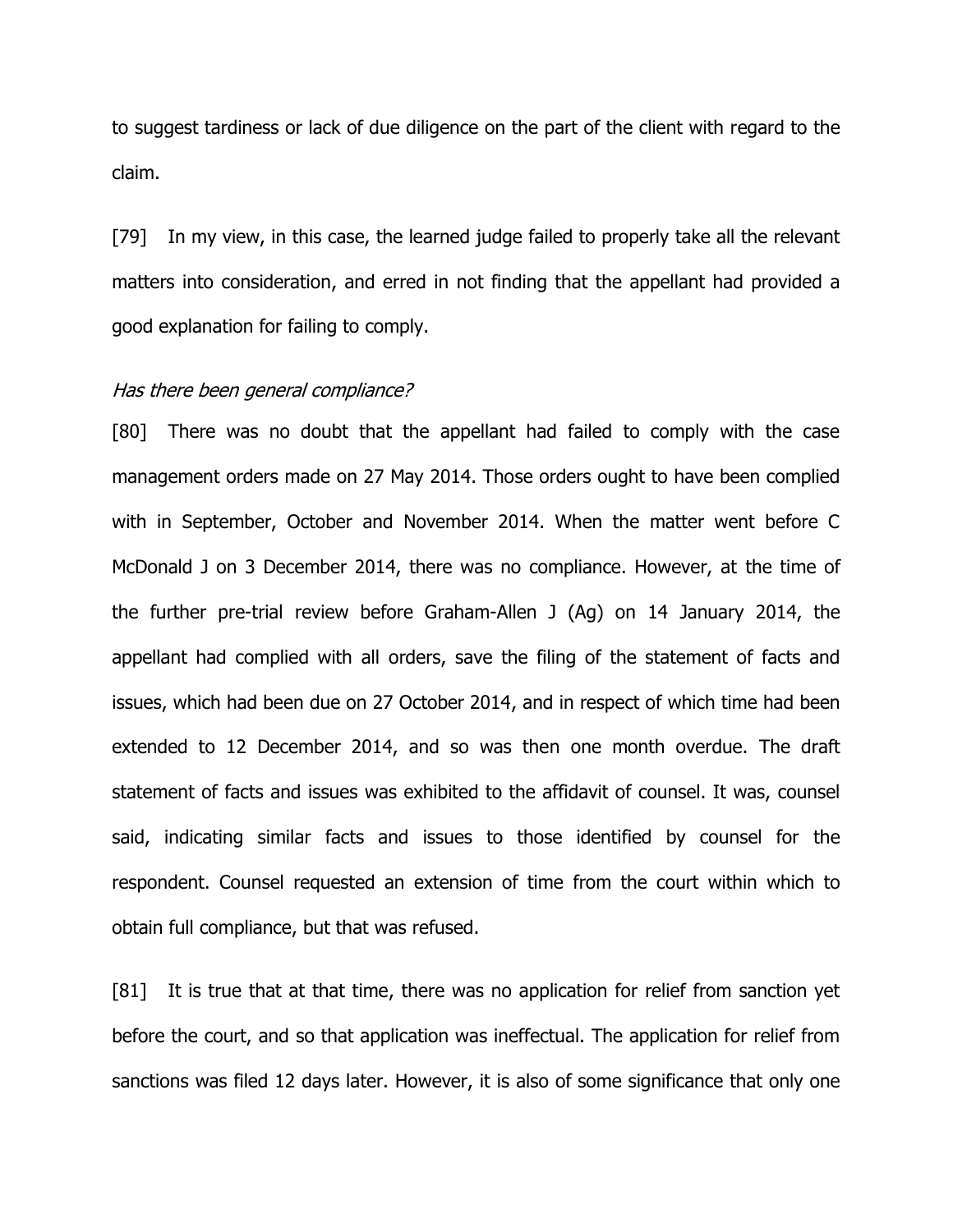document remained outstanding  $-$  a document that is prepared by counsel and which the court could have proceeded without. Additionally, as all the cases refer to striking out as draconian and a sanction which should be used sparingly in suitable cases, where it would appear justifiable and appropriate to do so, in this case, striking out the statement of case appeared to be completely disproportionate to the infraction which existed. Moreover, as counsel for the appellant correctly pointed out under rule 27.9(2) of the CPR, the statement of facts and issues does not bind the trial judge. In those circumstances, the learned judge could have utilised a different approach with less harsh consequences.

[82] That being the case, in my opinion, the threshold with regard to rule 26.8(2) would have been crossed and the learned judge should have gone on to examine the factors in rue 26.8(3), which she failed to do because of her decision on the "condition precedent" factors in 26.8(2). In my view, she erred. I will deal with them succinctly.

[83] This claim relates to one unit within a registered strata plan. It would be in the interests of justice for the court to determine whether sums are payable by the appellant to the respondent particularly in circumstances where the object of the repair may not be a part of the common area. The overriding objective would, in the administration of justice and fairness, require a determination by way of competing evidence adduced on both sides of the several issues the subject of the claim. There are also some claims which may not be justiciable in the court, for instance, the restraint on hanging the clothes on the balcony, and the assignment of parking spaces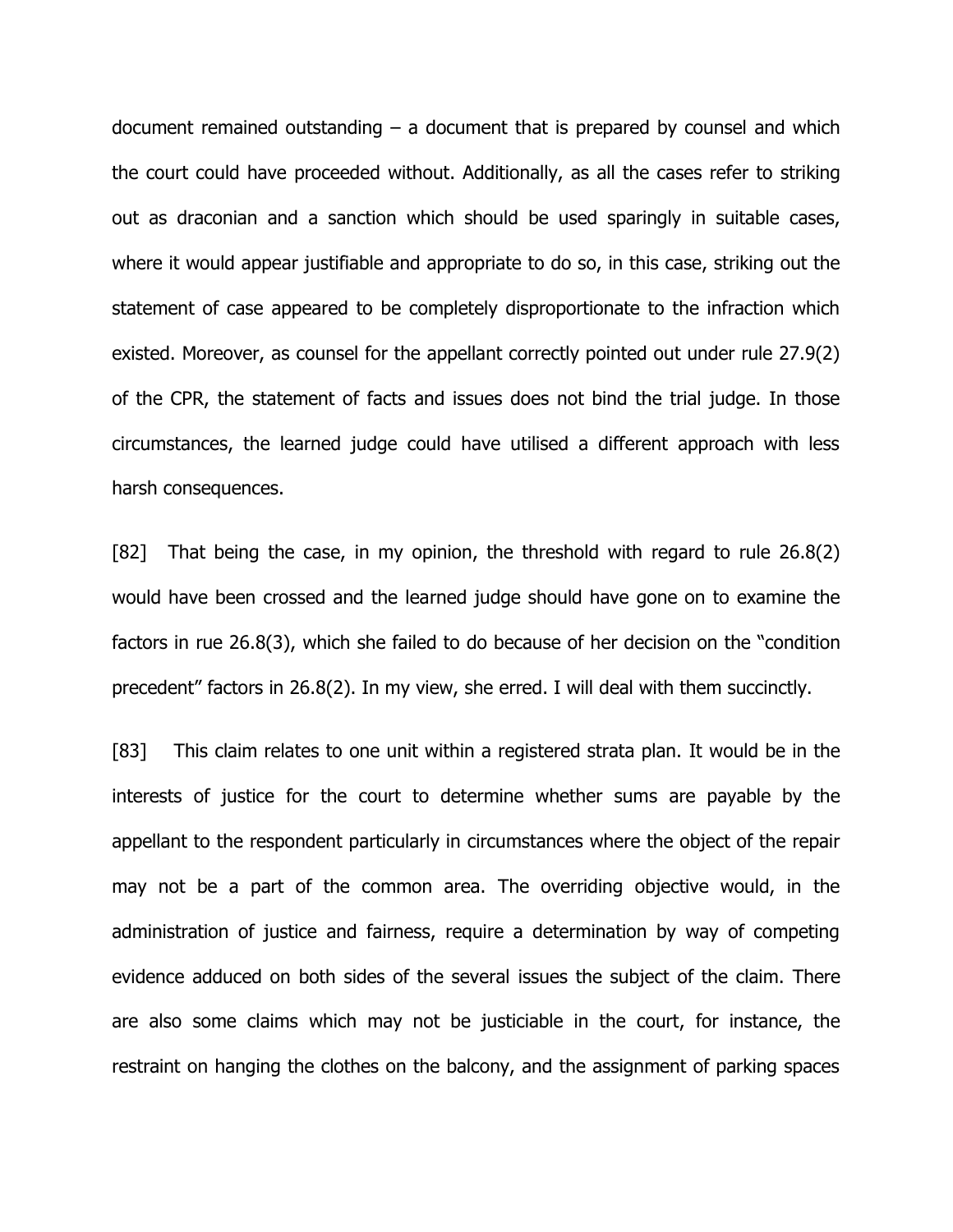to apartments. There was some delay on the part of the appellant prior to the issuance of the unless order, but subsequent thereto, the delay was occasioned by the attorneys.

[84] The statement of facts and issues was one prepared by the attorneys based on the information received from the appellant, which information was represented in the filed pleadings and witness statement and therefore already to hand. The delay could have been remedied within a reasonable time as the appellant had complied with the court order, save in respect of that one document, which was already in draft form. At the time the documents were filed on 12 December 2014, and the application for relief from sanction filed on 26 January 2015, it seemed eminently possible that the scheduled trial date could have been met, as the matter was then ready for trial, and could have proceeded then.

[85] The appellant's statement of facts and issues was not crucial for the conduct of the case. The court could have proceeded without it, and relied on the statement of facts and issues filed by the respondent, particularly since it appeared on the appellant's case, based on the draft document attached to Ms Wandsworth's affidavit, the parties were *ad idem* on the extent of the disputes which existed between them. Striking out a statement of case usually means depriving the litigant of access to the court (see **Woodhouse v Consignia plc; Steliou v Compton** [2002] 1 WLR 2558). It has also been stated that striking out for delay should only be granted if there is considerable risk that it would not be possible to have a fair trial, but if a fair trial is still possible the court should consider some lesser sanction (see **Taylor v Anderson and another**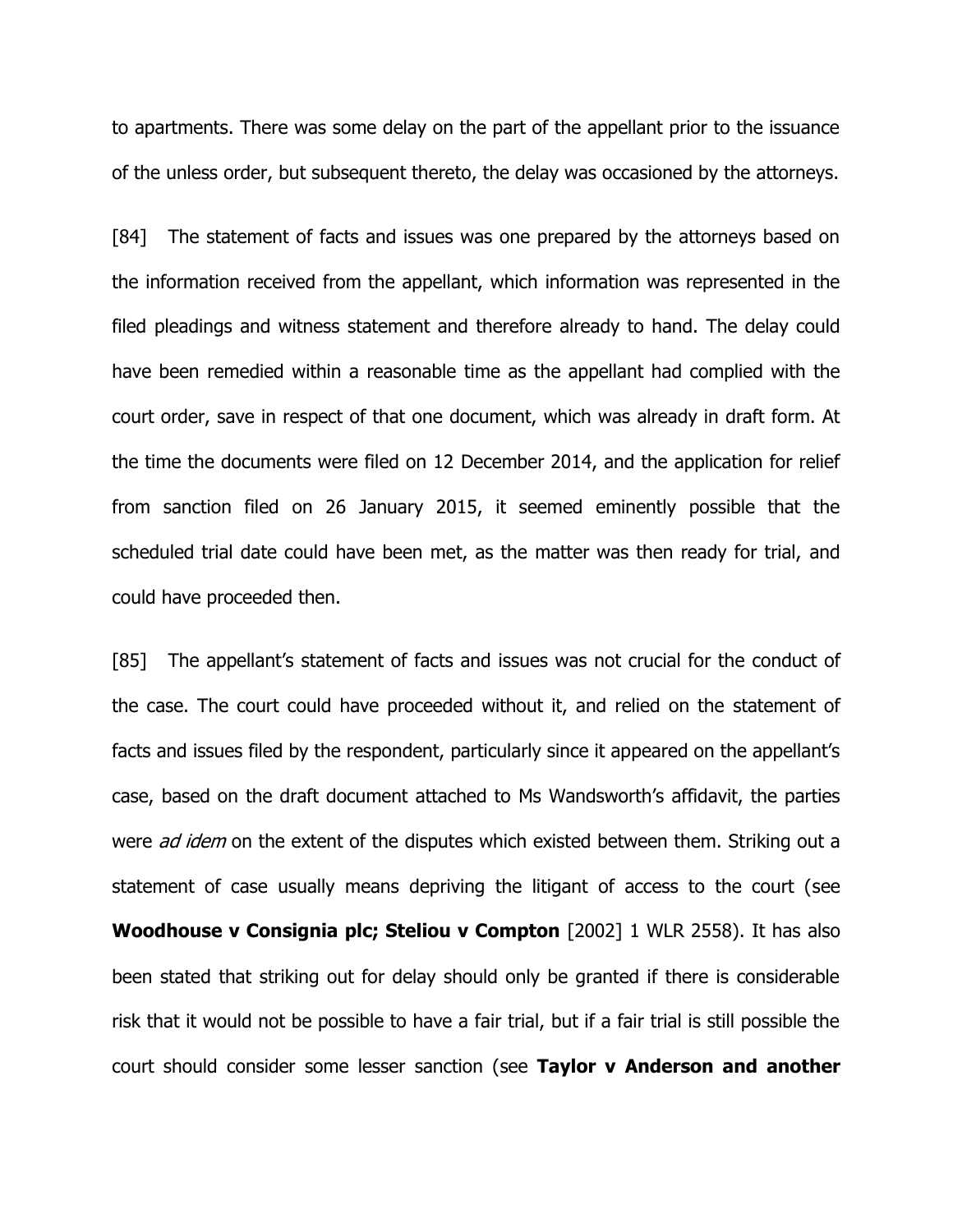[2002] EWCA Civ 1680). Failing that, the order would appear to be disproportionate (see Stuart Sime, A Practical Approach to Civil procedure, 15<sup>th</sup> edition).

[86] What is clear is that in the circumstances of this case, the respondent would have suffered no prejudice from a short adjournment for the filing and service of the appellant's statement of facts and issues, if thought necessary. Although the respondent claimed that she had suffered prejudice, it had not been demonstrated in what way that would have occurred, save for her claim, simpliciter, to that effect. Indeed, as previously indicated, she had averred "that it is not in the interest of justice that this matter between the parties be tried and for a court to adjudicate on whether the [appellant] is liable to me". I must say I find that contention unacceptable. Also, in the absence of prejudice, it is usual to permit the litigant to rectify the matter. And, as indicated in this case, by the time the application for relief from sanctions was heard, the case management orders, resulting in the unless order, had been complied with save for the filing of the statement of facts and issues which could have been filed with dispatch. Additionally, lesser sanctions could have been imposed in relation to perhaps punitive costs, or an increased payment of interest on any sums which may have been found to be due to the respondent.

[87] In my opinion, this was a case in which the learned judge failed to take all the matters before her into consideration, and was misguided in relation to certain facts that were before her. She ought to have exercised her discretion in favour of granting relief from sanction and allowing the matter to proceed to trial. There was no indication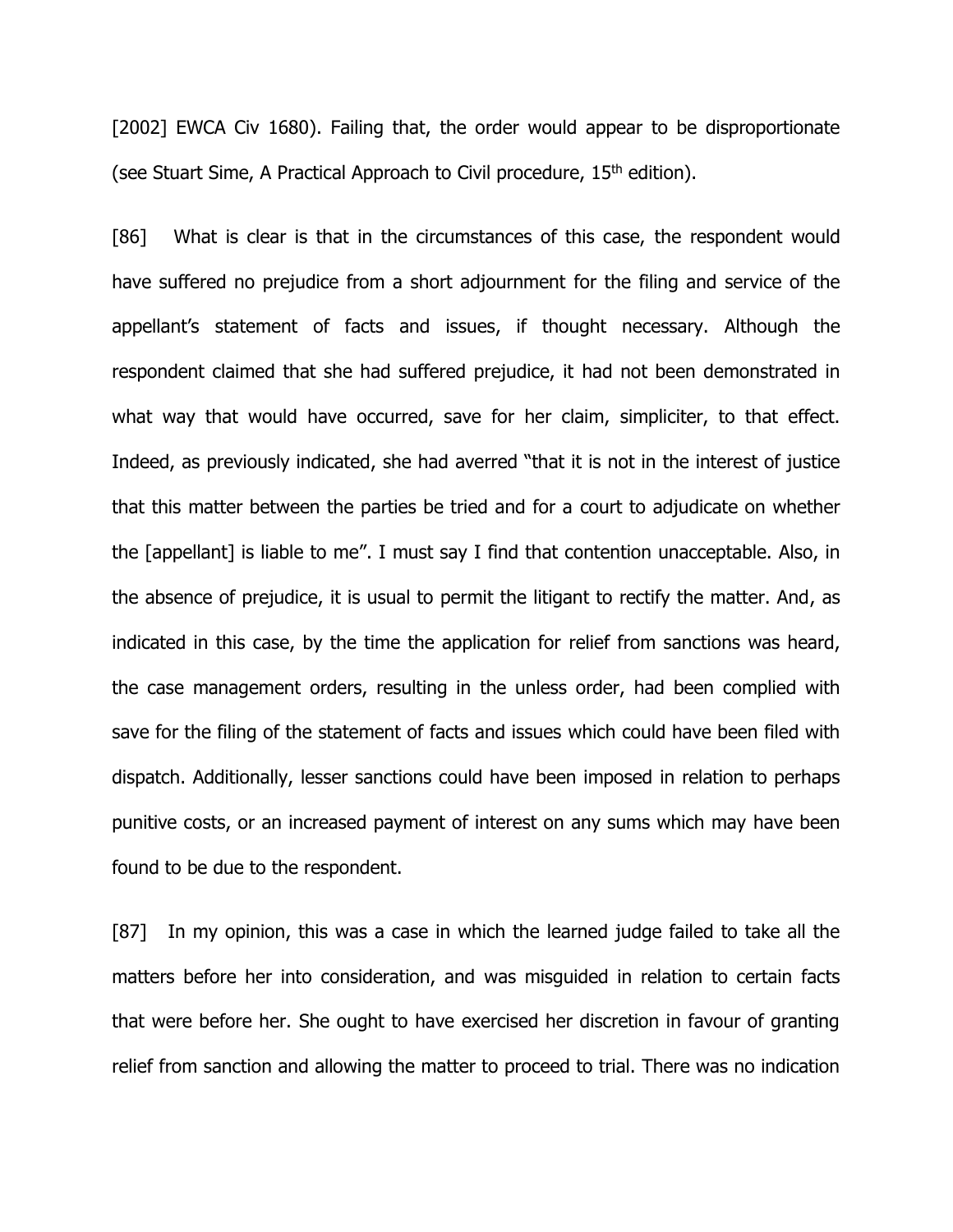that a fair trial could not still have occurred. Grounds (iv) to (vii) would also therefore succeed.

### **Conclusion**

[88] In all these circumstances, I would therefore allow the appeal with costs to the respondent to be agreed or taxed. The orders of Graham-Allen J (Ag) and Wint-Blair J (Ag) should be set aside. The matter should be remitted to the Supreme Court for trial before a different judge. A case management conference should be scheduled at the earliest convenient time to the parties and the court. I would also award costs to the respondent in keeping with rule 26.8(4) of the CPR.

[89] I, on behalf of the court, apologise profusely for the delay in the delivery of this judgment. This was an unfortunate situation of administrative oversight, which once discovered, was corrected immediately. It is the hope that such a situation will not recur, but that it has happened at all is deeply regretted.

### **F WILLIAMS JA**

[90] I have read in draft the judgment of my sister Phillips JA. I agree with her reasoning and conclusion. There is nothing that I wish to add.

# **PUSEY JA (AG)**

[91] I too have read the draft judgment of Phillips JA and agree with her reasoning and conclusion.